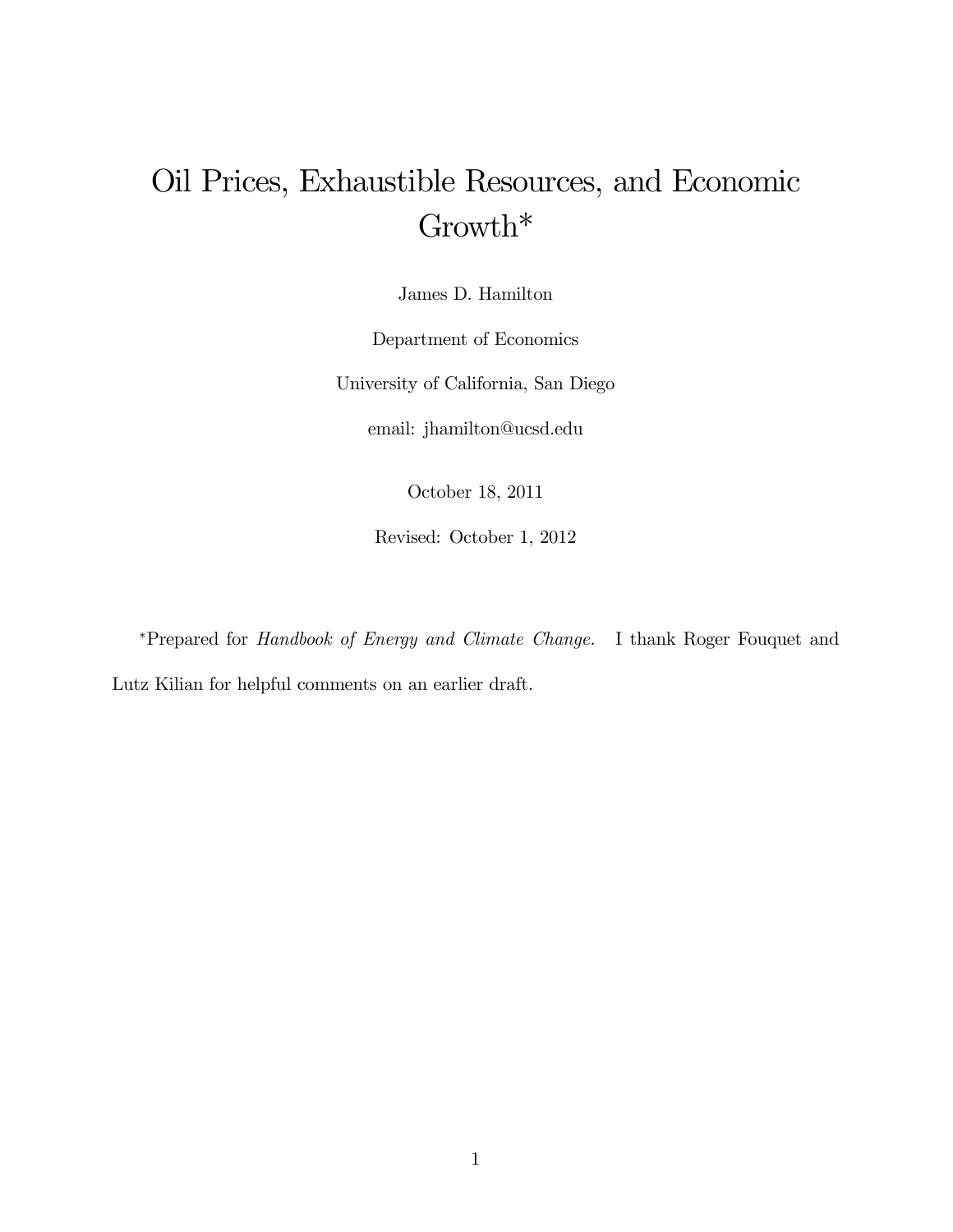## Abstract

This chapter explores details behind the phenomenal increase in global crude oil production over the last century and a half and the implications if that trend should be reversed. I document that a key feature of the growth in production has been exploitation of new geographic areas rather than application of better technology to existing sources, and suggest that the end of that era could come soon. The economic dislocations that historically followed temporary oil supply disruptions are reviewed, and the possible implications of that experience for what the transition era could look like are explored.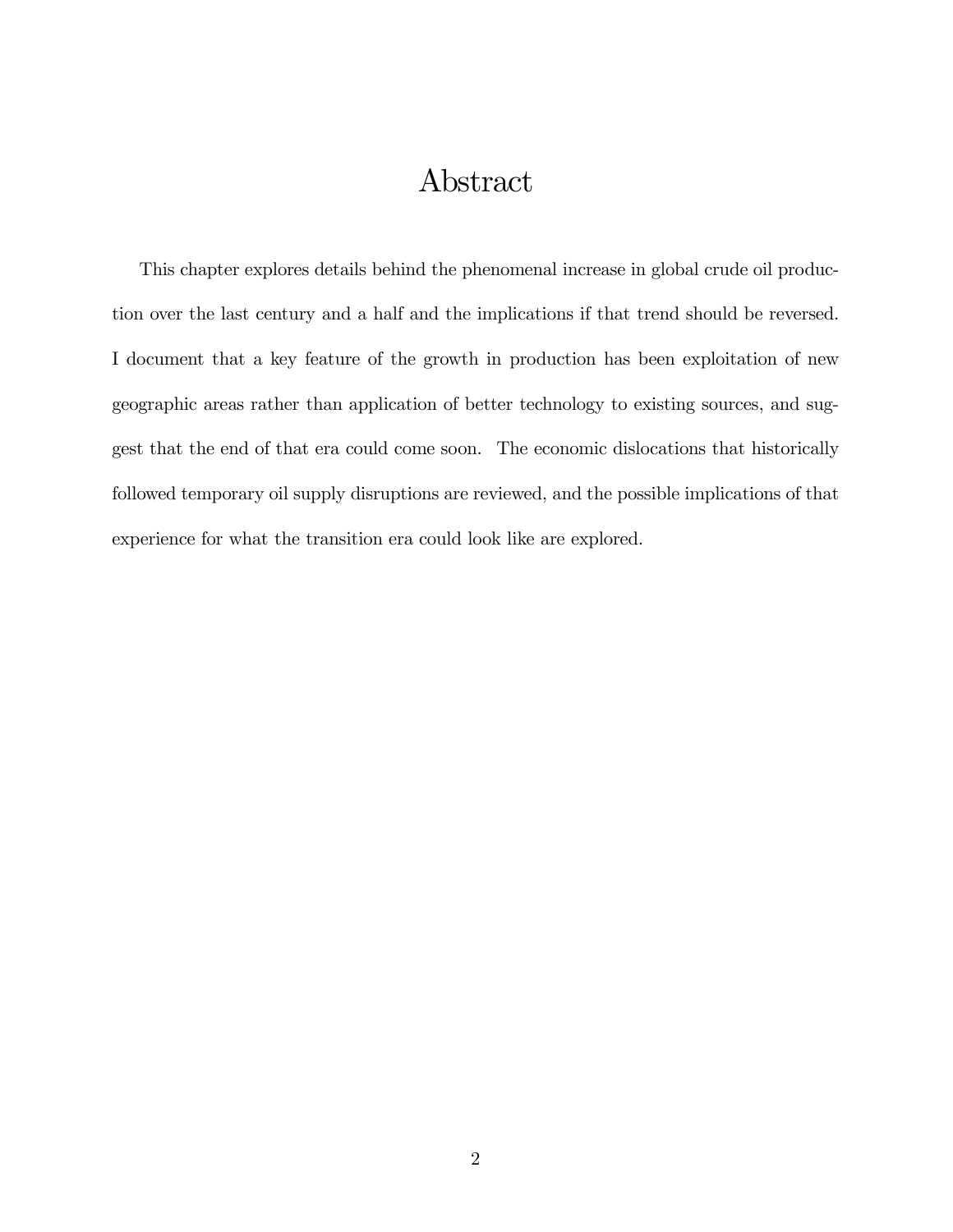### 1 Oil prices and the economics of resource exhaustion.

One of the most elegant theories in economics is Hotelling's (1931) characterization of the price of an exhaustible natural resource. From the perspective of overall social welfare, production today needs to be balanced against the consideration that, once consumed, the resource will be unavailable to future generations. One option for society would be to produce more of the commodity today, invest the current marginal benefits net of extraction costs in some other form of productive capital, and thereby accumulate benefits over time at the rate of interest earned on productive capital. An alternative is to save the resource so it can be used in the future. Optimal use of the resource over time calls for equating these two returns. This socially optimal plan could be implemented in a competitive equilibrium if the price of the resource net of marginal production cost rises at the rate of interest. For such a price path, the owner of the mine is just indifferent between extracting a little bit more of the resource today or leaving it in the ground to be exploited at higher profit in the future.

This theory is compelling and elegant, but very hard to reconcile with the observed behavior of prices over the first century and a half of the oil industry. Figure 1 plots the real price of crude petroleum since 1860. Oil has never been as costly as it was at the birth of the industry. Prior to Edwin Drake's first oil well in Pennsylvania in 1859, people were getting illuminants using very expensive methods.<sup>1</sup> The term kerosene, which we still use today to refer to a refined petroleum product, was actually a brand name used in the 1850s for a liquid manufactured from asphalt or coal, a process which was then, as it still is now,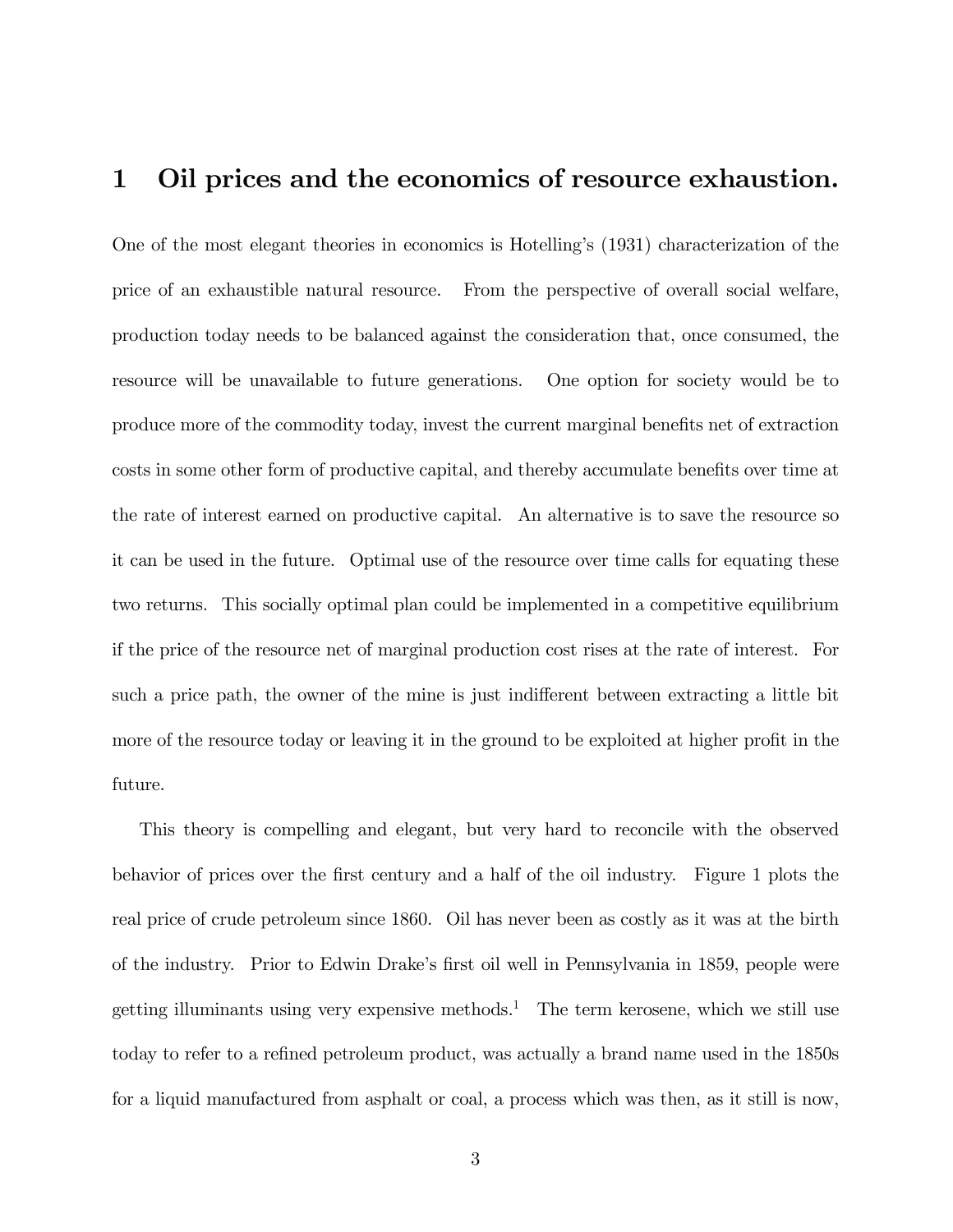quite expensive.<sup>2</sup> Derrick's Handbook (1898) reported that Drake had no trouble selling all the oil his well could produce in 1859 at a price of \$20/barrel. Given the 24-fold increase in estimates of consumer prices since 1859, that would correspond to a price in 2010 dollars a little below \$500/barrel. As drillers producing the new-found "rock oil" from other wells brought more of the product to the market, the price quickly fell, averaging \$9.31/barrel for 1860 (the first year shown in Figure 1). In 2010 prices, that corresponds to \$232 a barrel, still far above anything seen subsequently. Even ignoring the initial half-century of the industry, the price of oil in real terms continued to drop from 1900 to 1970. And despite episodes of higher prices in the 1970s and 2000s, throughout the period from 1992-1999, the price of oil in real terms remained below the level reached in 1920.

There are two traditional explanations for why Hotelling's theory appears to be at odds with the long-run behavior of crude oil prices. The first is that although oil is in principle an exhaustible resource, in practice the supply has always been perceived to be so vast, and the date at which it will finally be exhausted has been thought to be so far into the future, that finiteness of the resource had essentially no relevance for the current price. This interpretation could be reconciled with the Hotelling solution if one hypothesizes a tiny rent accruing to owners of the resource that indeed does grow at the rate of interest, but in practice has always been sufficiently small that the observed price is practically the same as the marginal extraction cost.

A second effort to save Hotelling's theory appeals to the role of technological progress, which could lower marginal extraction costs (e.g., Slade, 1982), lead to discovery of new fields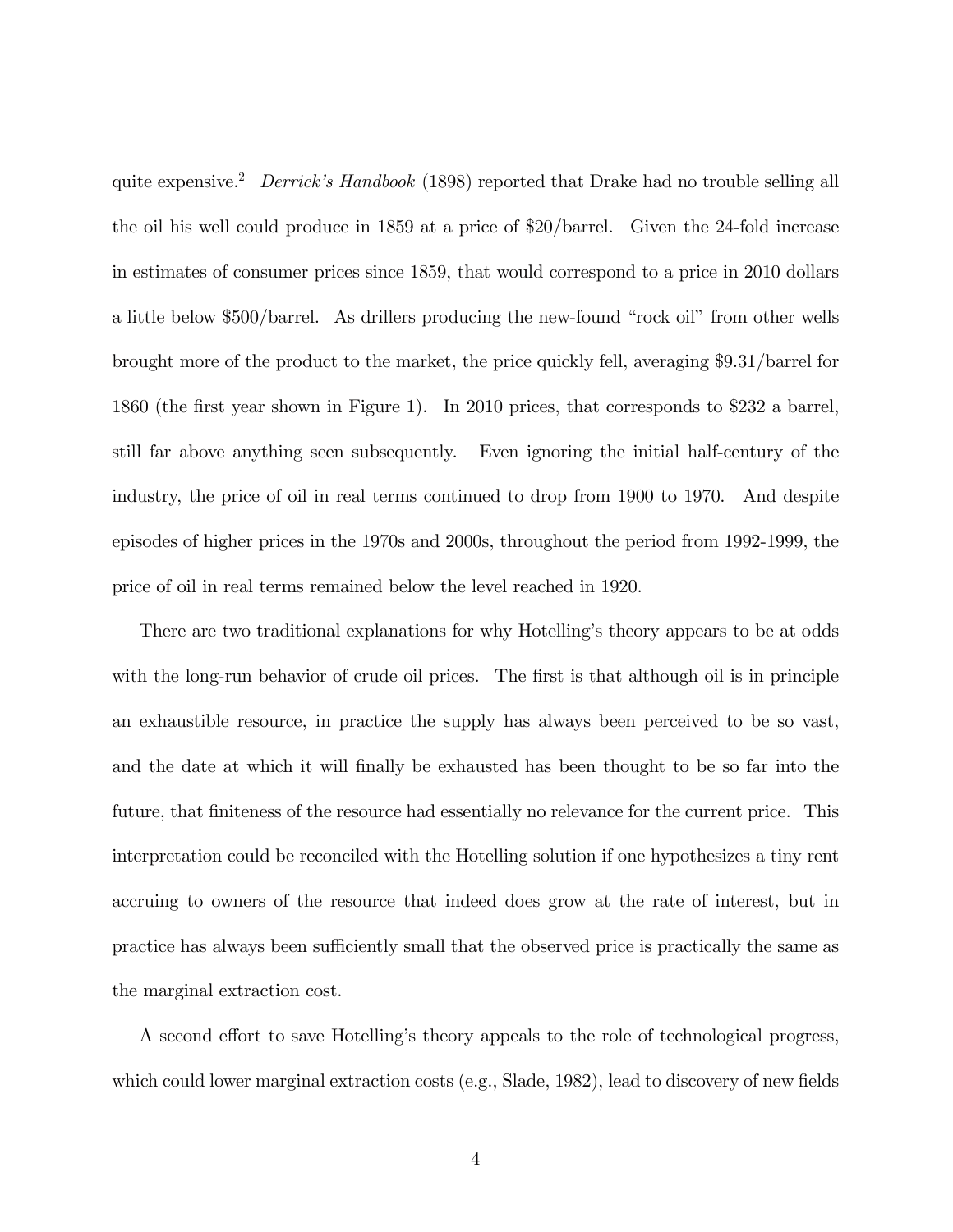(Dasgupta and Heal, 1979; Arrow and Chang, 1982), or allow the exploitation of resources previously thought not to be economically accessible (Pindyck, 1978). In generalizations of the Hotelling formulation, these can give rise to episodes or long periods in which the real price of oil is observed to fall, although eventually the price would begin to rise according to these models. Krautkraemer (1998) has a nice survey of theories of this type and examination of their empirical success at fitting the observed data.

Although it can sometimes be helpful to think about technological progress in broad, abstract terms, there is also much insight to be had from looking in some detail at the specific factors that allowed global oil production to increase almost without interruption over the last 150 years. For this purpose, I begin by examining some of the long-run trends in U.S. oil production.

#### 1.1 Oil production in the United States, 1859-2010.

Certainly the technology for extracting oil from beneath the earth's surface has evolved profoundly over time. Although Drake's original well was steam-powered, some of the early drills were driven through rock by foot power, such as the spring-pole method. The workers would kick a heavy bit at the end of the rope down into the rock, and spring action from the compressed pole would lift the bit back up. After some time at this, the drill would be lifted out and a bucket lowered to bail out the debris. Of course subsequent years produced rapid advances over these first primitive efforts— better sources of power, improved casing technology, and vastly superior knowledge of where oil might be found.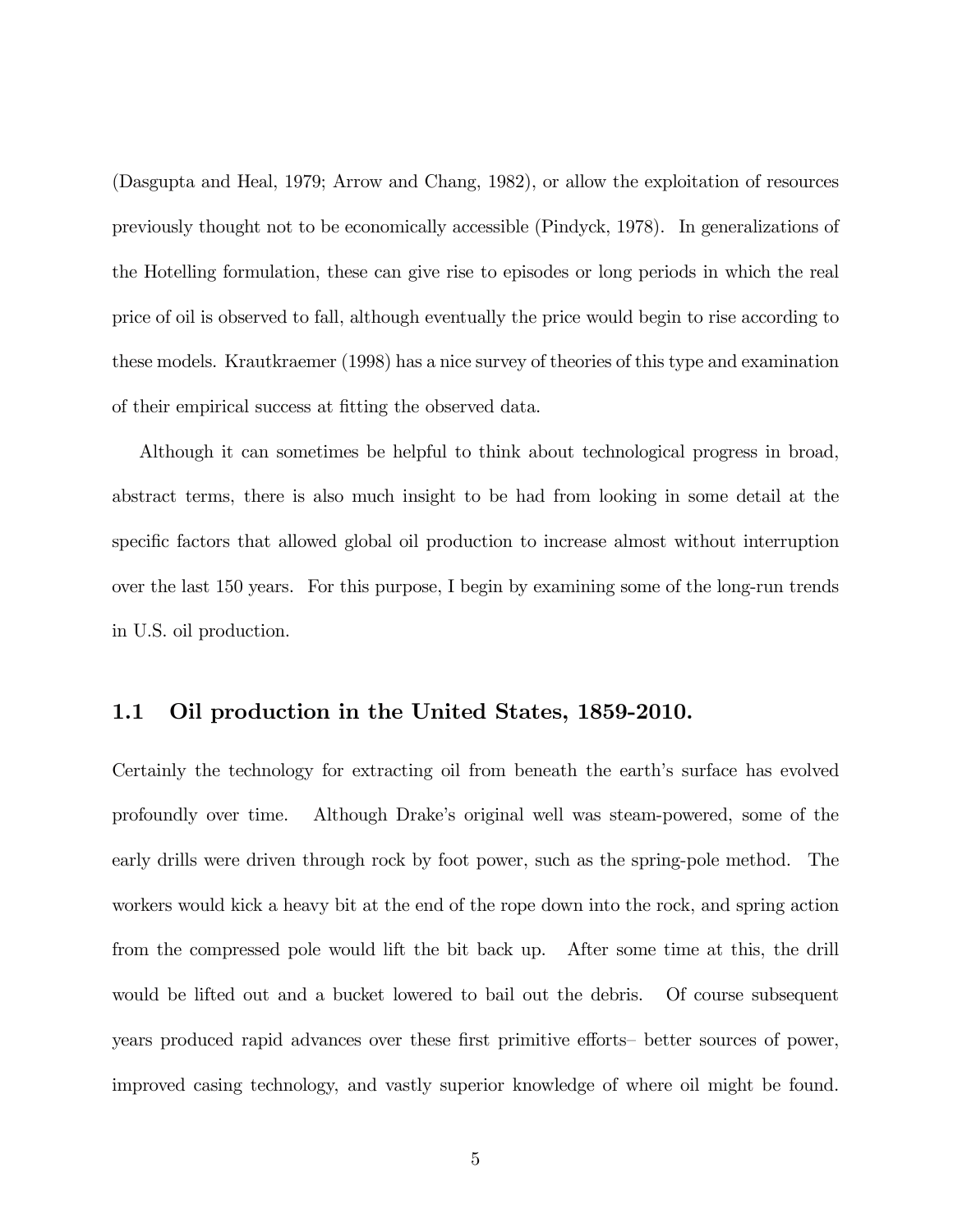Other key innovations included the adoption of rotary drilling at the turn of the century, in which circulating fluid lifted debris out of the hole, and secondary recovery methods first developed in the 1920s, in which water, air, or gas is injected into oil wells to repressurize the reservoir and allow more of the oil to be lifted to the surface.

Figure 2 plots the annual oil production levels for Pennsylvania and New York, where the industry began, from 1862 to 2010. Production increased by a factor of 10 between 1862 and 1891. However, it is a mistake to view this as the result of application of better technology to the initially exploited fields. Production from the original Oil Creek District in fact peaked in 1874 (Williamson and Daum, 1959, p. 378). The production gains instead came primarily from development of new fields, most importantly the Bradford field near the Pennsylvania-New York border, but also from Butler, Clarion, and Armstrong Counties. Nevertheless, it is unquestionably the case that better drilling techniques than used in Oil Creek were necessary in order to reach the greater depths of the Bradford formation.

One also sees quite clearly in Figure 2 the benefits of the secondary recovery methods applied in the 1920s, which succeeded in producing much additional oil from the Bradford formation and elsewhere in the state. However, it is worth noting that these methods never lifted production in Pennsylvania back to where it had been in 1891. In 2010— with the truly awesome technological advances of the century and a half since the industry began, and with the price of oil 5 times as high (in real terms) as it had been in 1891— Pennsylvania and New York produced under 4 million barrels of crude oil. That's only 12% of what had been produced in 1891— 120 years ago— and about the level that the sturdy farmers with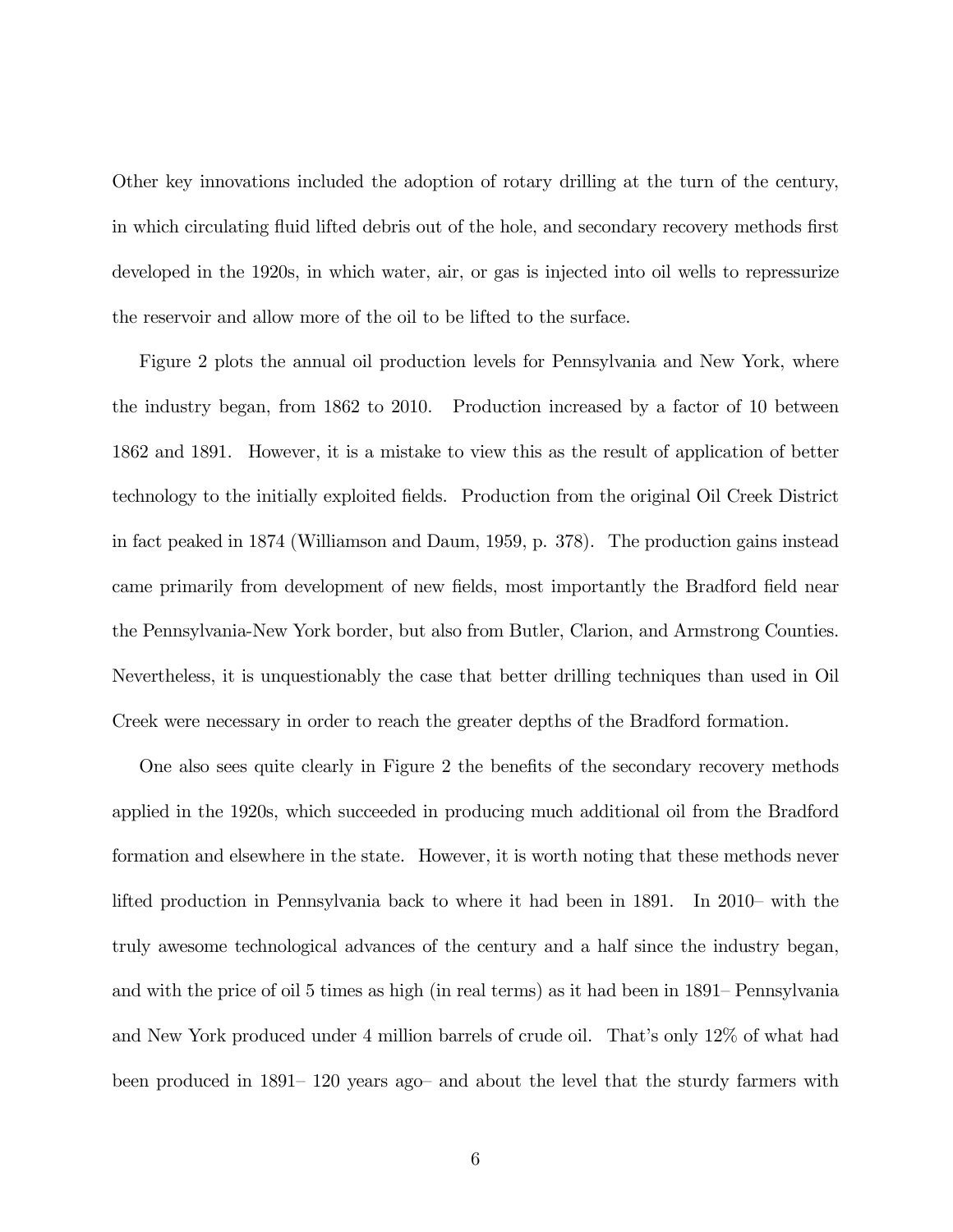their spring-poles were getting out of the ground back in 1868.

Although Pennsylvania was the most important source of U.S. oil production in the 19th century, the nation's oil production continued to increase even after Pennsylvanian production peaked in 1891. The reason is that later in the century, new sources of oil were also being obtained from neighboring West Virginia and Ohio (see Figure 3). Production from these two states was rising rapidly even as production from Pennsylvania and New York started to fall. Ohio production would continue to rise before peaking in 1896, and West Virginia did not peak until 1900.

These four states together accounted for 90% of U.S. production in 1896, with the peak in production from the region as a whole coming that year (see Figure 4). Overall U.S. production declined for a few years with falling supplies from Appalachia, but quickly returned to establishing new highs in 1900, thanks to growth in production from new areas in the central United States, details of which are shown in Figure 5. Note the difference in scale, with the vertical axes in Figure 5 spanning 6 times the magnitude of corresponding axes in Figure 3. Each of the regions featured in Figure 5 would eventually produce far more oil than Appalachia ever did. These areas began producing much later than Appalachia, and each peaked much later than Appalachia. The combined production of Illinois and Indiana peaked in 1940, Kansas-Nebraska in 1957, the southwest in 1960, and Wyoming in 1970.

Far more important for U.S. total production were the four states shown in Figure 6, which uses a vertical scale 2.5 times that for Figure 5. California, Oklahoma, Texas, and Louisiana account for 70% of all the oil ever produced in the United States. Production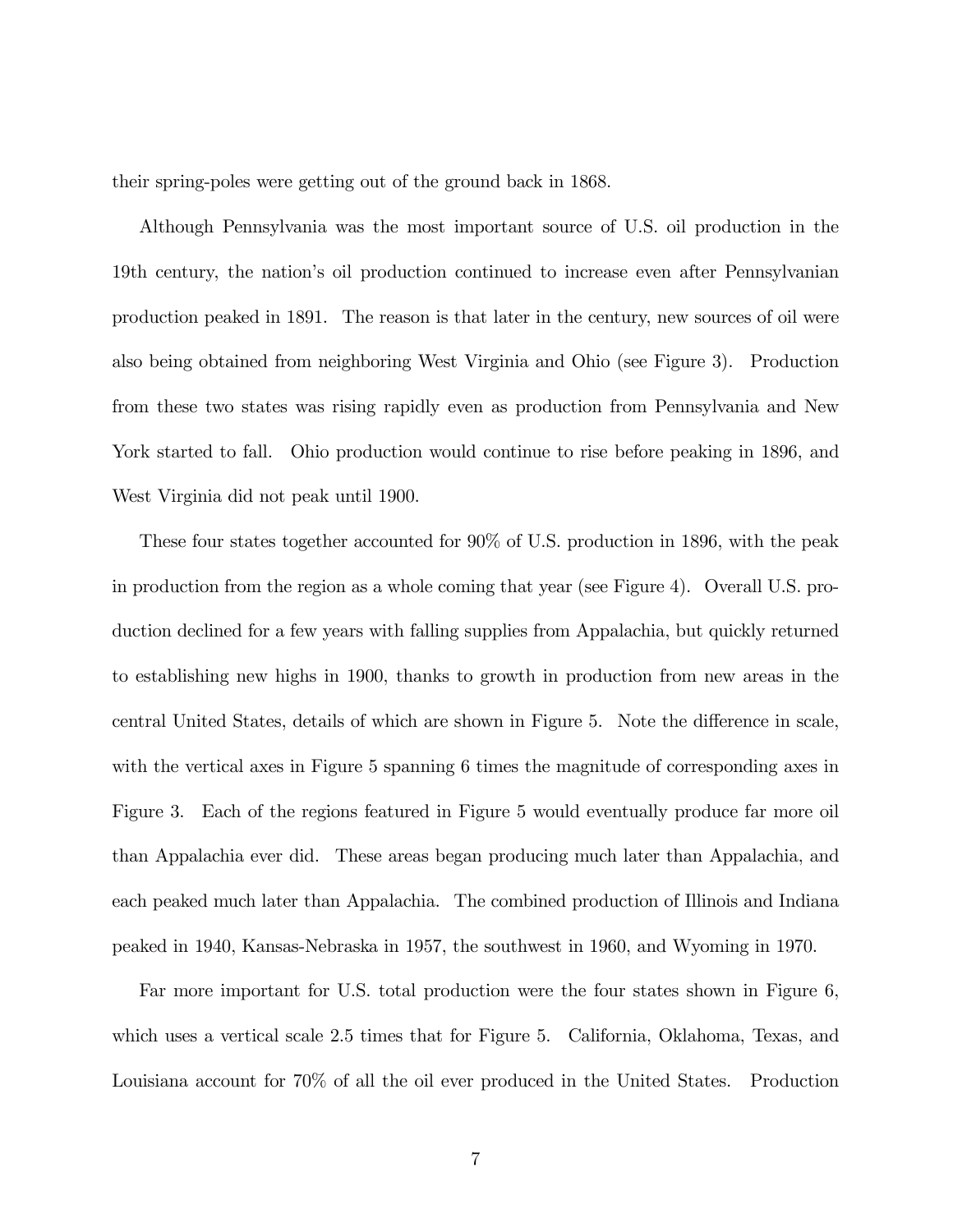from Oklahoma reached a peak in 1927, though it was still able to produce at 80% of that level as recently as 1970 before entering a modern phase of decline that now leaves it at 25% of the 1927 production levels. Texas managed to grow its oil production until 1972, and today produces about a third of what it did then. California production continued to grow until 1985 before peaking. The graph for Louisiana (bottom panel of Figure 6) includes all the U.S. production from the Gulf of Mexico, growing production from which helped bring the state's indicated production for 2010 up to a value only 33% below its peak in 1971.

Figure 7 plots production histories for the two regions whose development began latest in U.S. history. Production from Alaska peaked in 1988. North Dakota is the only state that continues to set all-time records for production, thanks in part to use of new drilling techniques for recovering oil from shale formations. To put the new Williston Basin production in perspective, the 138 million barrels produced in North Dakota and Montana in 2010 is about half of what the state of Oklahoma produced in 1927 and a fifth of what the state of Alaska produced in 1988. However, the potential for these fields looks very promising and further significant increases from 2010 levels seems assured.

The experience for the U.S. thus admits a quite clear summary. Production from every state has followed a pattern of initial increase followed by eventual decline. The feature that nonetheless allowed the total production for the U.S. to exhibit a seemingly uninterrupted upward trend over the course of a century was the fact that new, more promising areas were always coming into production at the same time that mature fields were dying out (see Figure 8). Total U.S. production continued to grow before peaking in 1970, long after the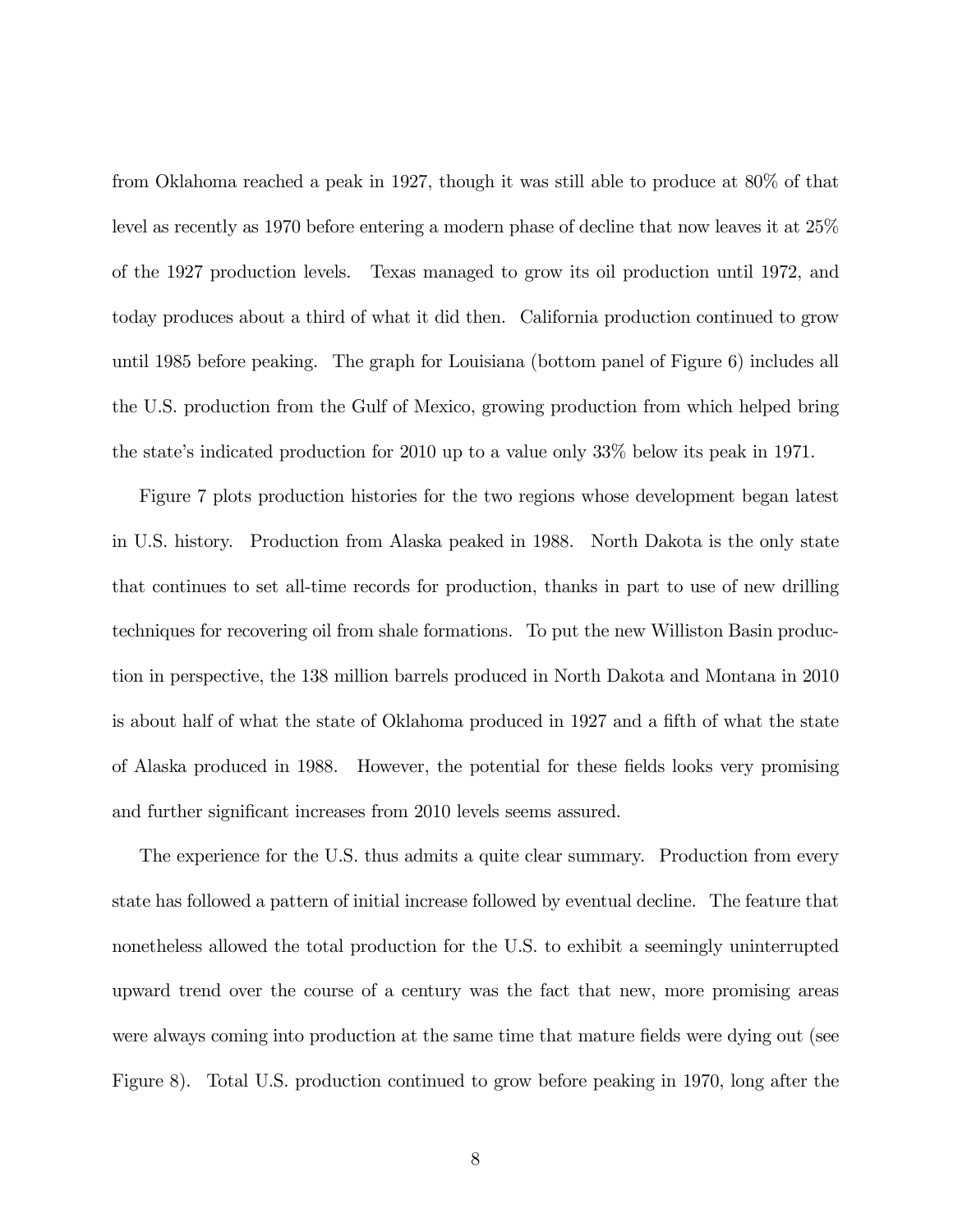original fields in Appalachia and the central U.S. were well into decline.

And the decline in production from both individual regions within the U.S. as well as the United States as a whole has come despite phenomenal improvements in technology over time. Production from the Gulf of Mexico has made a very important contribution to slowing the rate of decline over the most recent decade. Some of this production today is coming from wells that begin a mile below sea level and bore from there through up to a half-dozen more miles of rock— try doing that with three guys kicking a spring-pole down! The decline in U.S. production has further come despite aggressive drilling in very challenging environments and widespread adoption of secondary and now tertiary recovery methods. The rise and fall of production from individual states seems much more closely related to discoveries of new fields and their eventual depletion than to the sorts of price incentives or technological innovations on which economists are accustomed to focus.

Notwithstanding, technological improvements continue to bring significant new fields into play. The most important recent development has been horizontal rather than vertical drilling through hydrocarbon-bearing formations accompanied by injection of fluids to induce small fractures in the rock. These methods have allowed access to hydrocarbons trapped in rock whose permeability or depth prevented removal using traditional methods. The new methods have enabled phenomenal increases in supplies of natural gas as well as significant new oil production in areas such as North Dakota and Texas. Wickstrom, et. al. (2011) speculated that application of hydraulic fracturing to the Utica Shale formation in Ohio might eventually produce several billion barrels of oil, which would be more than the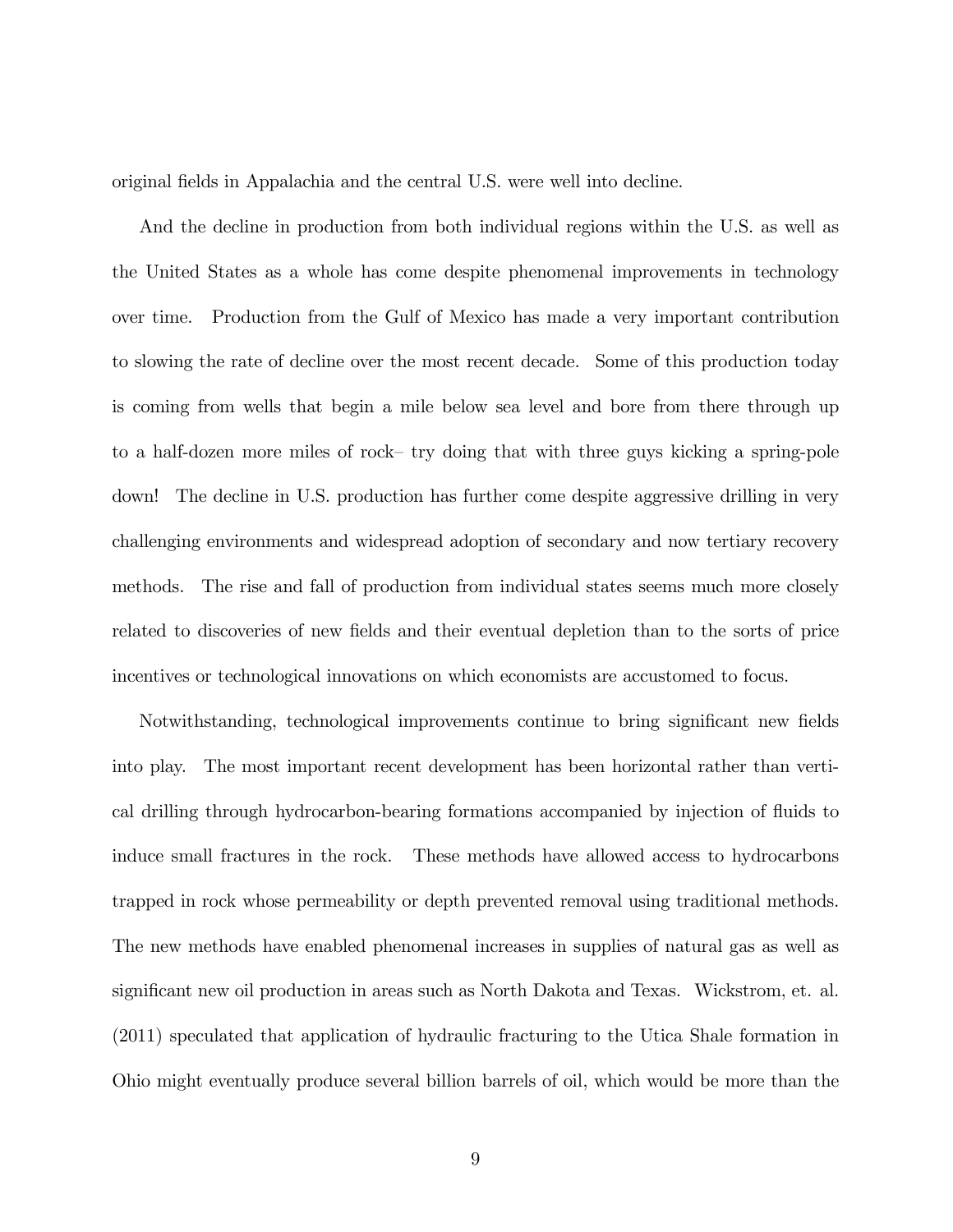cumulative production from the state up to this point. If that indeed turns out to be the case, it could lead to a third peak in the graphs in Figure 3 for the Appalachian region that exceeds either of the first two, though for comparison the projected lifetime output from Utica would still only correspond to a few years of production from Texas at that state's peak.

Obviously price incentives and technological innovations matter a great deal. More oil will be brought to the surface at a price of \$100 a barrel than at \$10 a barrel, and more oil can be produced with the new technology than with the old. But it seems a mistake to overstate the operative elasticities. By 1960, the real price of oil had fallen to a level that was 1/3 its value in 1900. Over the same period, U.S. production of crude oil grew to become 55 times what it had been in 1900. On the other hand, the real price of oil rose 8-fold from 1970 to 2010, while U.S. production of oil fell by 43% over those same 40 years. The increase in production from 1900 to 1960 thus could in no way be attributed to the response to price incentives. Likewise, neither huge price incentives nor impressive technological improvements were sufficient to prevent the decline in production from 1970 to 2010. Further exploitation of offshore or deep shale resources may help put U.S. production back on an upward trend for the next decade, but it seems unlikely ever again to reach the levels seen in 1970.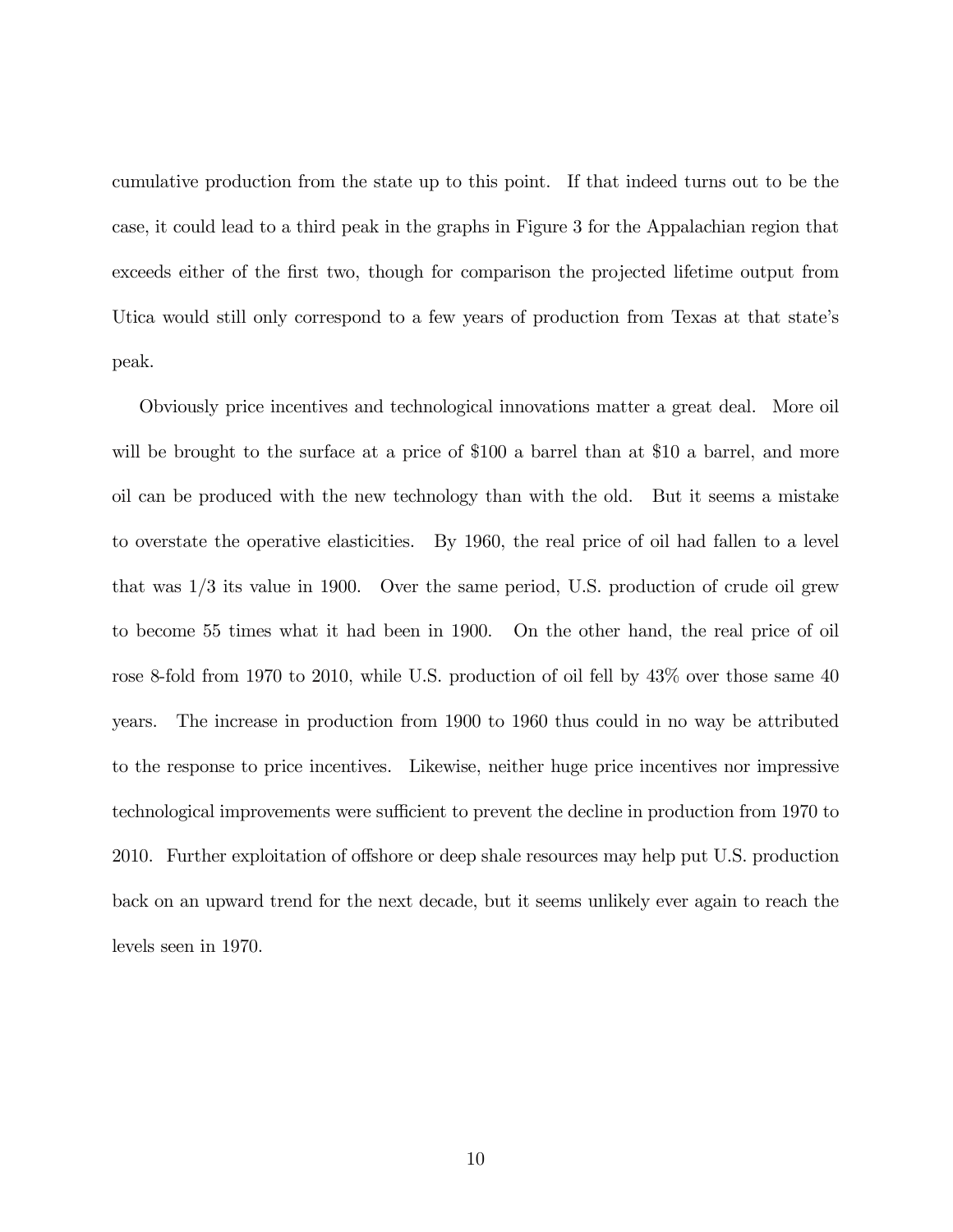#### 1.2 World oil production, 1973-2010.

Despite the peak in U.S. production in 1970, world oil production was to grow to a level in 2010 that is 60% higher than it had been in 1970. The mechanics of this growth are the same as allowed total U.S. production to continue to increase long after production from the initial areas entered into decline— increases from new fields in other countries more than offset the declines from the United States. For example, the North Sea and Mexico accounted for only 1% of world production in 1970, but had grown to 13% of total world output by 1999. But production from the North Sea peaked in that year, and in 2010 is only at 54% of the peak level (see Figure 9). Cantarell, which is Mexico's main producing field, also appears to have passed peak production, with the country now at 75% of its 2004 oil production.

Production from members of the Organization of Petroleum Exporting Countries (OPEC) must be interpreted from a much different perspective. The episodes of declining production one sees in the bottom panel of Figure 10 have little to do with geological depletion but instead often reflect dramatic geopolitical events such as the OPEC embargo of 1973-74, the Iranian revolution in 1978-1979, the Iranian revolution and beginning of the Iran-Iraq War 1978-1981, and the first Persian Gulf war in 1990-91, events that will be reviewed in more detail in the following section. In addition, Saudi Arabia in particular (top panel) has often made a deliberate decision to increase or decrease production in an effort to mitigate price increases or decreases. For example, Saudi Arabia cut production to try to hold up prices during the weak oil market 1981-85 and recession of 2001, and boosted production to make up for output lost from other producing countries during the two Persian Gulf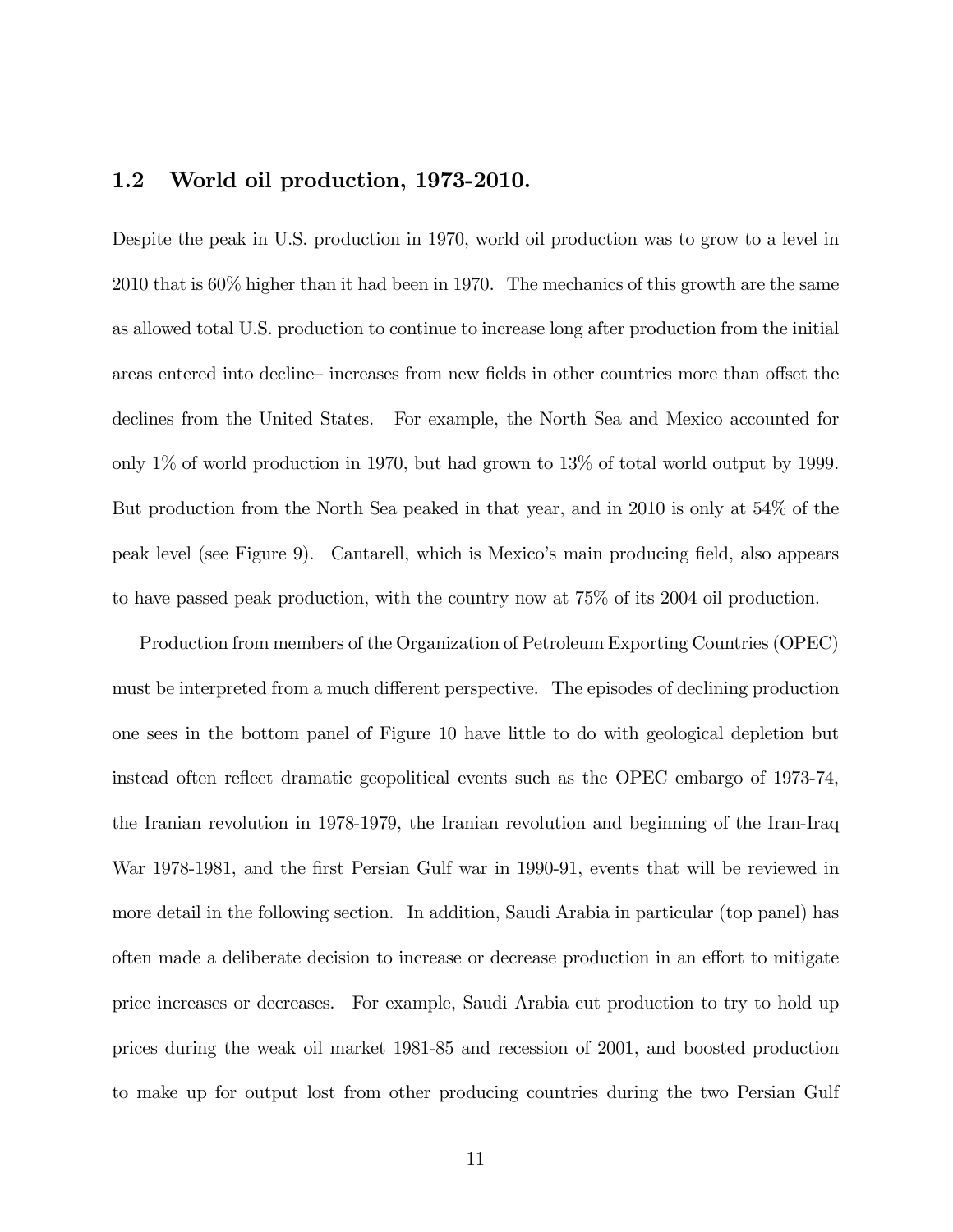wars. However, the decline in Saudi Arabian production since 2005 would have to be attributed to different considerations from those that explain the earlier historical data. The kingdom's magnificent Ghawar field has been in production since 1951, and in recent years had accounted for perhaps  $6\%$  of total world production all by itself. There is considerable speculation that Ghawar may have peaked, though this is difficult to confirm. What we do know is that, for whatever reason, Saudi Arabia produced 600,000 fewer barrels each day in 2010 than it did in 2005, and with growing Saudi consumption of their own oil, the drop in exports from Saudi Arabia has been even more dramatic.

A mix of factors has clearly also contributed to stagnating production from other OPEC members over the last 5 years. Promising new fields in Angola have allowed that country to double its production since 2003. In Nigeria and Iraq, conflicts and unrest have held back what appears to be promising geological potential. In Venezuela and Iran, it is hard to know how much more might be produced with better functioning governments. But again, although there is a complicated mix of different factors at work in different countries, the bottom line is that the total production from OPEC has essentially been flat since 2005.

At the same time, some other countries continue to register increases in oil production (see Figure 11). China has doubled its oil production since 1982, though its three most important fields (Daqing, Shengli, and Liaohe) peaked in the mid 1990s (Kambara and Howe, 2007). Canadian oil production continues to increase as a result of the contribution of oil sands. Unfortunately, exploitation of this resource is far more costly in terms of capital and energy inputs and environmental externalities relative to conventional sources,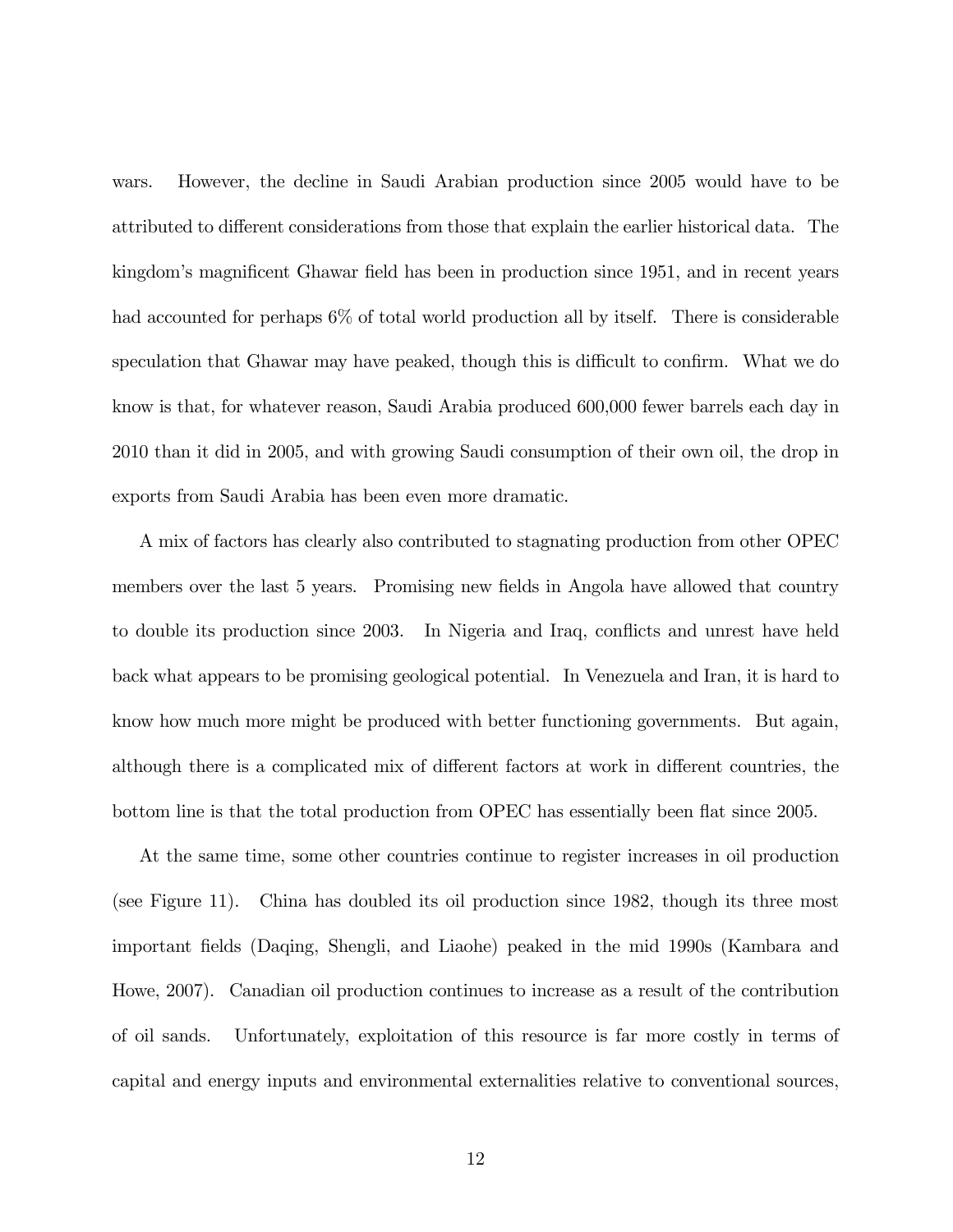and it is difficult to see it ever accounting for a major fraction of total world oil production. Other regions such as Brazil, central Asia, and Africa have also seen significant gains in oil production (bottom panel of Figure 11). Overall, global production of oil from all sources was essentially constant from 2005 to 2010 (see Figure 12).

## 1.3 Reconciling historical experience with the theory of exhaustible resources.

The evidence from the preceding subsections can be summarized as follows. When one looks at individual oil-producing regions, one does not see a pattern of continuing increases as a result of ongoing technological progress. Instead there has inevitably been an initial gain as key new fields were developed followed by subsequent decline. Technological progress and the incentives of higher prices can temporarily reverse that decline, as was seen for example in the impressive resurgence of Pennsylvanian production in the 1920s. In recent years these same factors have allowed U.S. production to grow rather than decline, and that trend in the U.S. may continue for some time. However, these factors have historically appeared to be distinctly secondary to the broad reality that after a certain period of exploitation, annual flow rates of production from a given area are going to start to decline. Those encouraged by the 10% increase in U.S. oil production between 2008 and 2010 should remember that the level of U.S. production in 2010 is still 25% below where it had been in 1990 (when the real price of oil was half of what it is today) and 43% below the level of 1970 (when the real price of oil was  $1/8$  of what it is today).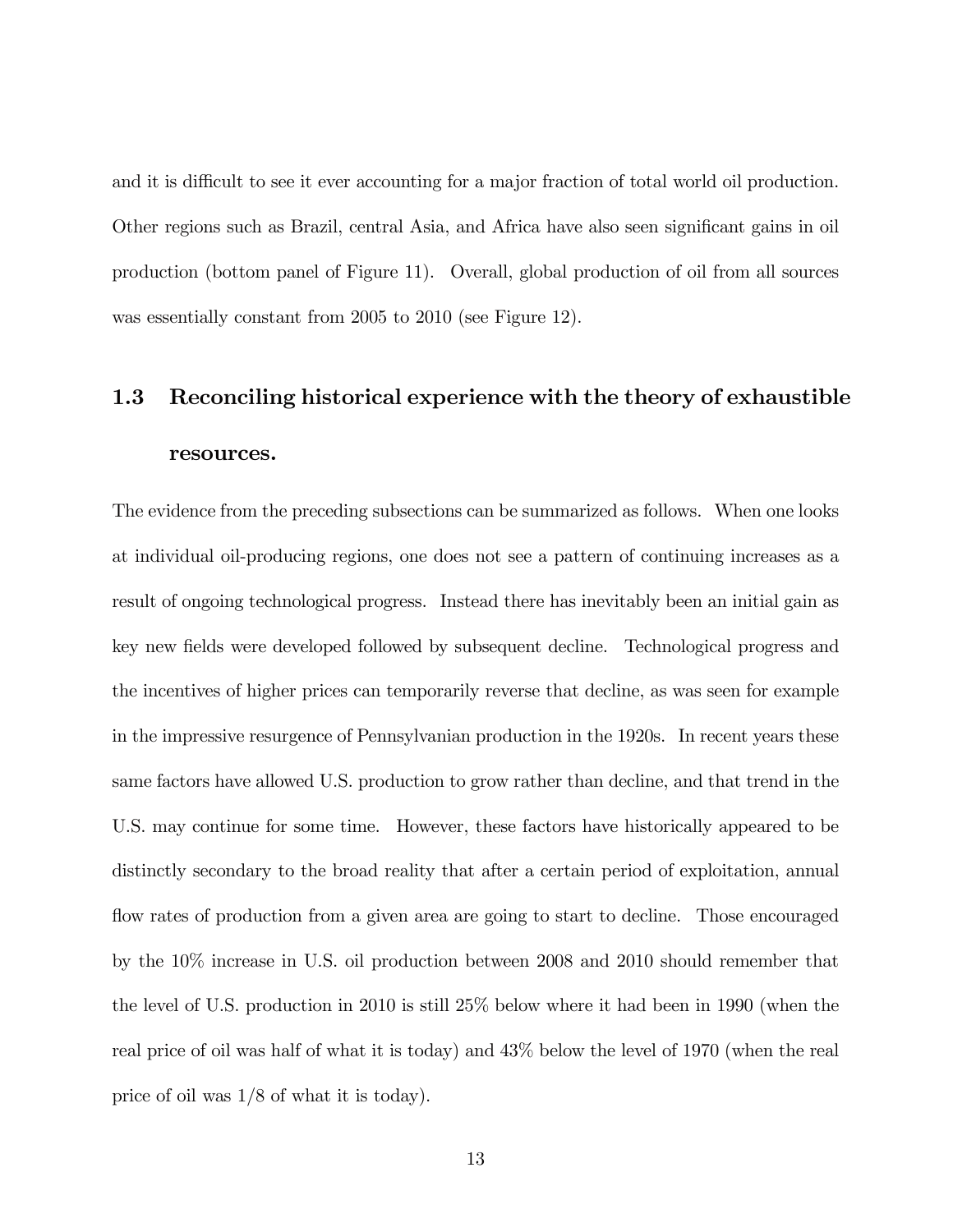Some may argue that the peaking of production from individual areas is governed by quite different economic considerations than would apply to the final peaking of total production from all world sources combined. Certainly in an environment in which the market is pricing oil as an essentially inexhaustible resource, the pattern of peaking documented extensively above is perfectly understandable, given that so far there have always been enough new fields somewhere in the world to take the place of declining production from mature regions. One could also reason that, even if the price of oil has historically been following some kind of Hotelling path, fields with different marginal extraction costs would logically be developed at different times. Smith (2011) further noted that, according to the Hotelling model, the date at which global production peaks would be determined endogenously by the cumulative amount that could eventually be extracted and the projected time path for the demand function. His analysis suggests that the date for an eventual peak in global oil production should be determined by these economic considerations rather than the engineering mechanics that have produced the historical record for individual regions detailed above.

However, my reading of the historical evidence is as follows. (1) For much of the history of the industry, oil has been priced essentially as if it were an inexhaustible resource. (2) Although technological progress and enhanced recovery techniques can temporarily boost production flows from mature fields, it is not reasonable to view these factors as the primary determinants of annual production rates from a given field. (3) The historical source of increasing global oil production is exploitation of new geographical areas, a process whose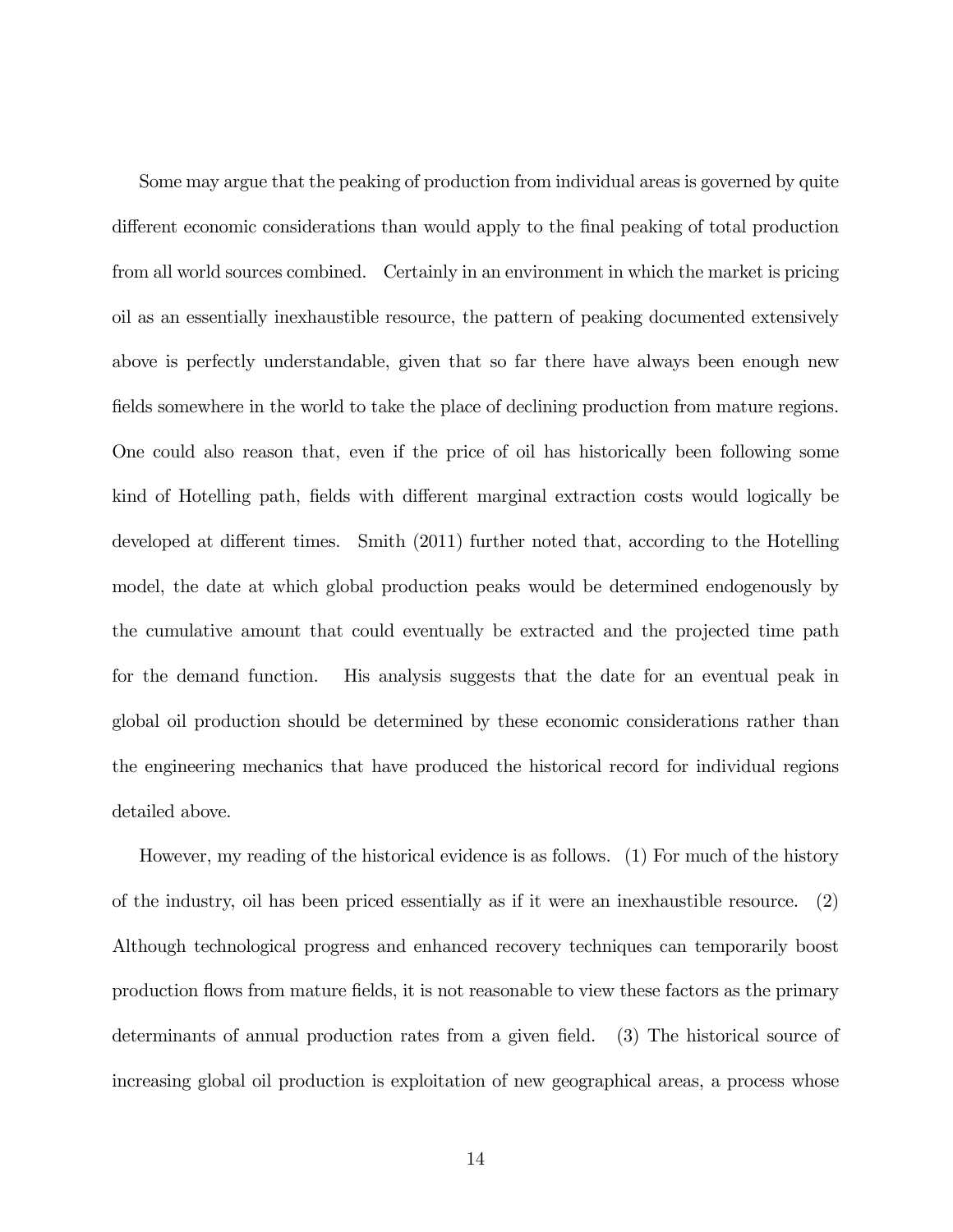promise at the global level is obviously limited. The combined implication of these three observations is that, at some point there will need to be a shift in how the price of oil is determined, with considerations of resource exhaustion playing a bigger role than they have historically.

A factor accelerating the date of that transition is the phenomenal growth of demand for oil from the emerging economies. Eight emerging economies— Brazil, China, Hong Kong, India, Singapore, South Korea, Taiwan, and Thailand— accounted for 43% of the increase in world petroleum consumption between 1998 and 2005 and for 135% of the increase between 2005 and 2010 (the rest of the world decreased its petroleum consumption over the latter period in response to the big increase in price). <sup>3</sup> And, as Hamilton (2009a) noted, one could easily imagine the growth in demand from the emerging economies continuing. One has only to compare China's one passenger vehicle per 30 residents today with the one vehicle per 1.3 residents seen in the United States, or China's 2010 annual petroleum consumption of 2.5 barrels per person with Mexico's 6.7 or the United States' 22.4. Even if the world sees phenomenal success in finding new sources of oil over the next decade, it could prove quite challenging to keep up with both depletion from mature fields and rapid growth in demand from the emerging economies, another reason to conclude that the era in which petroleum is regarded as an essentially unlimited resource has now ended.

Some might infer that the decrease in Saudi Arabian production since 2005 reflects not an inability to maintain production flows from the mature Ghawar field but instead is a deliberate response to recognition of a growing importance of the scarcity rent. For example,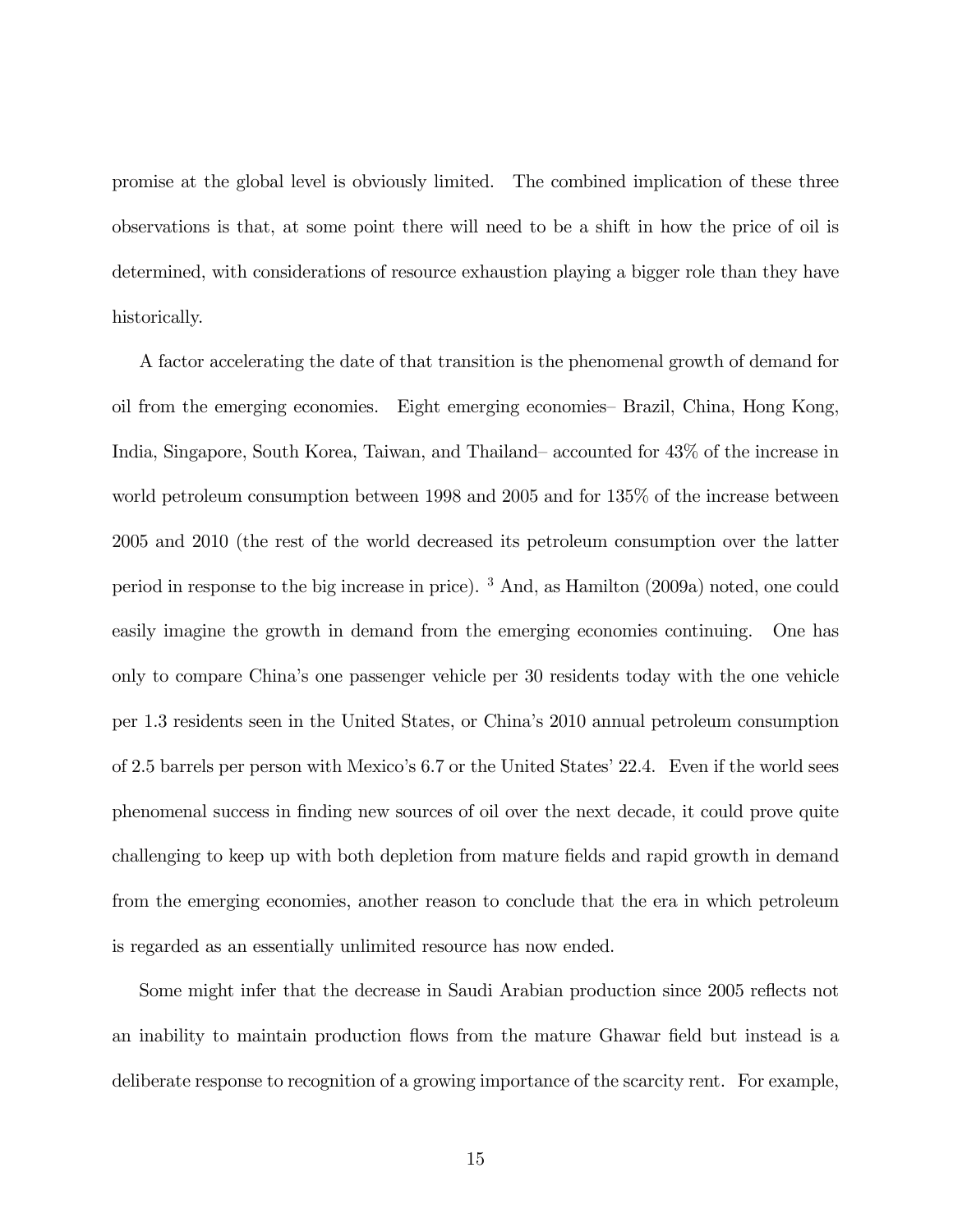Hamilton (2009a) noted the following story on April 13, 2008 from Reuters news service:

Saudi Arabia's King Abdullah said he had ordered some new oil discoveries left untapped to preserve oil wealth in the world's top exporter for future generations, the official Saudi Press Agency (SPA) reported.

"I keep no secret from you that when there were some new finds, I told them, 'no, leave it in the ground, with grace from God, our children need it'," King Abdullah said in remarks made late on Saturday, SPA said.

If that is indeed the interpretation, it is curious that we would see the private optimizing choices predicted by Hotelling manifest by sovereign governments rather than the fields under control of private oil companies. In any case, it must be acknowledged that calculation of the correct Hotelling price is almost insurmountably difficult. It is hard enough for the best forecasters accurately to predict supply and demand for the coming year. But the critical calculation required by Hotelling is to evaluate the transversality condition that the resource be exhausted when the price reaches that of a backstop technology or alternatively over the infinite time horizon if no such backstop exists. That calculation is orders of magnitudes more difficult than the seemingly simpler task of just predicting next year's supply and demand.

One could argue that the combined decisions of the many participants in world oil markets can make a better determination of what the answer to the above calculation should be than can any individual, meaning that if the current price seems inconsistent with a scenario in which global oil production will soon reach a peak, then such a scenario is perhaps not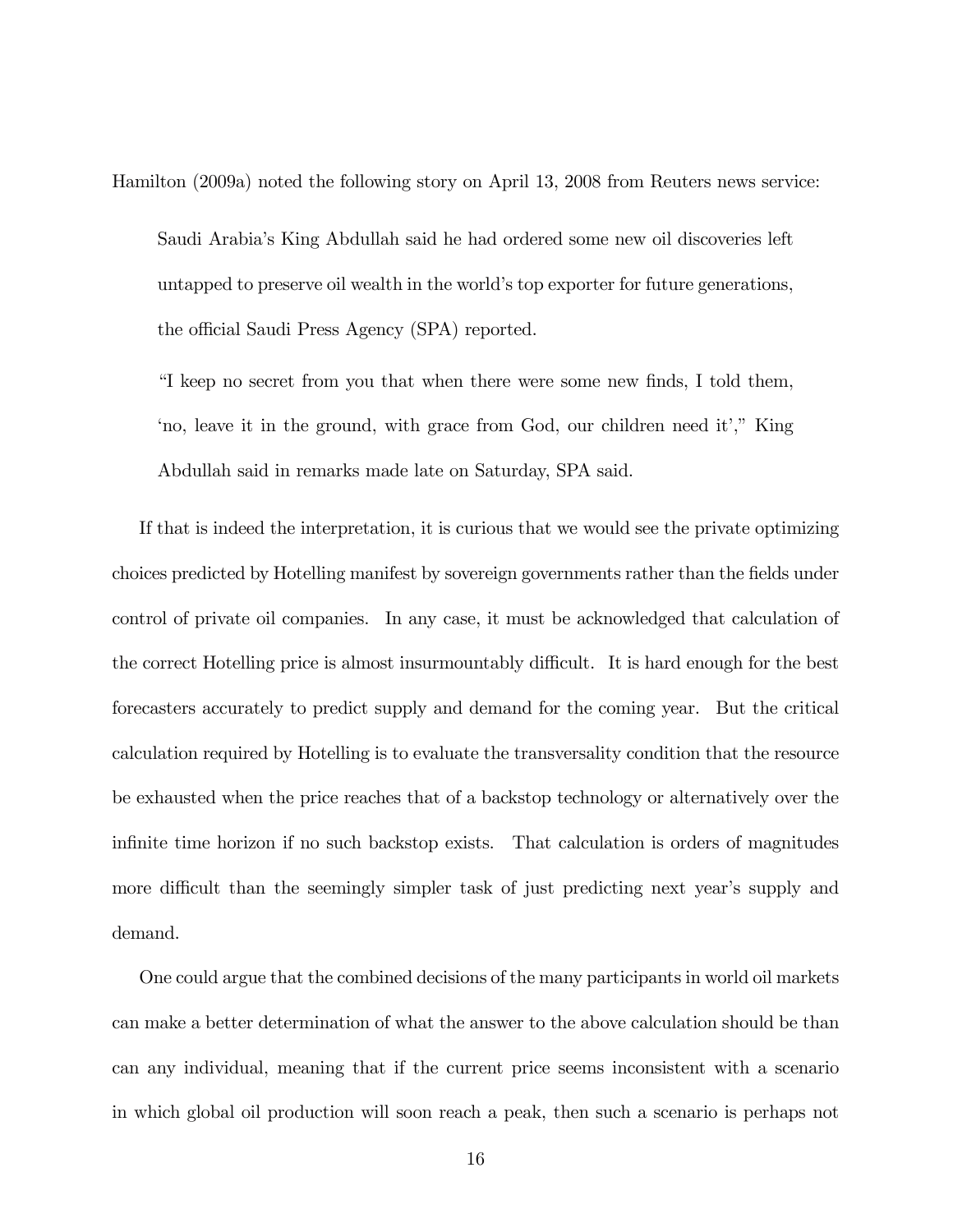the most likely outcome. But saying that the implicit judgment from the market is the best guess available is not the same thing as saying that this guess is going to prove to be correct. The historical record surely dictates that we take seriously the possibility that the world could soon reach a point from which a continuous decline in the annual flow rate of production could not be avoided, and inquire whether the transition to a pricing path consistent with that reality could prove to be a fairly jarring event. For this reason, it seems worthwhile to review the historical record on the economic response to previous episodes in which the price or supply of oil changed dramatically, to which we now turn in the next section.

### 2 Oil prices and economic growth.

#### 2.1 Historical oil price shocks.

There have been a number of episodes over the last half century in which conflicts in the Middle East have led to significant disruptions in production of crude oil. These include closure of the Suez Canal following the conflict between Egypt, Israel, Britain, and France in October 1956, the oil embargo implemented by the Arab members of OPEC following the Arab-Israeli War in October 1973, the Iranian revolution beginning in November 1978, the Iran-Iraq War beginning in September of 1980, and the first Persian Gulf war beginning in August 1990. Figure 13 summarizes the consequences of these 5 events for world oil supplies. In each panel, the solid line displays the drop in production from the affected areas expressed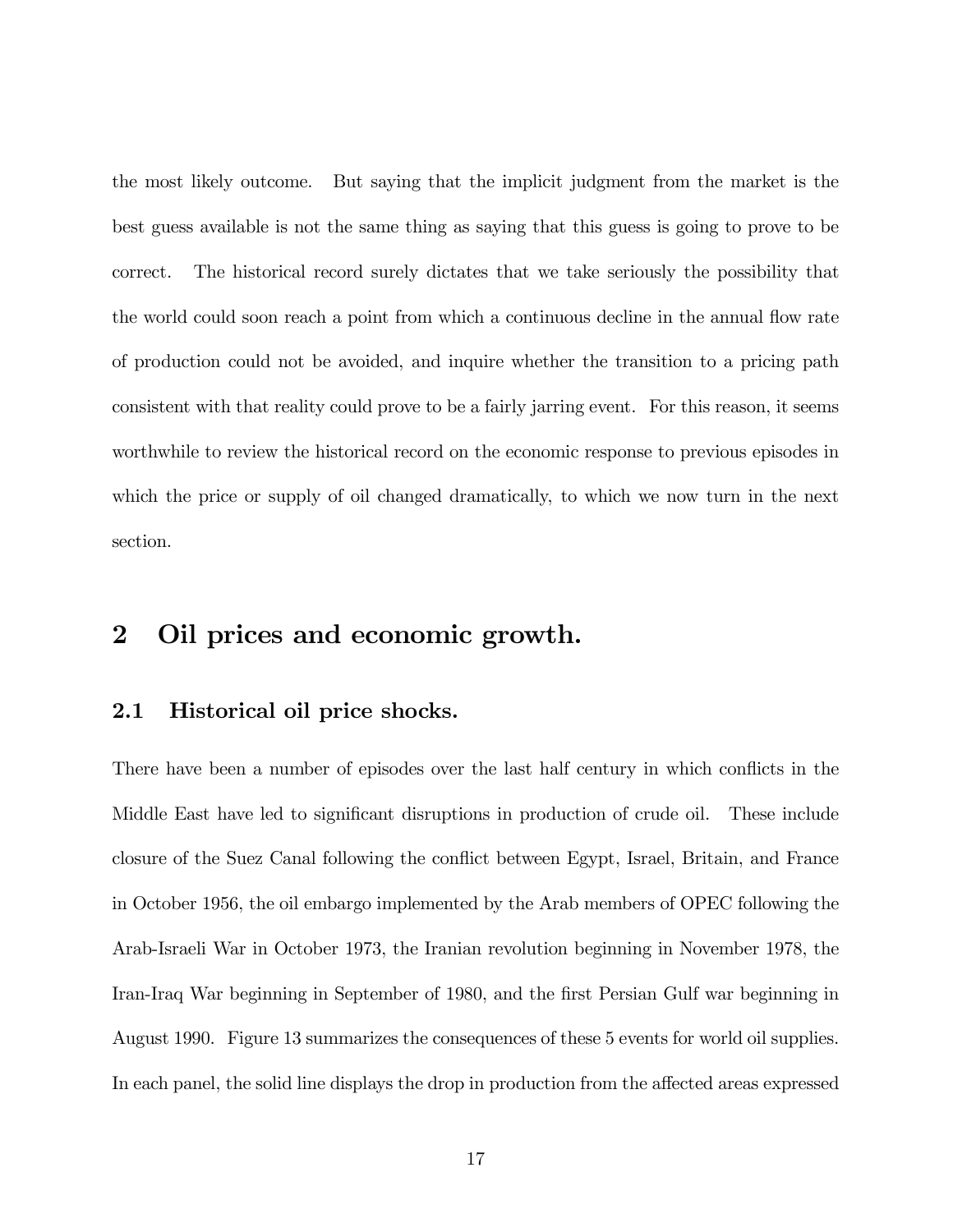as a percentage of total world production prior to the crisis. In each episode, there were some offsetting increases in production elsewhere in the world. The dashed lines in Figure 13 indicate the magnitude of the actual decline in total global production following each event, again expressed as a fraction of world production. Each of these 5 episodes was followed by a decrease in world oil production of 4-9%.

There have also been some other more minor supply disruptions over this period. These include the combined effects of the second Persian Gulf war and strikes in Venezuela beginning in December 2002, and the Libyan revolution in February 2011. The disruption in supply associated with either of these episodes was about 2% of total global production at the time, or less than a third the size of the average event in Figure 13.

There are other episodes since World War II when the price of oil rose abruptly in the absence of a significant physical disruption in the supply of oil. Most notable of these would be the broad upswing in the price of oil beginning in 2004, which accelerated sharply in 2007. The principal cause of this oil spike appears to have been strong demand for oil from the emerging economies confronting the stagnating global production levels documented in the previous sections (see Kilian, 2008, 2009, Hamilton, 2009b and Kilian and Hicks, 2011). Less dramatic price increases followed the economic recovery from the East Asian Crisis in 1997, dislocations associated with post World War II growth in 1947, and the Korean conflict in 1952-53. Table 1 summarizes a series of historical episodes discussed in Hamilton (forthcoming). It is interesting that of the 11 episodes listed, 10 of these were followed by a recession in the United States. The recession of 1960 is the only U.S. postwar recession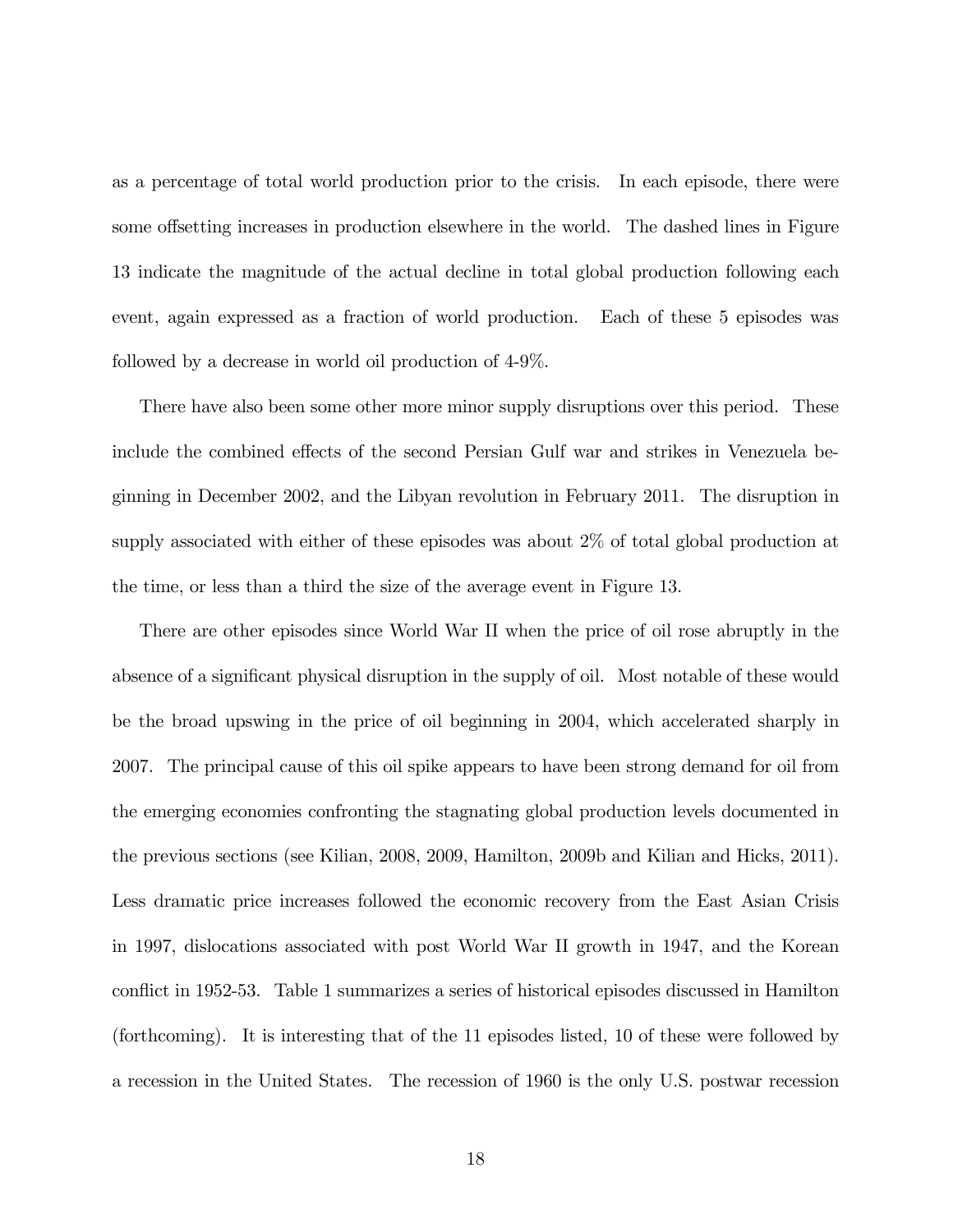that was not preceded by a spike in the price of crude oil.

A large empirical literature has investigated the connection between oil prices and real economic growth. Early studies documenting a statistically significant negative correlation include Rasche and Tatom (1977, 1981) and Santini (1985). Empirical analysis of dynamic forecasting regressions found that oil price changes could help improve forecasts of U.S. real output growth (Hamilton, 1983; Burbidge and Harrison, 1984; Gisser and Goodwin, 1986). However, these specifications, which were based on linear relations between the log change in oil prices and the log of real output growth, broke down when the dramatic oil price decreases of the mid-1980s were not followed by an economic boom. On the contrary, the mid-1980s appeared to be associated with recession conditions in the oil-producing states (Hamilton and Owyang, forthcoming). Mork (1989) found a much better fit to a model that allowed for oil price decreases to have a different effect on the economy from oil price increases, though Hooker (1996) demonstrated that this modification still had trouble describing subsequent data. Other papers finding a significant connection between oil price increases and poor economic performance include Santini (1992, 1994), Rotemberg and Woodford (1996), Daniel (1997), and Carruth, Hooker and Oswald (1998).

Alternative nonlinear dynamic relations seem to have a significantly better fit to U.S. data than Mork's simple asymmetric formulation. Loungani (1986) and Davis (1987a, 1987b) found that oil price decreases could actually reduce economic growth, consistent with the claim that sectorial reallocations could be an important part of the economic transmission mechanism resulting from changes in oil prices in either direction. Ferderer (1996), Elder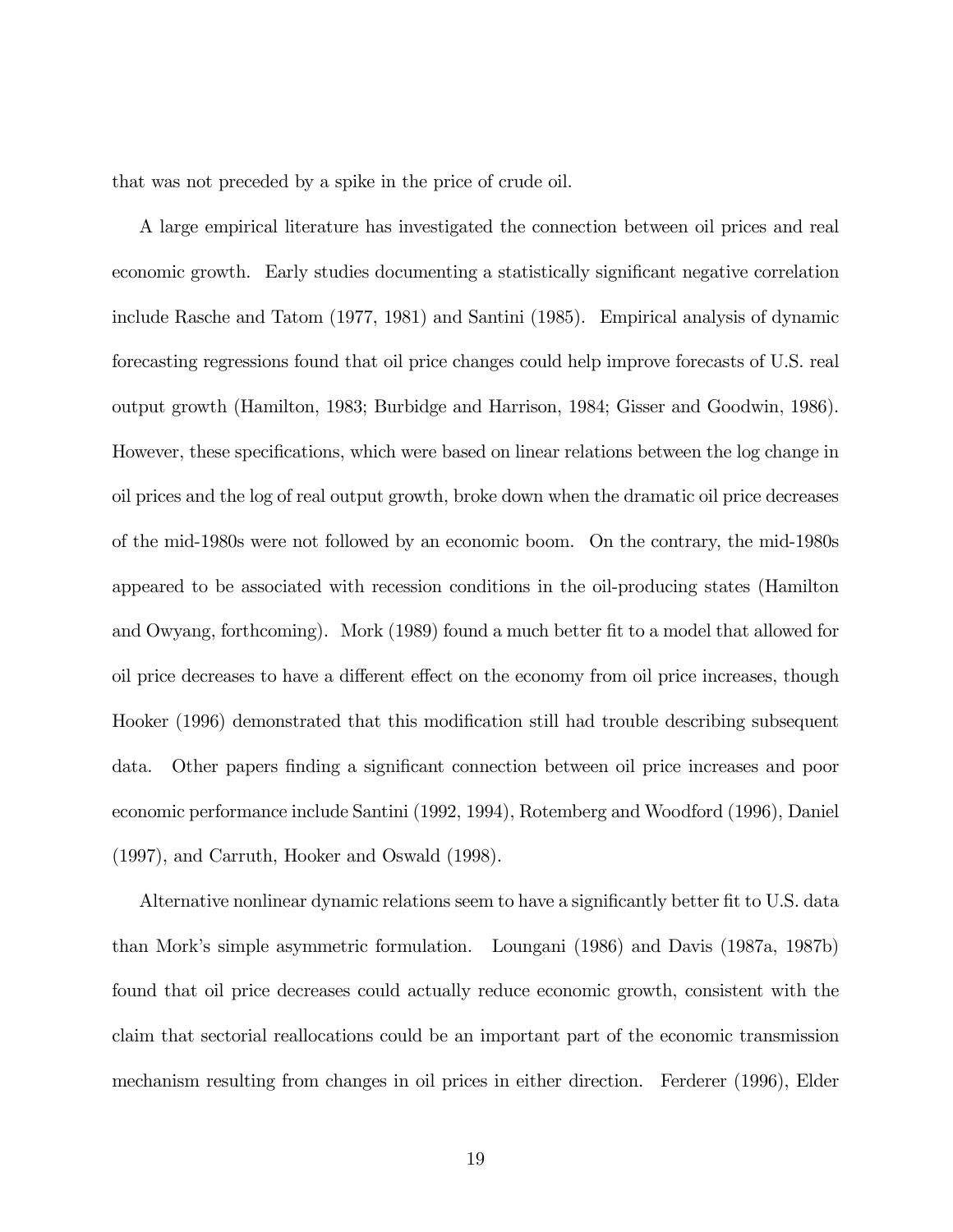and Serletis (2010), and Jo (2011) showed that an increase in oil price volatility itself tends to predict slower GDP growth, while Lee, Ni, and Ratti (1995) found that oil price increases seem to affect the economy less if they occur following an episode of high volatility. Hamilton (2003) estimated a flexible nonlinear form and found evidence for a threshold effect, in which an oil price increase that simply reverses a previous decrease seems to have little effect on the economy. Hamilton (1996), Raymond and Rich (1997), Davis and Haltiwanger (2001) and Balke, Brown and Yücel (2002) produced evidence in support of related specifications, while Carlton (2010) and Ravazzolo and Rothman (2010) reported that the Hamilton (2003) specification performed well in an out-of-sample forecasting exercise using data as it would have been available in real time. Kilian and Vigfusson (2011 [a]) found weaker (though still statistically significant) evidence of nonlinearity than reported by other researchers. Hamilton (2011) attributed their weaker evidence to use of a shorter data set and changes in specification from other researchers.

A negative effect of oil prices on real output has also been reported for a number of other countries, particularly when nonlinear functional forms have been employed. Mork, Olsen and Mysen (1994) found that oil price increases were followed by reductions in real GDP growth in 6 of the 7 OECD countries investigated, the one exception being the oil exporter Norway. Cuñado and Pérez de Gracia (2003) found a negative correlation between oil prices changes and industrial production growth rates in 13 out of 14 European economies, with a nonlinear function of oil prices making a statistically significant contribution to forecast growth rates for 11 of these. Jiménez-Rodríguez and Sánchez (2005) found a statistically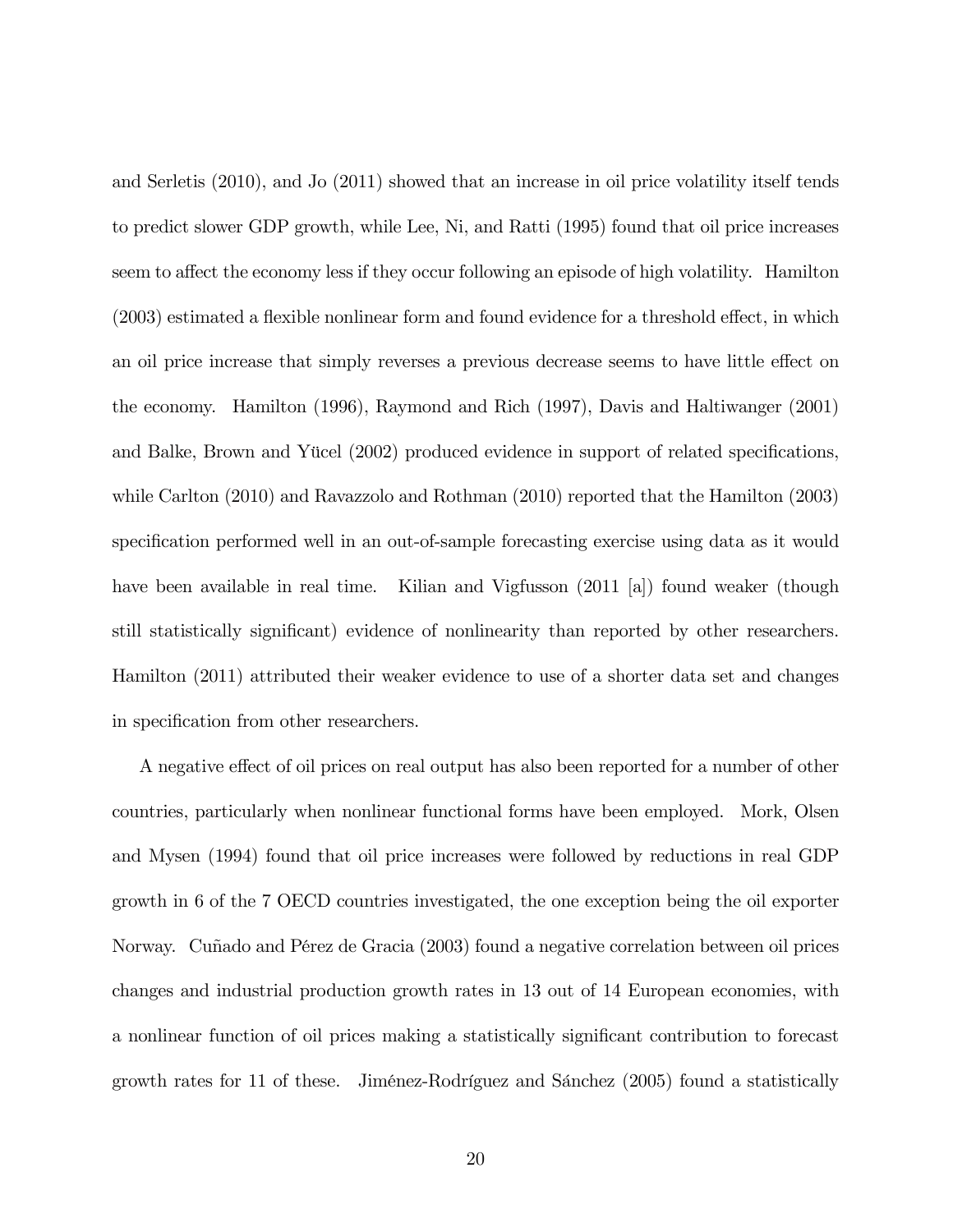significant negative nonlinear relation between oil prices and real GDP growth in the U.S., Canada, Euro area overall, and 5 out of 6 European countries, though not in Norway or Japan. Kim (2012) found a nonlinear relation in a panel of 6 countries, while Engemann, Kliesen, and Owyang (2011) found that oil prices helped predict economic recessions in most of the countries they investigated. Daniel, et. al. (2011) also found supporting evidence in most of the 11 countries they studied. By contrast, Rasmussen and Roitman (2011) found much less evidence for economic effects of oil shocks in an analysis of 144 countries. However, their use of this larger sample of countries required using annual rather than the monthly or quarterly data used in the other research cited above. Insofar as the effects are high frequency and cyclical, they may be less apparent in annual average data. Kilian (2009) has argued that the source of the oil price increase is also important, with increases that result from strong global demand appearing to have more benign implications for U.S. real GDP growth than oil price increases that result from shortages of supply.

Blanchard and Galí (2010) found evidence that the effects of oil shocks on the economy have decreased over time, which they attributed to the absence of other adverse shocks that had historically coincided with some big oil price movements, a falling value of the share of oil in total expenses, more flexible labor markets, and better management of monetary policy. Baumeister and Peersman (2011) also found that an oil price increase of a given size seems to have a decreasing effect over time, but noted that the declining price-elasticity of demand meant that a given physical disruption had a bigger effect on price and turned out to have a similar effect on output as in the earlier data. Ramey and Vine (2010)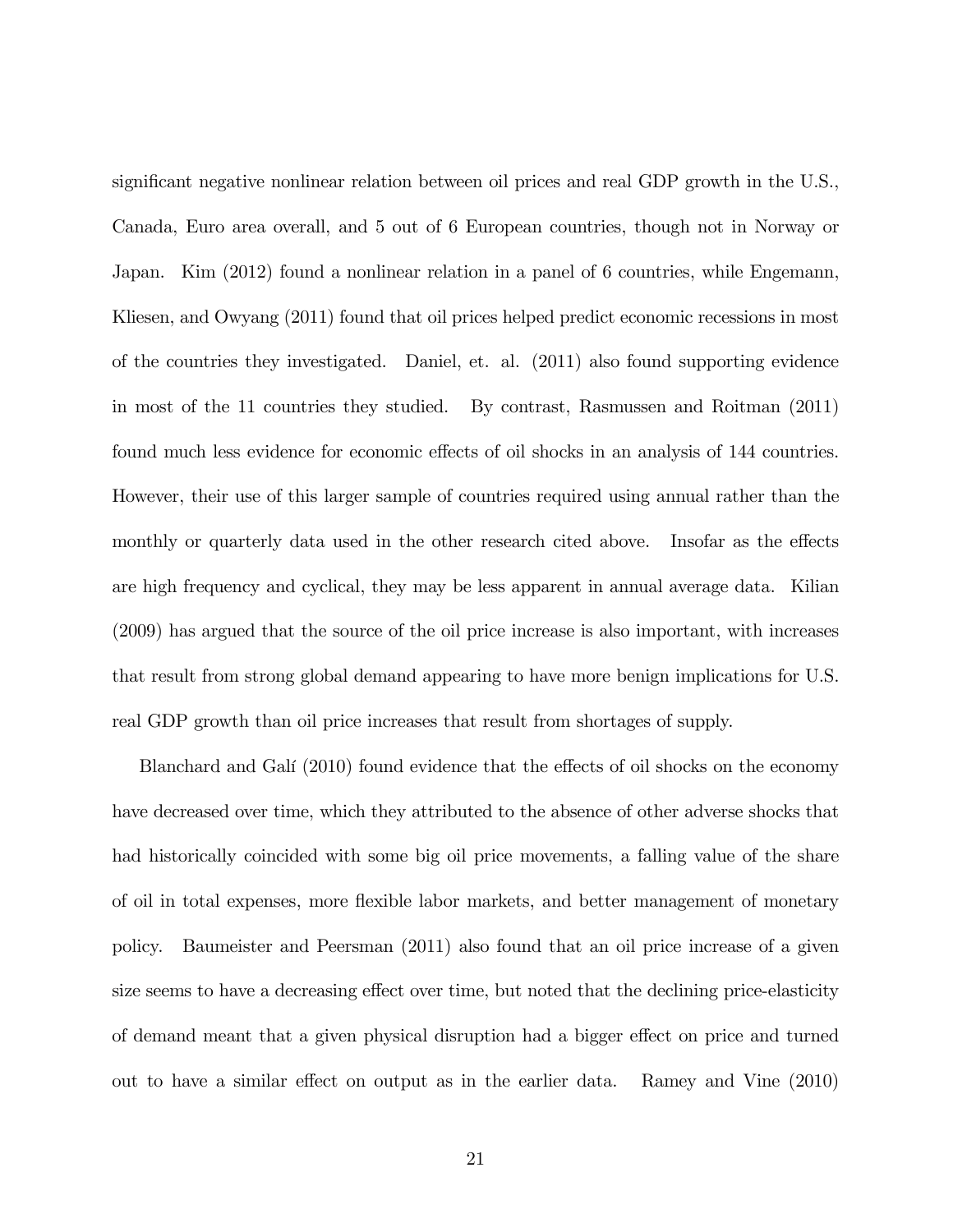attributed the declining coefficients relating real GDP growth to oil prices to the fact that the oil shocks of the 1970s were accompanied by rationing, which would have magnified the economic dislocations. Ramey and Vine found that once they correct for this, the economic effects have been fairly stable over time.

#### 2.2 Interpreting the historical evidence.

The equation below reports the regression estimates from equation (3.8) of Hamilton (2003), which is based on data from 1949:Q2 to 2001:Q3. Here  $y_t$  represents the quarterly log change in real GDP. The specification implies that oil prices do not matter unless they make a new high relative to values seen over the previous 3 years. If oil prices make a new high,  $o_t^{\#}$  is the amount by which the log of the producer price index at the end of quarter t exceeds its maximum over the preceding 3 years, whereas  $o_t^{\#}$  is zero if they do not. Standard errors appear in parentheses, and both  $y_t$  and  $o_t^{\#}$  have been multiplied by 100 to express as percentage rates:

$$
y_t = 0.98 + 0.22y_{t-1} + 0.10y_{t-2} - 0.08y_{t-3} - 0.15y_{t-4}
$$
  
\n
$$
- 0.024o_{t-1}^{\#} - 0.021o_{t-2}^{\#} - 0.018o_{t-3}^{\#} - 0.042o_{t-4}^{\#}.
$$
  
\n
$$
(-0.014)^{t-1} - 0.021o_{t-2}^{\#} - 0.018o_{t-3}^{\#} - 0.042o_{t-4}^{\#}.
$$
  
\n(1)

Two aspects of this relation are puzzling from the perspective of economic theory. First, the effects of an oil price increase take some time to show up in real GDP, with the biggest drop in GDP growth appearing a full year after the price of oil first increases. Second, the size of the estimated effect is quite large. If the price of oil exceeds its 3-year high by 10%, the relation predicts that real GDP growth would be 0.42% slower (at a quarterly rate) 4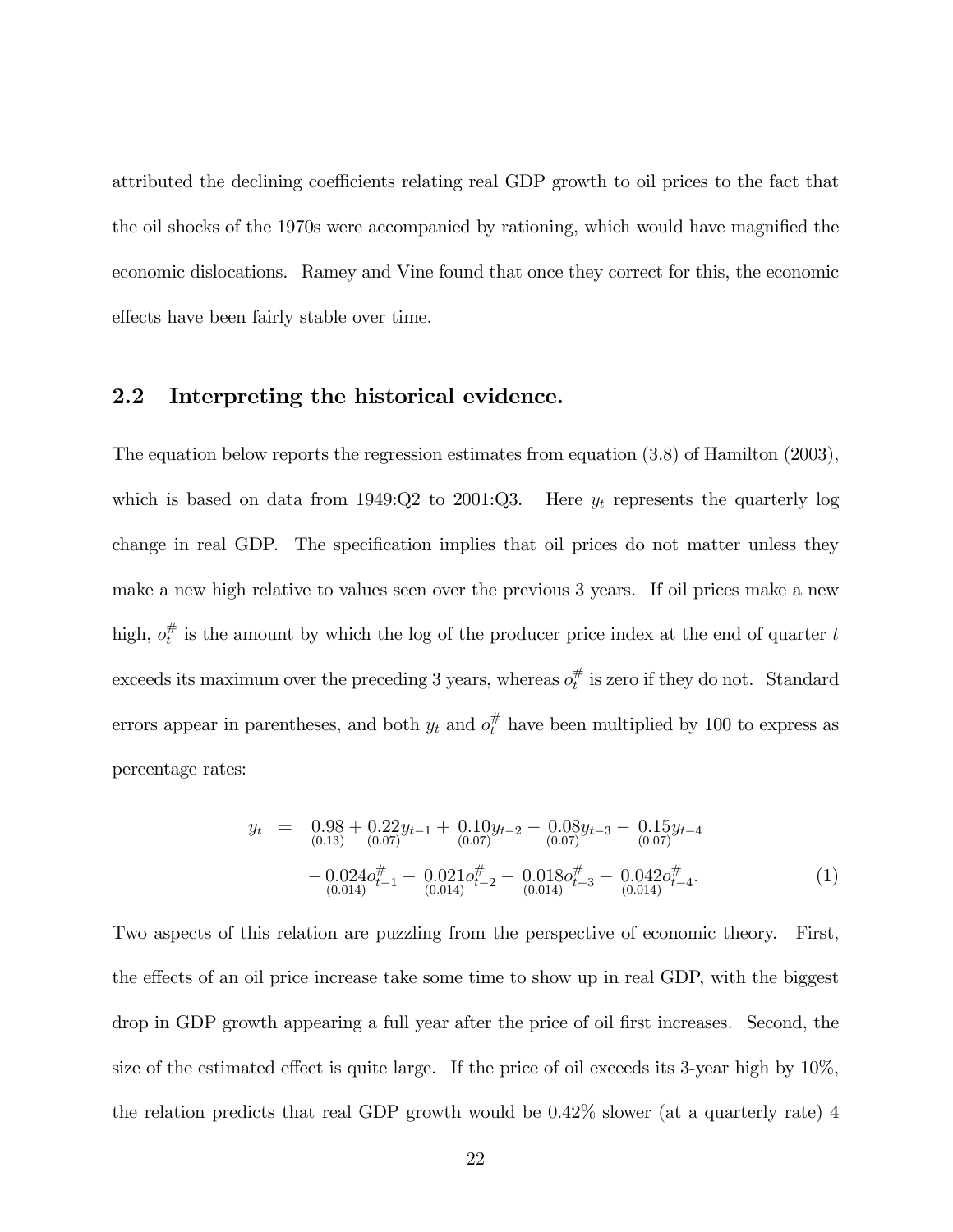quarters later, with a modest additional decline coming from the dynamic implications of  $o_{t-4}^{\#}$  for  $y_{t-1}, y_{t-2}$ , and  $y_{t-3}$ .

To understand why effects of this magnitude are puzzling,<sup>4</sup> suppose we thought of the level of real GDP  $(Y)$  as depending on capital K, labor N, and energy E according to the production function,

$$
Y = F(K, N, E).
$$

Profit maximization suggests that the marginal product of energy should equal its relative price, denoted  $P_E/P$ :

$$
\frac{\partial F}{\partial E} = P_E/P.
$$

Multiplying the above equation by  $E/F$  implies that the elasticity of output with respect to energy use should be given by  $\gamma$ , the dollar value of expenditures on energy as a fraction of GDP:

$$
\frac{\partial \ln F}{\partial \ln E} = \frac{P_E E}{PY} = \gamma.
$$
\n(2)

Suppose we thought that wages adjust instantaneously to maintain full employment and that changes in investment take much longer than a few quarters to make a significant difference for the capital stock. Then neither  $K$  nor  $N$  would respond to a change in the real price of energy, and

$$
\frac{\partial \ln Y}{\partial \ln P_E/P} = \frac{\partial \ln F}{\partial \ln E} \frac{\partial \ln E}{\partial \ln P_E/P} \n= \gamma \theta
$$
\n(3)

for  $\theta$  the price-elasticity of energy demand.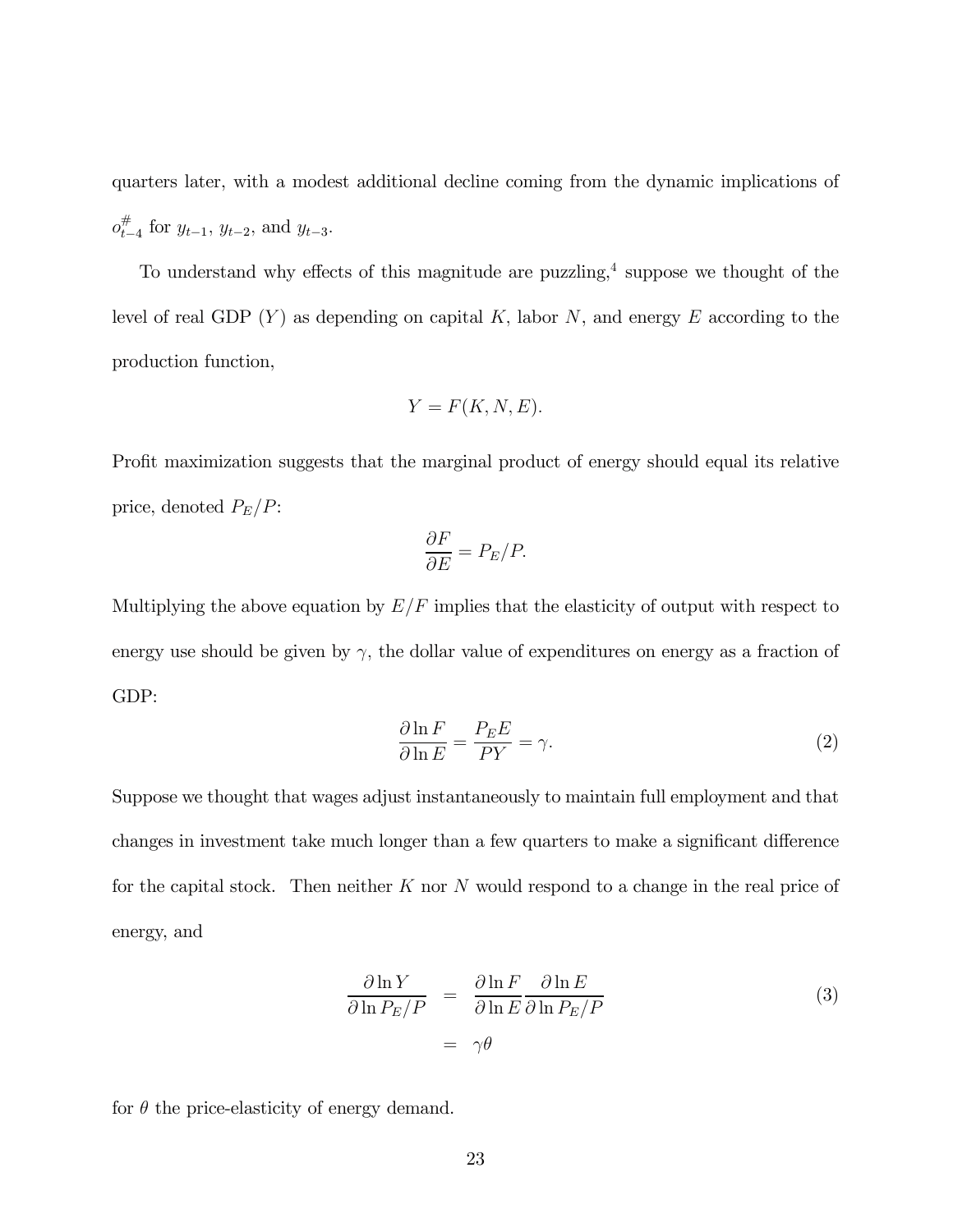The energy expenditure share is a small number— the value of crude oil consumed by the United States in 2010 corresponds to less than 4% of total GDP. Moreover, the shortrun price elasticity of demand  $\theta$  is also very small (Dahl, 1993). Hence it seems that any significant observed response to historical oil price increases could not be attributed to the direct effects of decreased energy use on productivity, but instead would have to arise from forces that lead to underemployment of labor and underutilization of capital. Such effects are likely to operate from changes in the composition of demand rather than the physical process of production itself.<sup>5</sup> Unlike the above mechanism based on aggregate supply effects, the demand effects could be most significant when the price-elasticity of demand is low.

For example, suppose that the demand for energy is completely inelastic in the short run, so that consumers try to purchase the same physical quantity  $E$  of energy despite the energy price increase. Then nominal saving or spending on other goods or services must decline by  $E\Delta P_E$  when the price of energy goes up. Letting C denote real consumption spending and  $P<sub>C</sub>$  the price of consumption goods,

$$
\frac{\partial \ln C}{\partial \ln(P_E/P_C)} = \frac{P_E E}{P_C C} = \gamma_C
$$

for  $\gamma_C$  the energy expenditure share in total consumption. Again, for the aggregate economy  $\gamma_C$  is a modest number. Currently about 6% of total U.S. consumer spending is devoted to energy goods and services<sup>6</sup>, though for the lower  $60\%$  of U.S. households by income, the share is closer to 10% (Carroll, 2011). And although the increased spending on energy represents income for someone else, it can take a considerable amount of time for oil company profits to be translated into higher dividends for shareholders or increased investment expenditures.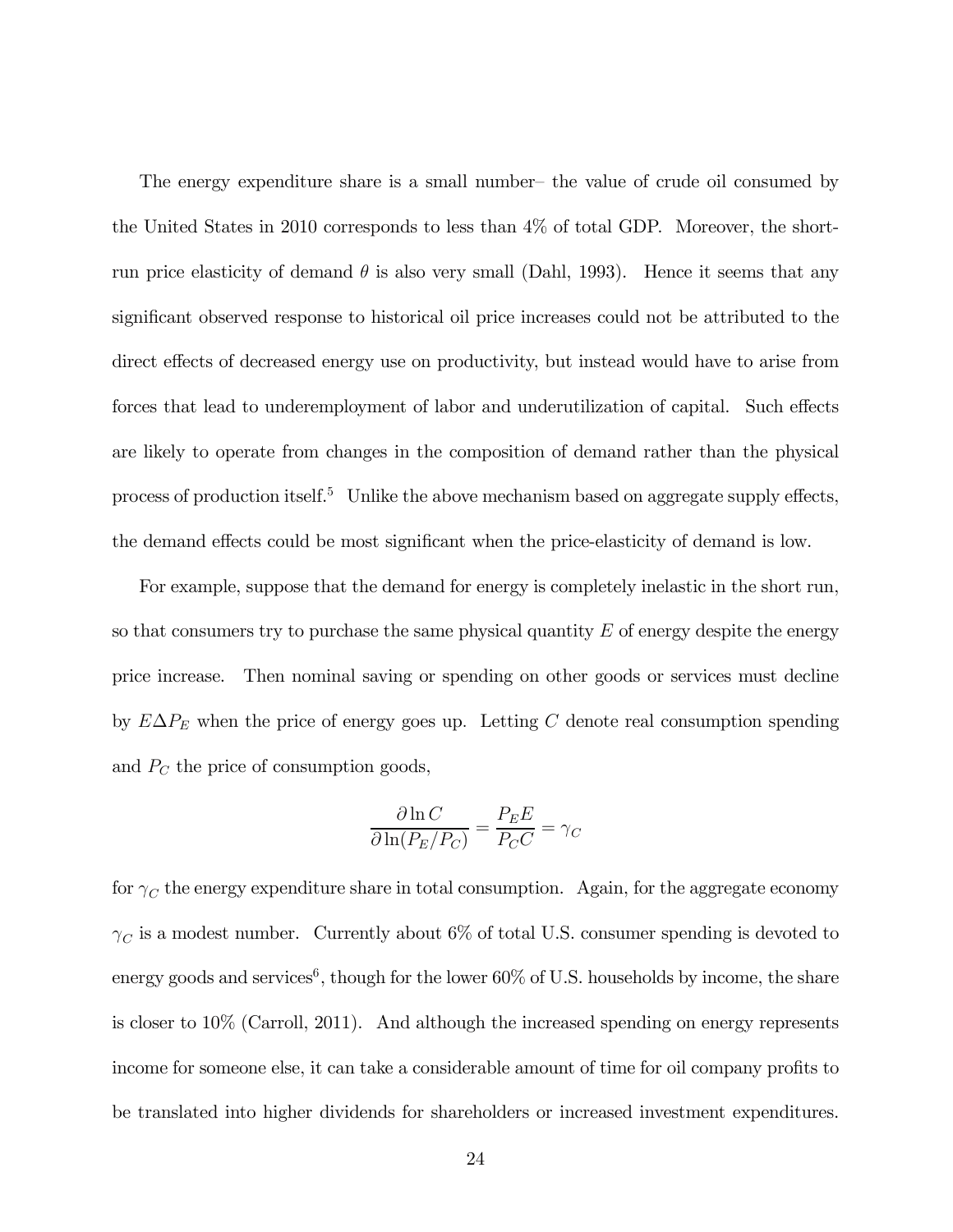Recycling the receipts of oil exporting countries on increased spending on U.S.-produced goods and services can take even longer. These delays may be quite important in determining the overall level of spending that governs short-run business cycle dynamics.

Edelstein and Kilian (2009) conducted an extensive investigation of U.S. monthly spending patterns over 1970 to 2006, looking at bivariate autoregressions of measures of consumption spending on their own lags and on lags of energy prices. They scaled the energy price measure so that a one unit increase would correspond to a 1% drop in total consumption spending if consumers were to try to maintain real energy purchases at their original levels. Figure 14 reproduces some of their key results. The top panel shows that, as expected, an increase in energy prices is followed by a decrease in overall real consumption spending. However, the same two puzzles mentioned in connection with (1) occur again here. First, although consumers' spending power first fell at date 0 on the graph, the decline in consumption spending is not immediate but continues to increase in size up to a year after the initial shock. Second, although the initial shock corresponded to an event that might have forced a consumer to cut total spending by 1%, after 12 months, we see total spending down 2.2%.

The details of Edelstein's and Kilian's other analysis suggest some explanations for both the dynamics and the apparent multiplier effects. The second panel in Figure 14 looks at one particular component of consumption spending, namely spending on motor vehicles and parts. Here the decline is essentially immediate, and quite large relative to normal expenditures on this particular category. The drop in demand for domestically manufactured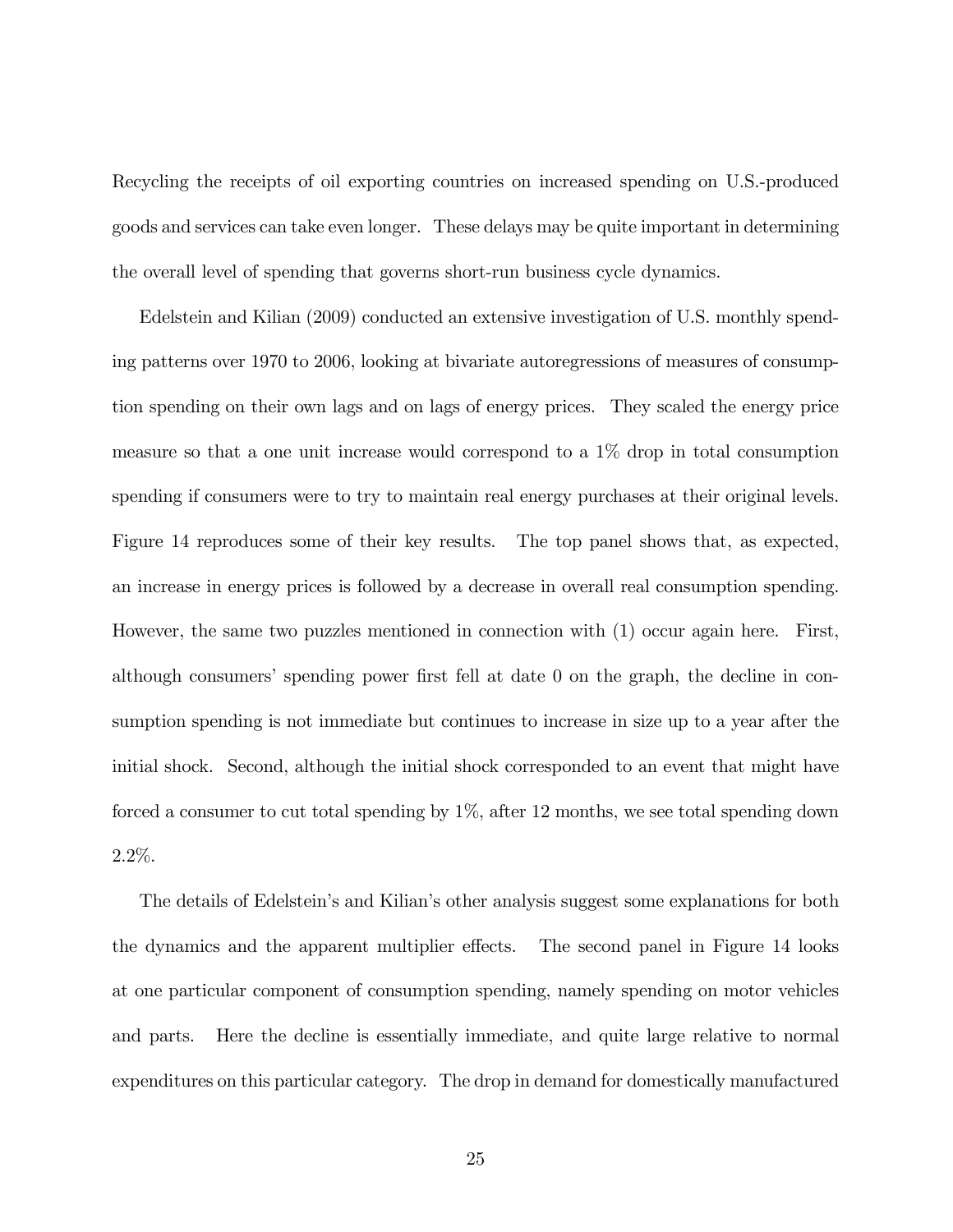motor vehicles could lead to idled capital and labor as a result of traditional Keynesian frictions in adjusting wages and prices, and could be an explanation for both the multiplier and the dynamics observed in the data. Hamilton (1988) showed that multiplier effects could also arise in a strictly neoclassical model with perfectly flexible wages and prices. In that model, the technological costs associated with trying to reallocate specialized labor or capital could result in a temporary period of unemployment as laid-off workers wait for demand for their sector to resume. Bresnahan and Ramey (1993), Hamilton (2009b), and Ramey and Vine (2010) demonstrated the economic importance of shifts in motor vehicle demand in the recessions that followed several historical oil shocks.

Another feature of the consumer response to an energy price increase uncovered by Edelstein and Kilian is a sharp and immediate drop in consumer sentiment (see the bottom panel of Figure 14). Again, this could produce changes in spending patterns whose consequences accumulate over time through Keynesian and other multiplier effects.

Bohi (1989) was among the early doubters of the thesis that oil prices were an important contributing factor in postwar recessions, noting that the industries in which one sees the biggest response were not those for which energy represented the biggest component of total costs. However, subsequent analyses allowing for nonlinearities found effects for industries for which energy costs were important both for their own production as well as for the demand for their goods (Lee and Ni, 2002; Herrera, Lagalo and Wada, 2011).

Bernanke, Gertler and Watson (1997) suggested that another mechanism by which oil price increases might have affected aggregate demand is through a contractionary response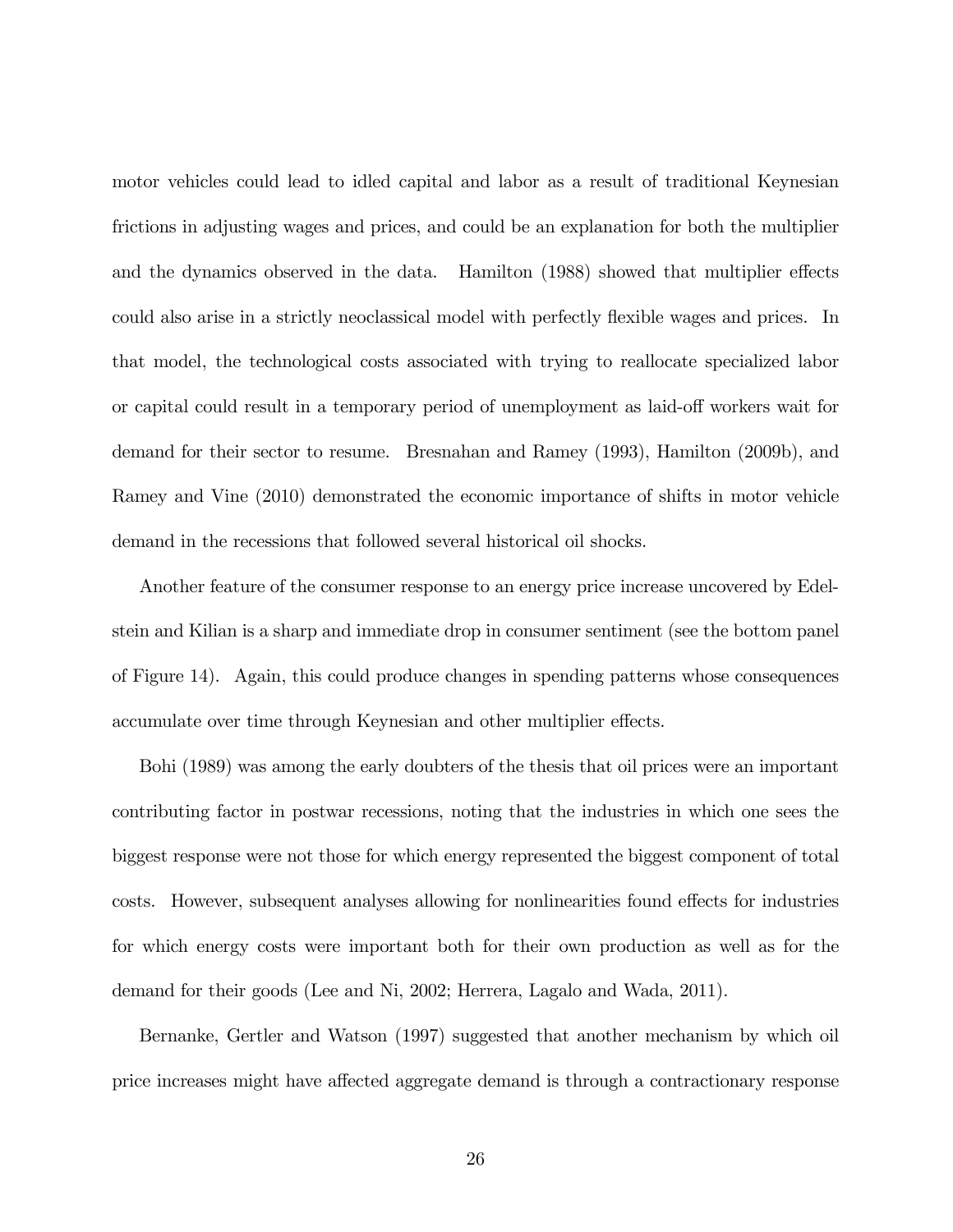of monetary policy. They presented simulations suggesting that , if the Federal Reserve had kept interest rates from rising subsequent to historical oil shocks, most of the output decline could have been avoided. However, Hamilton and Herrera (2004) demonstrated that this conclusion resulted from the authors' assumption that the effects of oil price shocks could be captured by 7 monthly lags of oil prices, a specification that left out the biggest effects found by earlier researchers. When the Bernanke, et. al. analysis is reproduced using 12 lags instead of 7, the conclusion from their exercise would be that even quite extraordinarily expansionary monetary policy could not have eliminated the contractionary effects of an oil price shock.

Hamilton (2009b) noted that what happened in the early stages of the 2007-2009 recession was quite consistent with the pattern observed in the recessions that followed earlier oil shocks. Spending on the larger domestically manufactured light vehicles plunged even as sales of smaller imported cars went up. Had it not been for the lost production from the domestic auto sector, U.S. real GDP would have grown 1.2% during the first year of the recession. Historical regressions based on energy prices would have predicted much of the falling consumer sentiment and slower consumer spending during the first year of the downturn. Figure 15 updates and extends a calculation from Hamilton (2009b), in which the specific parameter values from the historically estimated regression (1) were used in a dynamic simulation to predict what would have happened to real GDP over the period 2007:Q4 to 2009:Q3 based solely on the changes in oil prices. The pattern and much of the magnitude of the initial downturn are consistent with the historical experience.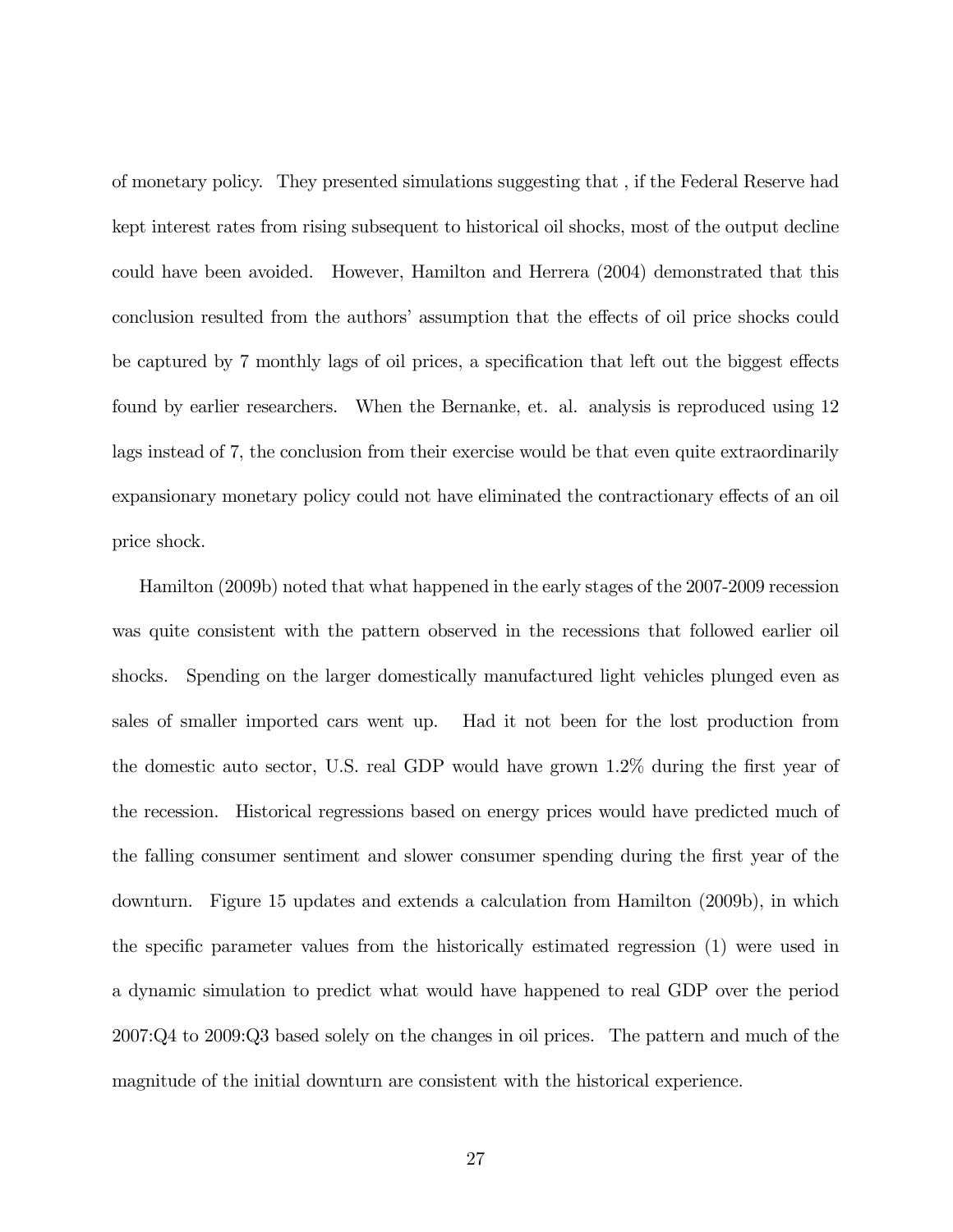Of course, there is no question that the financial crisis in the fall of 2008 was a much more significant event in turning what had been a modest slowdown up to that point into what is now being referred to as the Great Recession. Even so, Hamilton (2009b) noted that the magnitude of the problems with mortgage delinquencies could only have been aggravated by the weaker economy, and suggested that the oil price spike of 2007-2008 should be counted as an important factor contributing to the early stages of that recession as well as a number of earlier episodes.

#### 2.3 Implications for future economic growth and climate change.

The increases in world petroleum production over the first 150 years of the industry have been quite impressive. But given the details behind that growth, it would be prudent to acknowledge the possibility that world production could soon peak or enter a period of rocky plateau. If we should enter such an era, what does the observed economic response to past historical oil supply disruptions and price increases suggest could be in store for the economy?

The above analysis suggests that historically the biggest economic effects have come from cyclical factors that led to underutilization of labor and capital and drove output below the level that would be associated with full employment. If we are asking about the character of an alternative long-run growth path, most economists would be more comfortable assuming that the economy would operate close to potential along the adjustment path. For purposes of that question, the relatively small value for the energy expenditure share  $\gamma$  in equation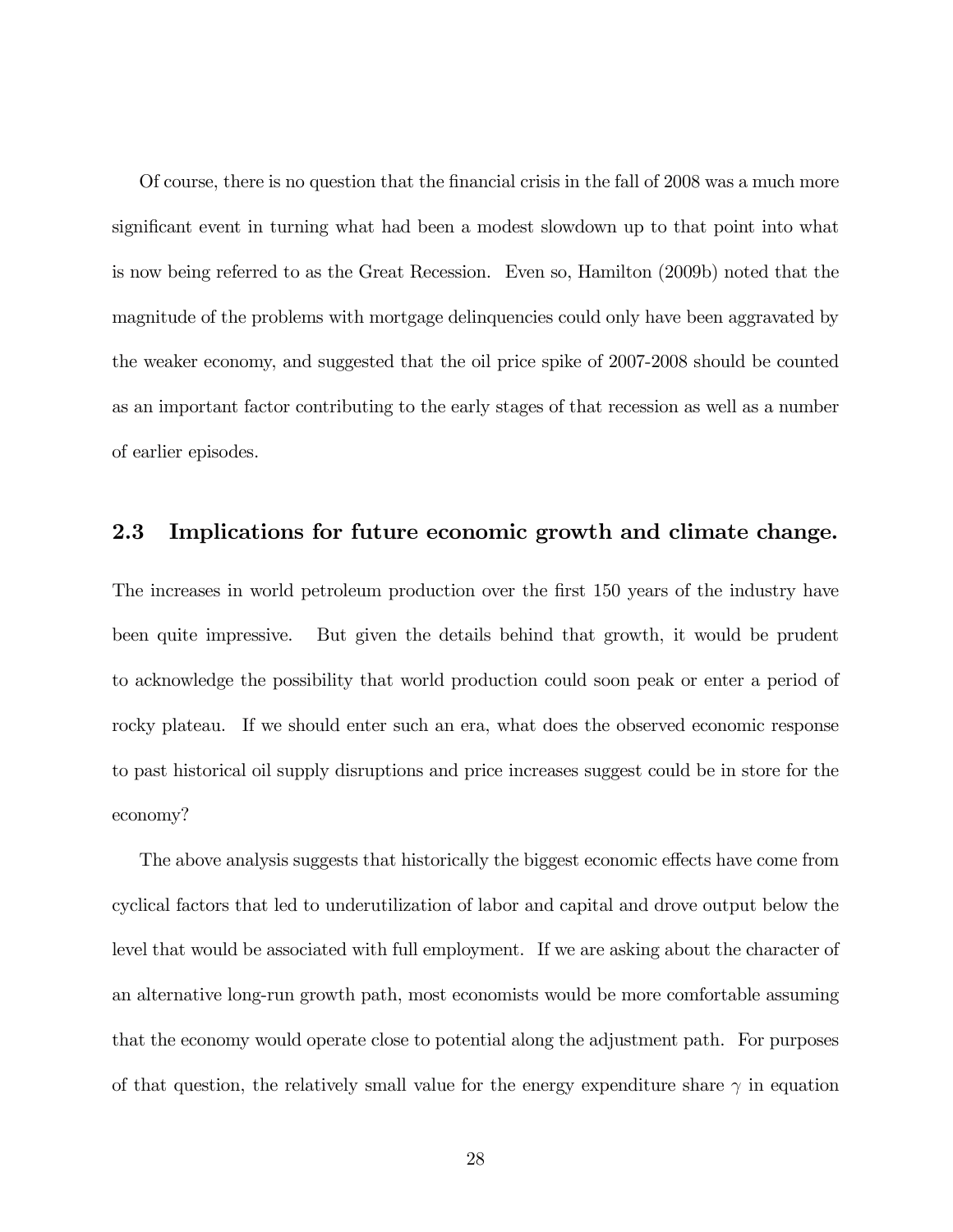(2) would seem to suggest a modest elasticity of total output with respect to energy use and relatively minor effects.

One detail worth noting, however, is that historically the energy share has changed dramatically over time. Figure 16 plots the consumption expenditure share  $\gamma_C$  since 1959. Precisely because demand is very price-inelastic in the short run, when the real price of oil doubles, the share nearly does as well. The relatively low share in the late 1990s and early 2000s, to which Blanchard and Galí (2010) attributed part of the apparent reduced sensitivity of the economy to oil shocks, basically disappeared with the subsequent price increases. If a peaking of global production does result in further big increases in the price of oil, it is quite possible that the expenditure share would increase significantly from where it is now, in which case even a frictionless neoclassical model would conclude that the economic consequences of reduced energy use would have to be significant.

In addition to the response of supply to these price increases discussed in Section 1, another key parameter is the long-run price-elasticity of demand. Here one might take comfort from the observation that, given time, the adjustments of demand to the oil price increases of the 1970s were significant. For example, U.S. petroleum consumption declined 17% between 1978 and 1985 at the same time that U.S. real GDP increased by 21%. However, Dargay and Gately (2010) attributed much of this conservation to one-time effects, such as switching away from using oil for electricity generation and space heating, that would be difficult to repeat on an ongoing basis. Knittel (2011) was more optimistic, noting that there has been ongoing technological improvement in engine and automobile design over time, with most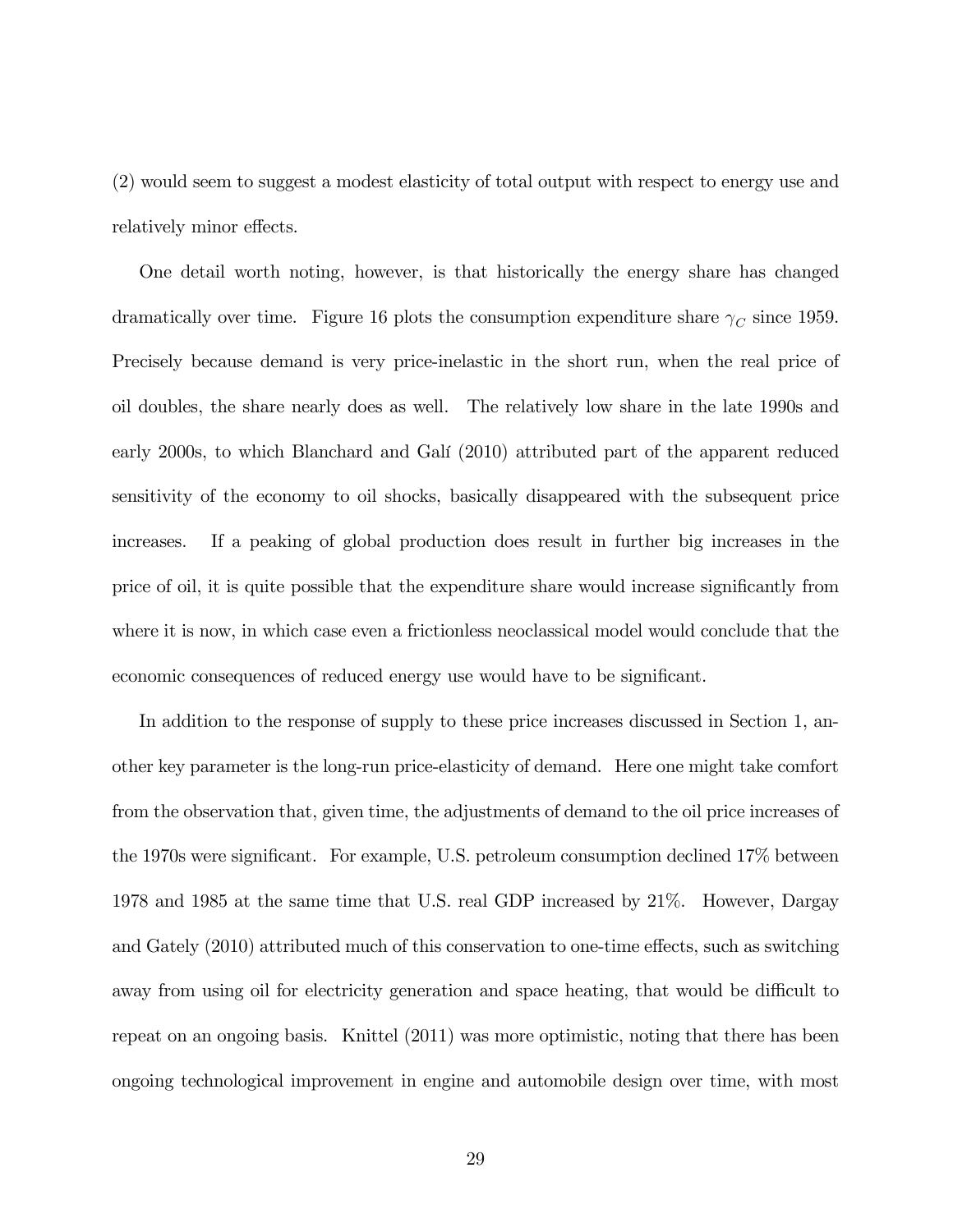of this historically being devoted to making cars larger and more powerful rather than more fuel-efficient. If the latter were to become everyone's priority, significant reductions in oil consumption might come from this source.

Knowing what the future will bring in terms of adaptation of both the supply and demand for petroleum is inherently difficult. However, it is not nearly as hard to summarize the past. Coping with a final peak in world oil production could look pretty similar to what we observed as the economy adapted to the production plateau encountered over 2005-2009. That experience appeared to have much in common with previous historical episodes that resulted from temporary geopolitical conflict, being associated with significant declines in employment and output. If the future decades look like the last 5 years, we are in for a rough time.

Most economists view the economic growth of the last century and a half as being fueled by ongoing technological progress. Without question, that progress has been most impressive. But there may also have been an important component of luck in terms of finding and exploiting a resource that was extremely valuable and useful but ultimately finite and exhaustible. It is not clear how easy it will be to adapt to the end of that era of good fortune.

Let me close with a few observations on the implications for climate change. Clearly reduced consumption of petroleum by itself would mean lower greenhouse gas emissions. Moreover, since GDP growth has historically been the single biggest factor influencing the growth of emissions (Hamilton and Turton, 2002), the prospects for potentially rocky eco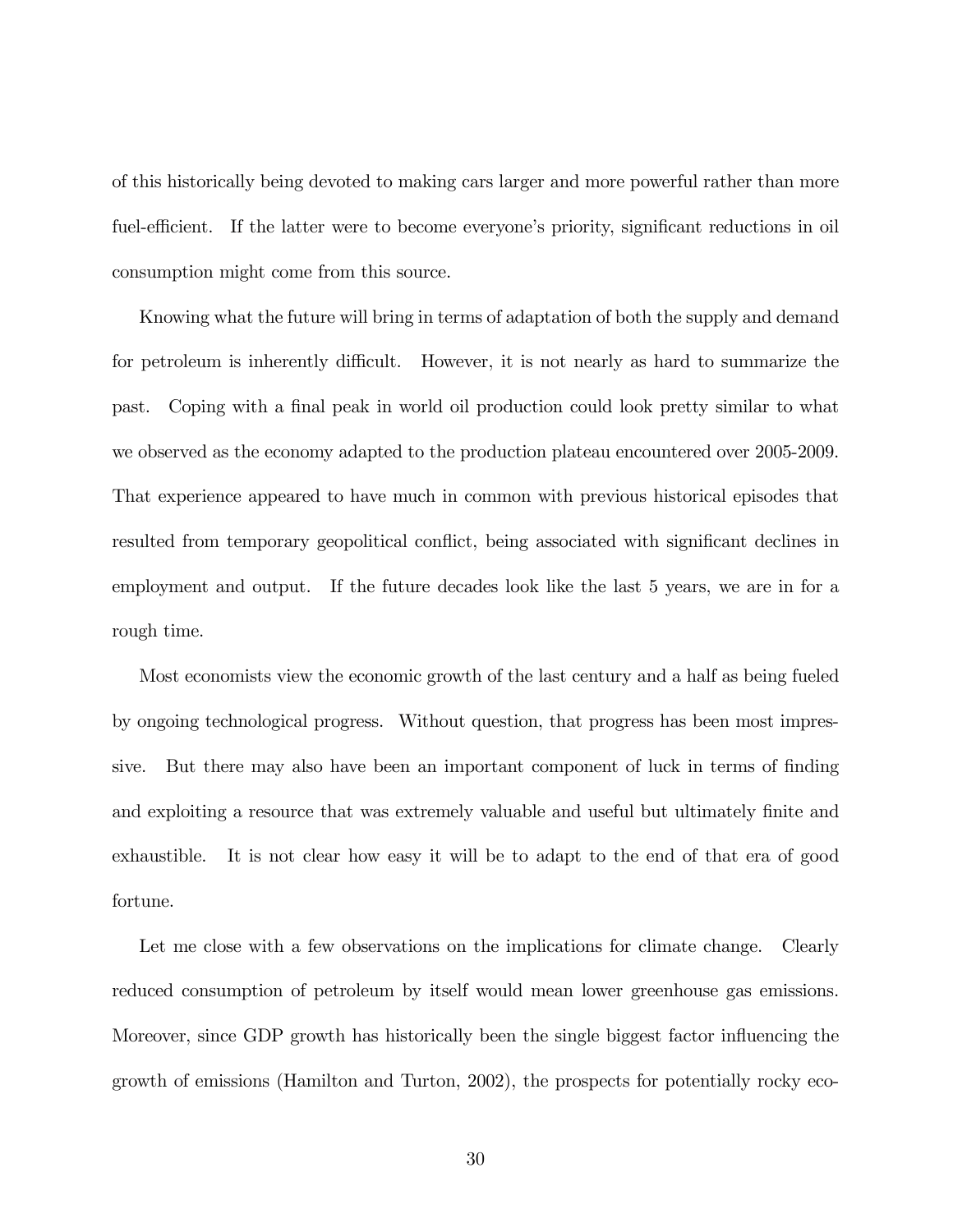nomic growth explored above would be another factor slowing growth of emissions. But the key question in terms of climate impact is what we might do instead, since many of the alternative sources of transportation fuel have a significantly bigger carbon footprint than those we relied on in the past. For example, creating a barrel of synthetic crude from surface-mined Canadian oil sands may emit twice as much carbon dioxide equivalents as are associated with producing a barrel of conventional crude, while in-situ processing of oil sands could produce three times as much (Charpentier, Bergerson and MacLean, 2009). This is not quite as alarming as it sounds, since greenhouse gas emissions associated with production of the crude itself are still dwarfed by those released when the gasoline is combusted in the end-use vehicle. The median study surveyed by Charpentier, Bergerson and MacLean (2009) concluded that on a well-to-wheel basis, vehicles driven by gasoline produced from surface-mined oil sands would emit 17% more grams of carbon dioxide equivalent per kilometer driven compared to gasoline from conventional petroleum. Enhanced oil recovery and conversion of natural gas to liquid fuels are also associated with higher greenhouse gas emissions per kilometer driven than conventional petroleum, though these increases are more modest than those for oil sands. On the other hand, creating liquid fuels from coal or oil shale could increase well-to-wheel emissions by up to a factor of two (Brandt and Farrell, 2007).

In any case, if the question is whether the world should decrease combustion of gasoline produced from conventional petroleum sources, we may not have any choice.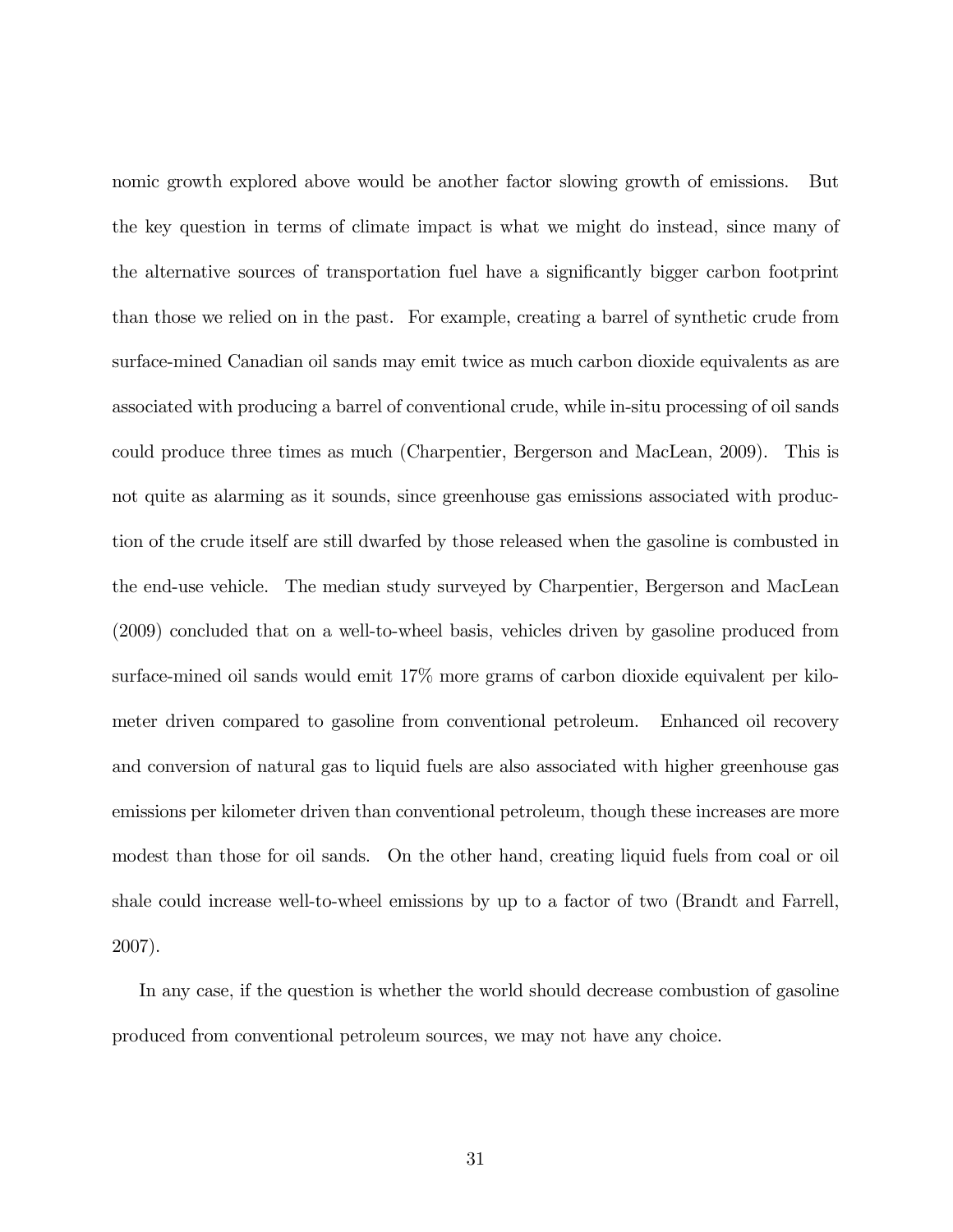## **Notes**

<sup>1</sup>See Fouquet and Pearson (2006, 2012) on the history of the cost of illumination.

<sup>2</sup>See for example Williamson and Daum  $(1959, pp. 44-48)$ .

3Data source: Total petroleum consumption, EIA (http://www.eia.gov/cfapps/ipdbproject/ iedindex3.cfm?tid=5&pid=5&aid=2&cid=regions&syid=1980&eyid=2010&unit=TBPD)

<sup>4</sup>The discussion in this paragraph is adapted from Hamilton (forthcoming [a]).

<sup>5</sup>Other neoclassical models explore the possibility of asymmetric or multiplier effects arising through utilization of capital (Finn, 2000) or putty-clay capital (Atkeson and Kehoe, 1999). Related general equilibrium investigations include Kim and Loungani (1992) and Leduc and Sill (2004).

 $6$ See BEA Table 2.3.5.u (http://www.bea.gov/national/nipaweb/nipa\_underlying/SelectTable.asp).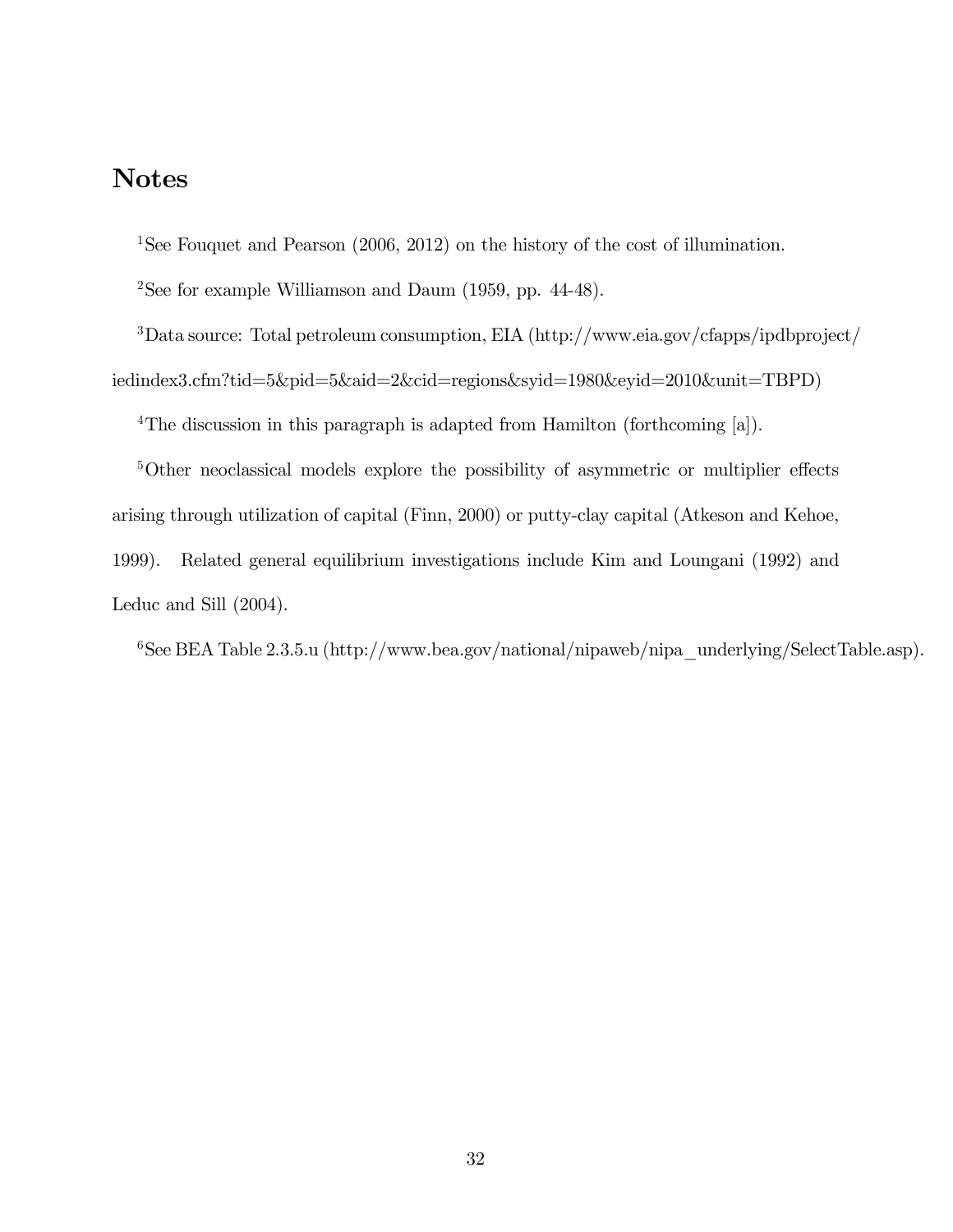## References

Arrow, Kenneth J. and Sheldon Chang (1982), "Optimal Pricing, Use and Exploration of Uncertain Natural Resource Stocks," Journal of Environmental Economics and Management 9, pp. 1-10.

Atkeson, Andrew and Patrick J. Kehoe (1999), "Models of Energy Use: Putty-putty Versus Putty-clay," American Economic Review 89, pp. 1028-1043.

Balke, Nathan S., Stephen P.A. Brown, and Mine Yücel (2002), "Oil Price Shocks and

the U.S. Economy: Where Does the Asymmetry Originate?," Energy Journal 23, pp. 27-52. Baumeister, Christiane and Gert Peersman (2011), "Time-Varying Effects of Oil Supply Shocks on the U.S. Economy", working paper, Bank of Canada.

Bernanke, Ben S., Mark Gertler, and Mark Watson (1997), "Systematic Monetary Policy and the Effects of Oil Price Shocks," Brookings Papers on Economic Activity 1:1997, pp. 91-142.

Blanchard, Olivier J., and Jordi Galí (2010), "The Macroeconomic Effects of Oil Price Shocks: Why are the 2000s so Different from the 1970s?" in Jordi Galí and Mark Gertler (eds.), International Dimensions of Monetary Policy, pp. 373-428, University of Chicago Press (Chicago, IL).

Bohi, Douglas R. (1989), Energy Price Shocks and Macroeconomic Performance, Washington D.C.: Resources for the Future.

Brandt, Adam R., and Alexander E. Farrell (2007), "Scraping the Bottom of the Barrel: Greenhouse Gas Emission Consequences of a Transition to Low-Quality and Synthetic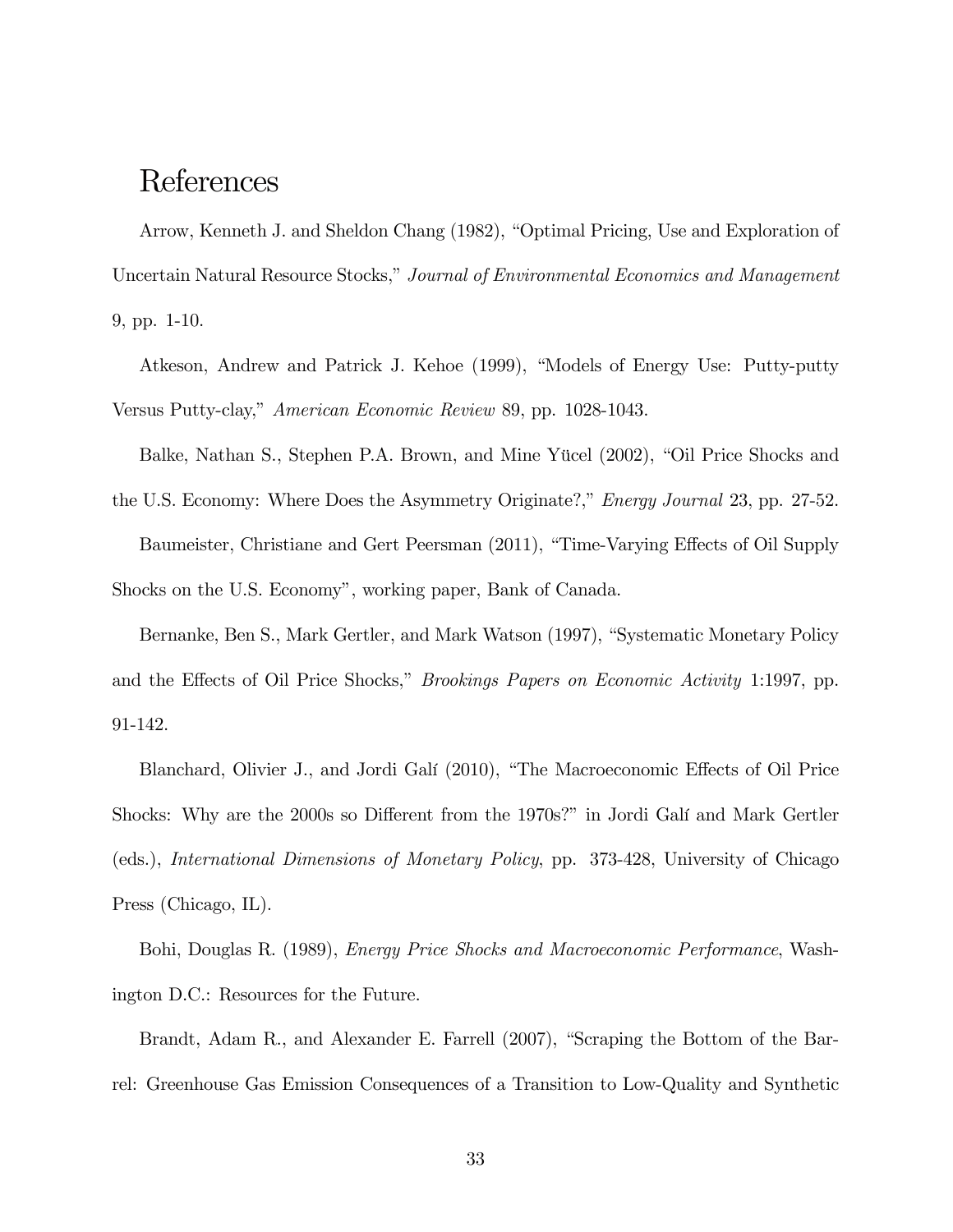Petroleum Resources," Climatic Change 84, pp. 241-263.

Bresnahan, Timothy F. and Valerie A. Ramey (1993), "Segment Shifts and Capacity Utilization in the U.S. Automobile Industry," American Economic Review Papers and Proceedings 83, pp. 213-218.

Burbidge, John, and Alan Harrison (1984), "Testing for the Effects of Oil-Price Rises Using Vector Autoregressions," International Economic Review 25, pp. 459-484.

Carlton, Amelie Benear (2010), "Oil Prices and Real-time Output Frowth," Working paper, University of Houston.

Carroll, Daniel (2011), "The Cost of Food and Energy across Consumers," Economic Trends (March 14), Federal Reserve Bank of Cleveland (http://www.clevelandfed.org/research/ trends/2011/0411/01houcon.cfm).

Carruth, Alan A., Mark A. Hooker, and Andrew J. Oswald (1998), "Unemployment Equilibria and Input Prices: Theory and Evidence from the United States," Review of Economics and Statistics 80, pp. 621-628.

Charpentier, Alex D., Joule A Bergerson and Heather L MacLean (2009), "Understanding the Canadian Oil Sands Industry's Greenhouse Gas Emissions," Environmental Research Letters 4, pp. 1-11.

Cuñado, Juncal and Fernando Pérez de Gracia (2003), "Do Oil Price Shocks Matter? Evidence for some European Countries," Energy Economics 25, pp. 137—154.

Dahl, Carol A. (1993), "A Survey of Oil Demand Elasticities for Developing Countries," OPEC Review 17(Winter), pp. 399-419.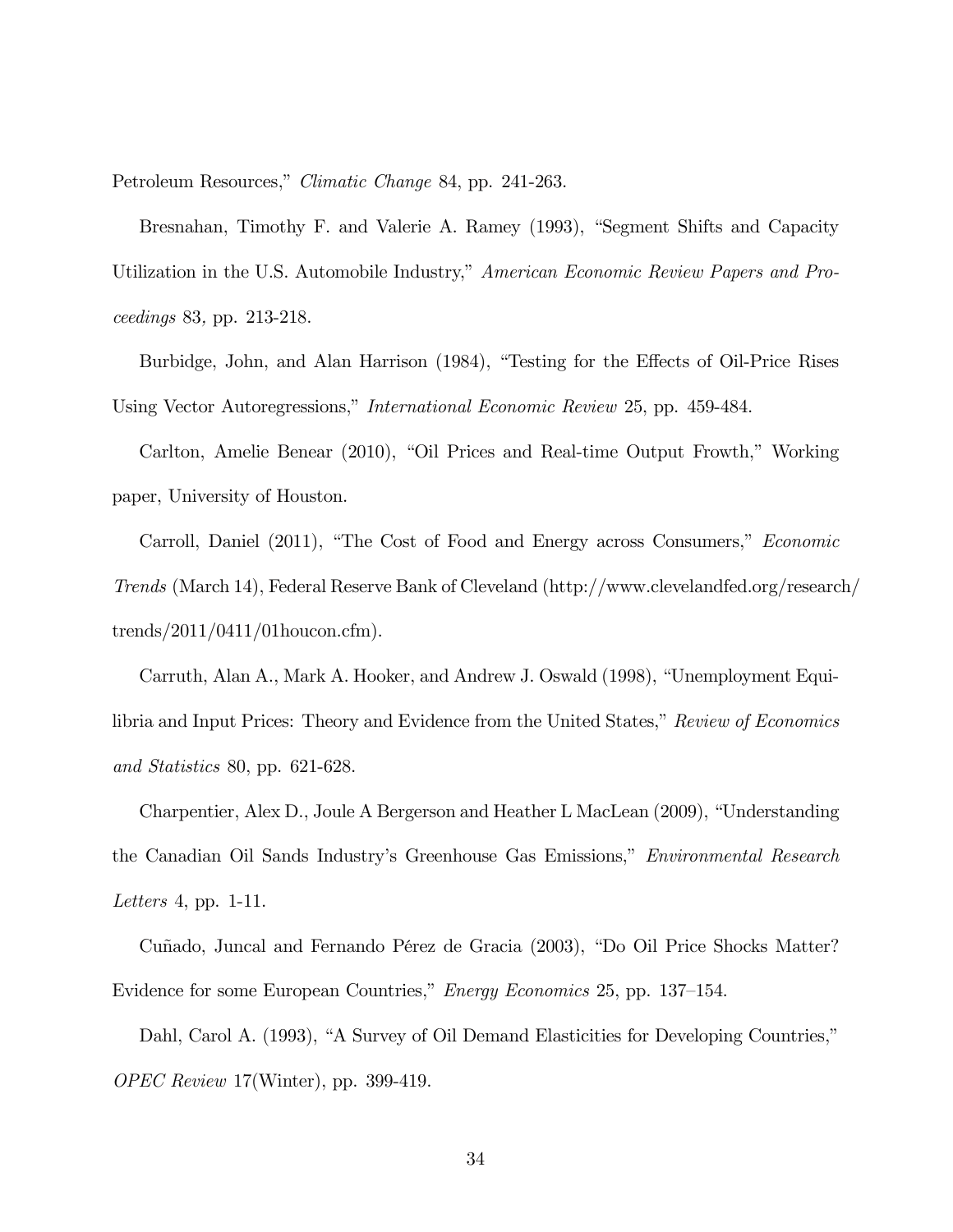Daniel, Betty C. (1997), "International Interdependence of National Growth Rates: A Structural Trends Analysis," Journal of Monetary Economics 40, pp. 73-96.

<sub>\_\_\_\_\_</sub>, Christian M. Hafner, Hans Manner, and Léopold Simar (2011), "Asymmetries in Business Cycles: The Role of Oil Production", working paper, University of Albany.

Dargay, Joyce M. and Dermot Gately (2010), "World Oil Demand's Shift toward Faster Growing and Less Price-Responsive Products and Regions," Energy Policy 38, pp. 6261- 6277.

Dasgupta, Partha, and Geoffrey Heal (1979), *Economic Theory and Exhaustible Re*sources, Cambridge: Cambridge University Press.

Davis, Steven J. (1987a), "Fluctuations in the Pace of Labor Reallocation," in Karl Brunner and Allan H. Meltzer (eds.), *Empirical Studies of Velocity*, *Real Exchange Rates*, Unemployment and Productivity, Carnegie-Rochester Conference Series on Public Policy, 24, Amsterdam: North Holland.

\_\_\_\_\_ (1987b), "Allocative Disturbances and Specific Capital in Real Business Cycle Theories," American Economic Review Papers and Proceedings 77, pp. 326-332.

\_\_\_\_\_ and John Haltiwanger (2001), "Sectoral Job Creation and Destruction Responses to Oil Price Changes," *Journal of Monetary Economics* 48, pp. 465-512.

Derrick's Hand-Book of Petroleum: A Complete Chronological and Statistical Review of Petroleum Developments from 1859 to 1898 (1898), Oil City, PA: Derrick Publishing Company, Obtained through Google Books.

Edelstein, Paul and Lutz Kilian (2009), "How Sensitive are Consumer Expenditures to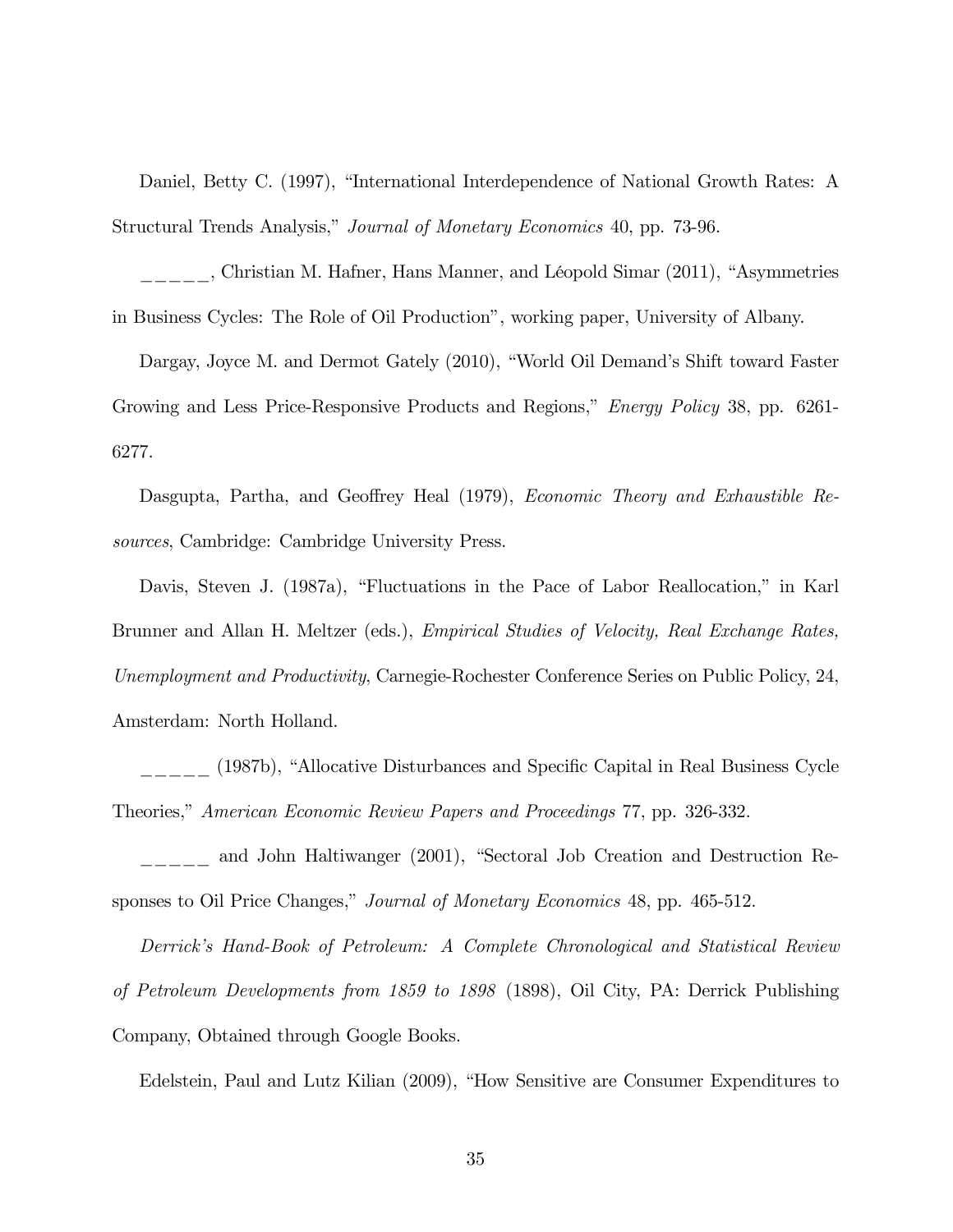Retail Energy Prices?", Journal of Monetary Economics 56, pp. 766-779.

Elder, John and Apostolos Serletis (2010), "Oil Price Uncertainty," Journal of Money, Credit and Banking 42, pp. 1138-1159

Engemann, Kristie M. Kevin L. Kliesen, and Michael T. Owyang (2011), "Do Oil Shocks Drive Business Cycles? Some U.S. and International Evidence," Macroeconomic Dynamics, 15 (S3), pp 498 - 517.

Ferderer, J. Peter (1996), "Oil Price Volatility and the Macroeconomy: A Solution to the Asymmetry Puzzle," Journal of Macroeconomics 18, pp. 1-16.

Finn, Mary G. (2000), "Perfect Competition and the Effects of Energy Price Increases on Economic Activity," Journal of Money, Credit and Banking 32, pp. 400-416.

Foote, Christopher L. and Jane S. Little (2011), "Oil and the Macroeconomy in a Changing World: A Conference Summary," Public Policy Discussion Paper, Federal Reserve Bank of Boston.

Fouquet, Roger and Peter J.G. Pearson (2006), "Seven Centuries of Energy Services: The Price and Use of Light in the United Kingdom  $(1300-2000)$ ," *Energy Journal* 27, pp. 139-177.

 $\frac{1}{2}$  and  $\frac{1}{2}$  (2012), "The Long Run Demand for Lighting: Elasticities and Rebound Effects in Different Phases of Economic Development," Economics of Energy and Environmental Policy 1, pp. 1-18.

Gisser, Micha, and Thomas H. Goodwin (1986), "Crude Oil and the Macroeconomy: Tests of Some Popular Notions," Journal of Money, Credit, and Banking 18, pp. 95-103.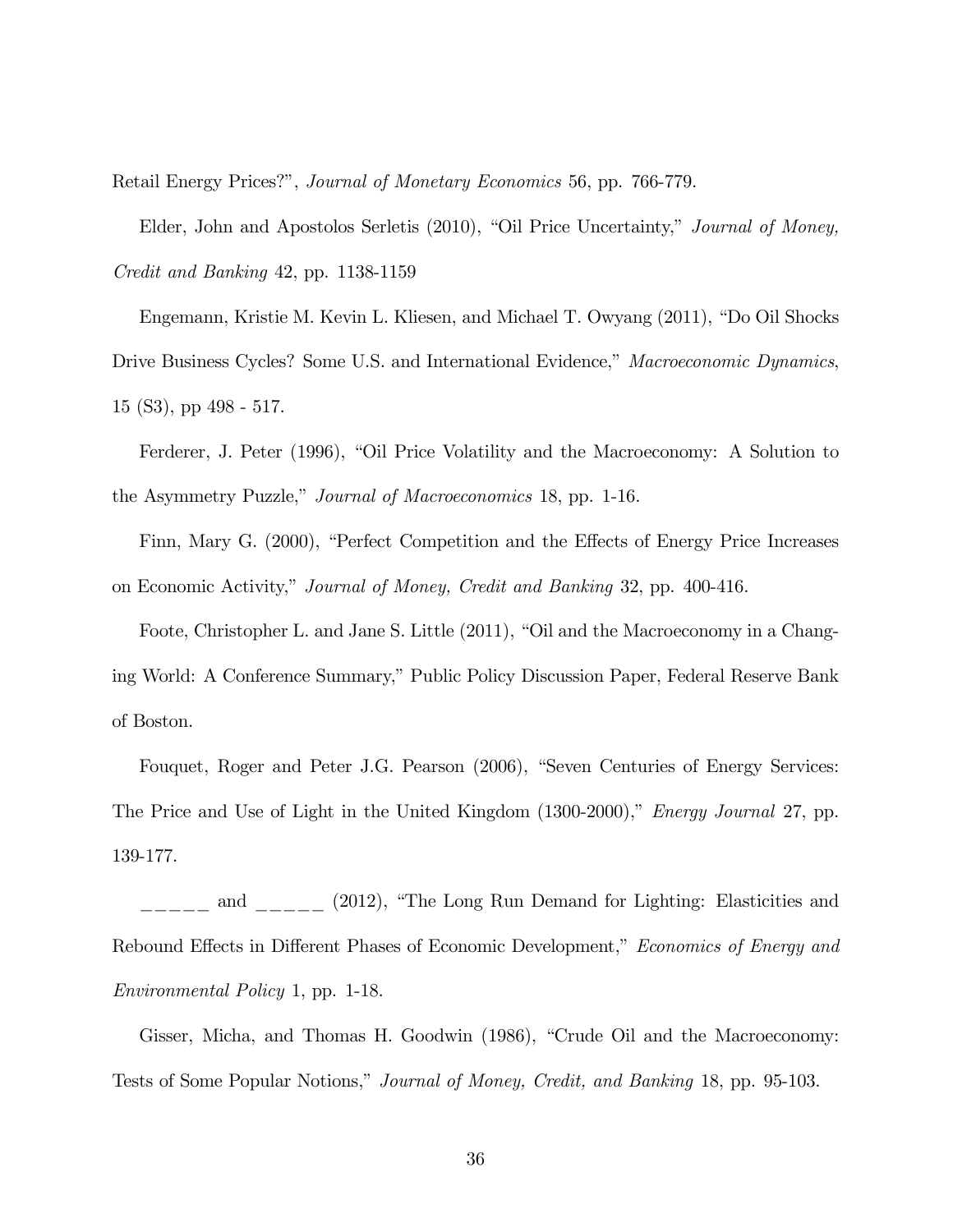Hamilton, Clive, and Hal Turton (2002), "Determinants of Emissions Growth in OECD Countries," Energy Policy 30, pp. 63—71.

Hamilton, James D. (1983), "Oil and the Macroeconomy Since World War II," Journal of Political Economy 91, pp. 228-248.

\_\_\_\_ (1988), "A Neoclassical Model of Unemployment and the Business Cycle," Journal of Political Economy 96, pp. 593-617.

 $\mu_{\text{2}} =$  (1996), "This is What Happened to the Oil Price Macroeconomy Relation," Journal of Monetary Economics 38, pp. 215-220.

 $\frac{1}{1-\frac{1}{13}}$  (2003), "What is an Oil Shock?", *Journal of Econometrics* 113, pp. 363-398.

\_\_\_\_ (2009a), "Understanding Crude Oil Prices," *Energy Journal* 30, pp. 179-206.

<sub>\_\_\_\_\_</sub> (2009b), "Causes and Consequences of the Oil shock of 2007-08," *Brookings* Papers on Economic Activity Spring 2009, pp. 215-261.

\_\_\_\_ (2011), "Nonlinearities and the Macroeconomic Effects of Oil Prices," Macroeconomic Dynamics, 15 (S3), pp 364 - 378

\_\_\_\_\_ (forthcoming), "Historical Oil Shocks," Handbook of Major Events in Economic History, edited by Randall Parker and Robert Whaples, Routledge.

\_\_\_\_\_, and Ana Maria Herrera (2004), "Oil Shocks and Aggregate Macroeconomic Behavior: The Role of Monetary Policy," Journal of Money, Credit, and Banking 36, pp. 265-286

<sub>\_\_\_\_\_</sub>, and Michael T. Owyang (forthcoming), "The Propagation of Regional Recessions," forthcoming, *Review of Economics and Statistics*.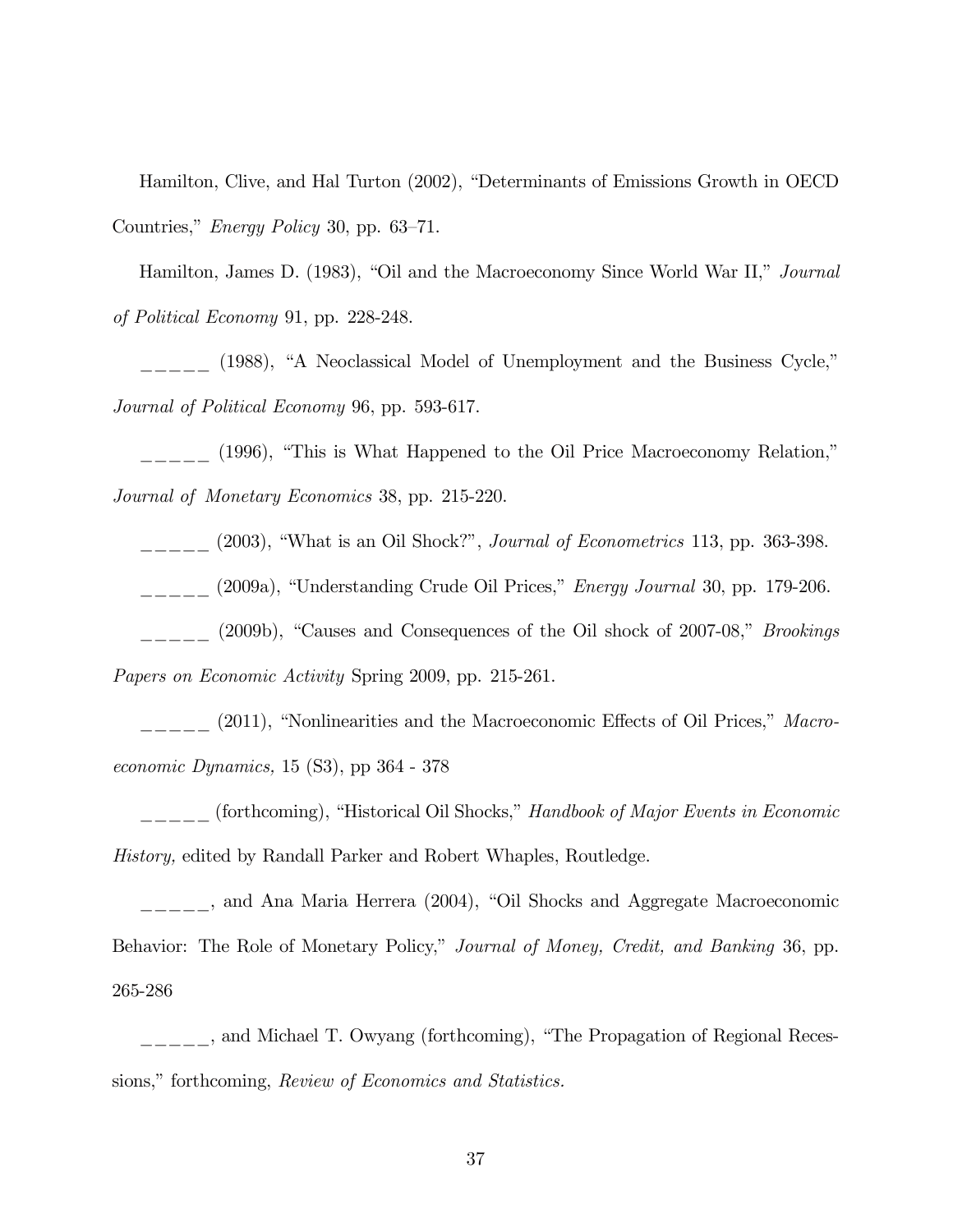Herrera, Ana María, Latika Gupta Lagalo and Tatsuma Wada (2011), "Oil Price Shocks and Industrial Production: Is the Relationship Linear?," Macroeconomic Dynamics, 15 (S3), pp 472 - 497

Hooker, Mark A. (1996), "What Happened to the Oil Price-Macroeconomy Relationship?", *Journal of Monetary Economics* 38, pp. 195-213.

Hotelling, Harold (1931), "The Economics of Exhaustible Resources," Journal of Political Economy 39, pp. 137-75.

Jenkins, Gilbert (1985), Oil Economists' Handbook, London: British Petroleum Company.

Jiménez-Rodríguez, Rebeca and Marcelo Sánchez (2005), "Oil Price Shocks and Real GDP Growth: Empirical Evidence for some OECD Countries," Applied Economics 37, pp. 201—228.

Jo, Soojin (2011), "The Effects of Oil Price Uncertainty on the Macroeconomy," working paper, UCSD.

Kambara, Tatsu and Christopher Howe (2007), China and the Global Energy Crisis, Cheltenham, UK: Edward Elgar.

Kilian, Lutz (2008), ""The Economic Effects of Energy Price Shocks," Journal of Economic Literature 46, pp. 871-909.

\_\_\_\_ (2009), "Not All Oil Price Shocks Are Alike: Disentangling Demand and Supply Shocks in the Crude Oil Market", American Economic Review 99, pp. 1053-1069.

\_\_\_\_\_, and Bruce Hicks (2011), "Did Unexpectedly Strong Economic Growth Cause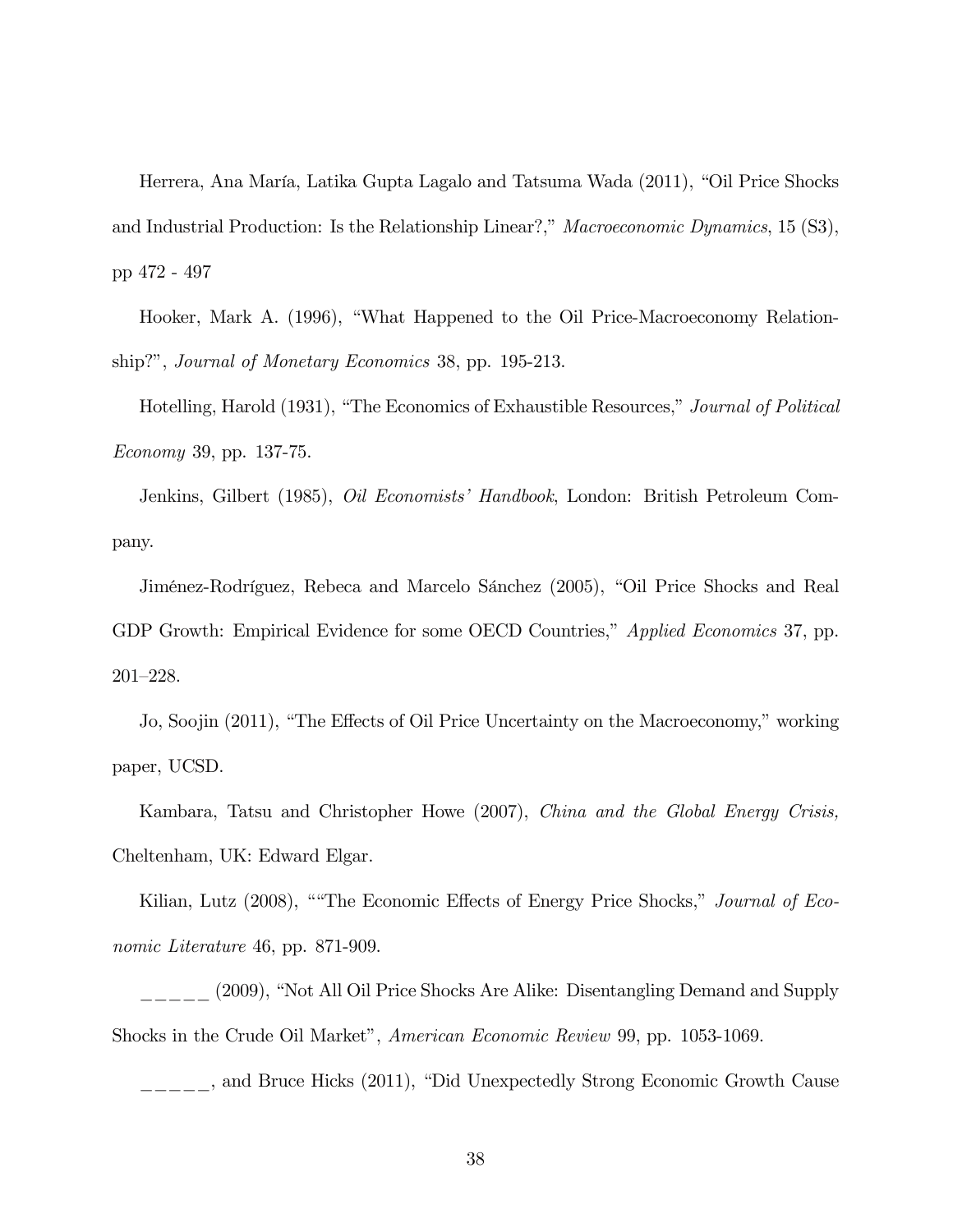the Oil Price Shock of 2003-2008?", working paper, University of Michigan.

\_\_\_\_\_ and Robert J. Vigfusson (2011 [a]), "Are the Responses of the U.S. Economy Asymmetric in Energy Price Increases and Decreases?", Quantitative Economics, 2, pp. 419-453.

 $\frac{1}{1-\frac{1}{1-\frac{1}{1-\frac{1}{1-\frac{1}{1-\frac{1}{1-\frac{1}{1-\frac{1}{1-\frac{1}{1-\frac{1}{1-\frac{1}{1-\frac{1}{1-\frac{1}{1-\frac{1}{1-\frac{1}{1-\frac{1}{1-\frac{1}{1-\frac{1}{1-\frac{1}{1-\frac{1}{1-\frac{1}{1-\frac{1}{1-\frac{1}{1-\frac{1}{1-\frac{1}{1-\frac{1}{1-\frac{1}{1-\frac{1}{1-\frac{1}{1-\frac{1}{1-\frac{1}{1-\frac{1}{1-\frac{1}{1-\frac{1}{1-\frac{1}{1-\frac{1}{1-\frac{1$ economic Dynamics, 15 (S3), pp 337 - 363

Kim, Dong Heon (2012), "What is an Oil Shock? Panel Data Evidence," *Empirical* Economics, 43, pp. 121 - 143

Kim, In-Moo and Prakash Loungani (1992), "The Role of Energy in Real Business Cycle Models," Journal of Monetary Economics 29, pp. 173-189.

Knittel, Christopher R. (2011), "Automobiles on Steroids: Product Attribute Trade-offs and Technological Progress in the Automobile Sector," American Economic Review, 101, pp. 3368-3399.

Krautkraemer, Jeffrey A. (1998), "Nonrenewable Resource Scarcity," Journal of Economic Literature 36, pp. 2065-2107.

Leduc, Sylvain and Keith Sill (2004), "A Quantitative Analysis of Oil-Price Shocks, Systematic Monetary Policy, and Economic Downturns," Journal of Monetary Economics 51, pp. 781-808.

Lee, Kiseok and Shawn Ni (2002), "On the Dynamic Effects of Oil Price Shocks: A Study Using Industry Level Data," Journal of Monetary Economics 49, pp. 823—852.

 $\frac{1}{1}$  =  $\frac{1}{1}$ ,  $\frac{1}{1}$  and Ronald A. Ratti (1995), "Oil Shocks and the Macroeconomy: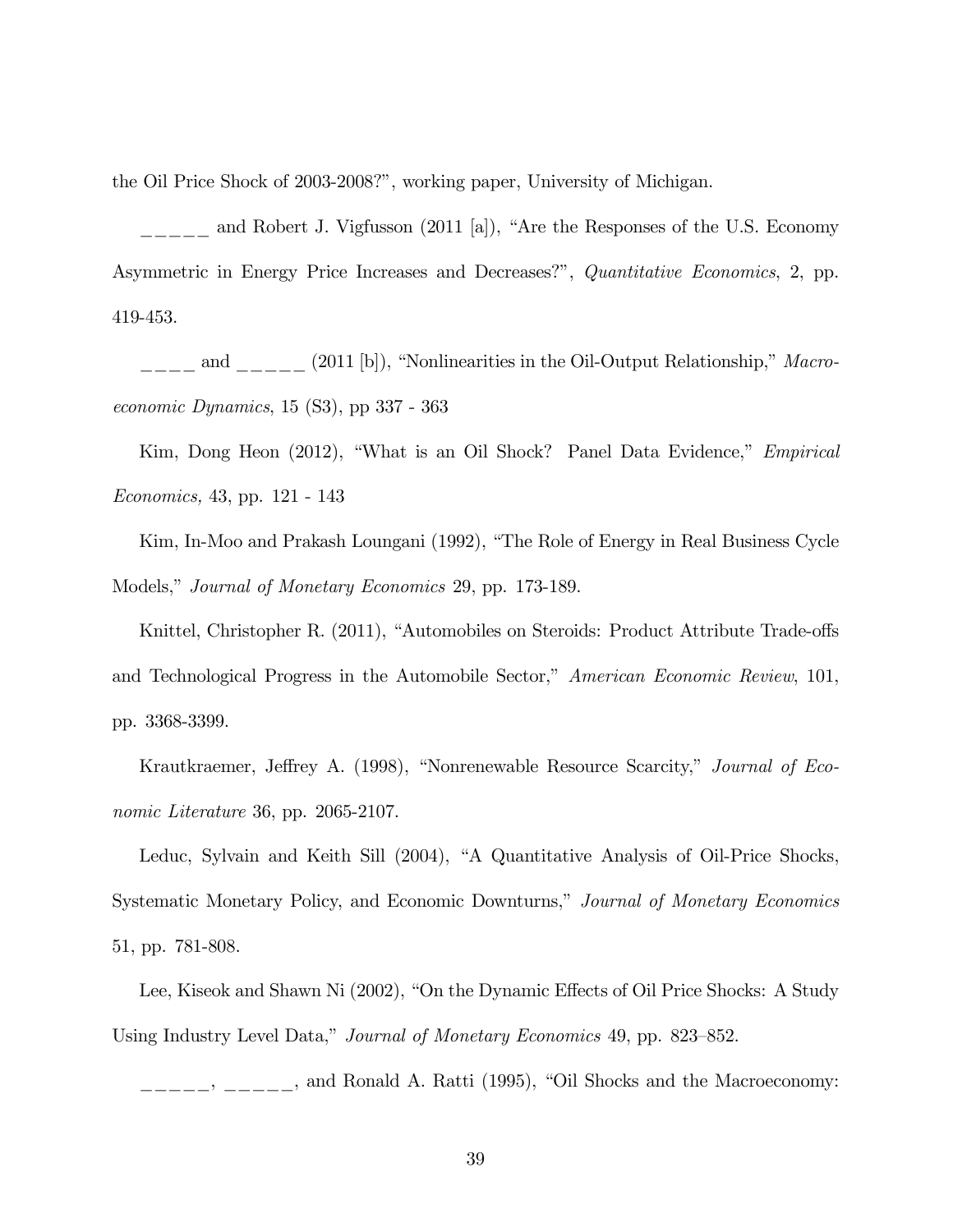The Role of Price Variability," *Energy Journal* 16, pp. 39-56.

Loungani, Prakash (1986), "Oil Price Shocks and the Dispersion Hypothesis," Review of Economics and Statistics 68, pp. 536-539.

Mork, Knut A. (1989), "Oil and the Macroeconomy When Prices Go Up and Down: An Extension of Hamilton's Results," Journal of Political Economy 91, pp. 740-744.

\_\_\_\_\_, Øystein Olsen, and Hans Terje Mysen (1994), "Macroeconomic Responses to Oil Price Increases and Decreases in Seven OECD Countries," Energy Journal 15, no. 4, pp. 19-35.

Pindyck, Robert S. (1978), "The Optimal Exploration and Production of Nonrenewable Resources," Journal of Political Economy 86, pp. 841-861.

Ramey, Valerie A. and Daniel J. Vine (2010), "Oil, Automobiles, and the U.S. Economy: How Much Have Things Really Changed? In D. Acemoglu and M. Woodford, eds., NBER Macroeconomics Annual 2010, pp. 333-367, Chicago: University of Chicago Press.

Rasche, R. H., and J. A. Tatom (1977), "Energy Resources and Potential GNP," Federal Reserve Bank of St. Louis Review 59 (June), pp. 10-24.

\_\_\_\_\_, and \_\_\_\_\_ (1981), "Energy Price Shocks, Aggregate Supply, and Monetary Policy: The Theory and International Evidence." In K. Brunner and A. H. Meltzer, eds., Supply Shocks, Incentives, and National Wealth, Carnegie-Rochester Conference Series on Public Policy, vol. 14, pp. 9-94, Amsterdam: North-Holland.

Rasmussen, Tobias N. and Agustín Roitman (2011), "Oil Shocks in a Global Perspective: Are they Really that Bad?", working paper, IMF.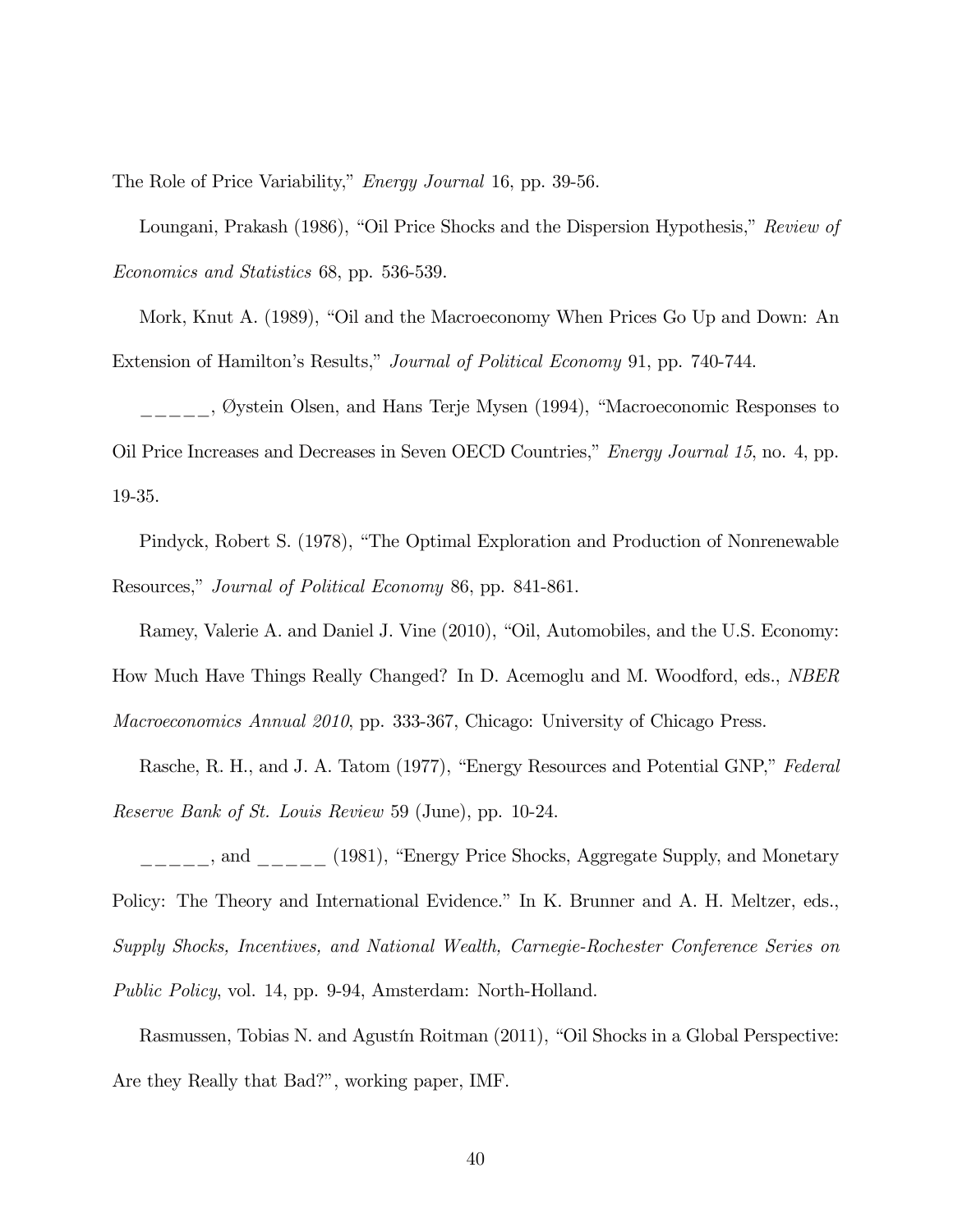Ravazzolo, Francesco and Philip Rothman (2010), "Oil and U.S. GDP: A Real-Time Out-of-Sample Examination," Working paper, East Carolina University.

Raymond, Jennie E., and Robert W. Rich (1997), "Oil and the Macroeconomy: A Markov State-Switching Approach," Journal of Money, Credit and Banking, 29 (May), pp. 193-213. Erratum 29 (November, Part 1), p. 555.

Rotemberg, Julio J., and Michael Woodford (1996), "Imperfect Competition and the Effects of Energy Price Increases," Journal of Money, Credit, and Banking 28 (part 1), pp. 549-577.

Santini, Danilo J. (1985), "The Energy-Squeeze Model: Energy Price Dynamics in U.S. Business Cycles," International Journal of Energy Systems 5, pp. 18-25.

<sub>\_\_\_\_\_</sub> (1992), "Energy and the Macroeconomy: Capital Spending After an Energy Cost Shock," in J. Moroney, ed., Advances in the Economics of Energy and Resources, vol. 7, pp. 101-124, Greenwich, CN: J.A.I. Press.

<sub>\_\_\_\_\_</sub> (1994), "Verification of Energy's Role as a Determinant of U.S. Economic Activity," in J. Moroney, ed., Advances in the Economics of Energy and Resources, vol. 8, pp. 159-194, Greenwich, CN: J.A.I. Press.

Slade, Margaret E. (1982), "Trends in Natural Resource Commodity Prices: An Analysis of the Time Domain," Journal of Environmental and Economic Management 9, pp. 122-137. Smith, James L. (2011), "On The Portents of Peak Oil (And Other Indicators of Resource

Scarcity)," working paper, Southern Methodist University.

Wickstrom, Larry, Chris Perry, Matthew Erenpreiss, and Ron Riley (2011), "The Marcel-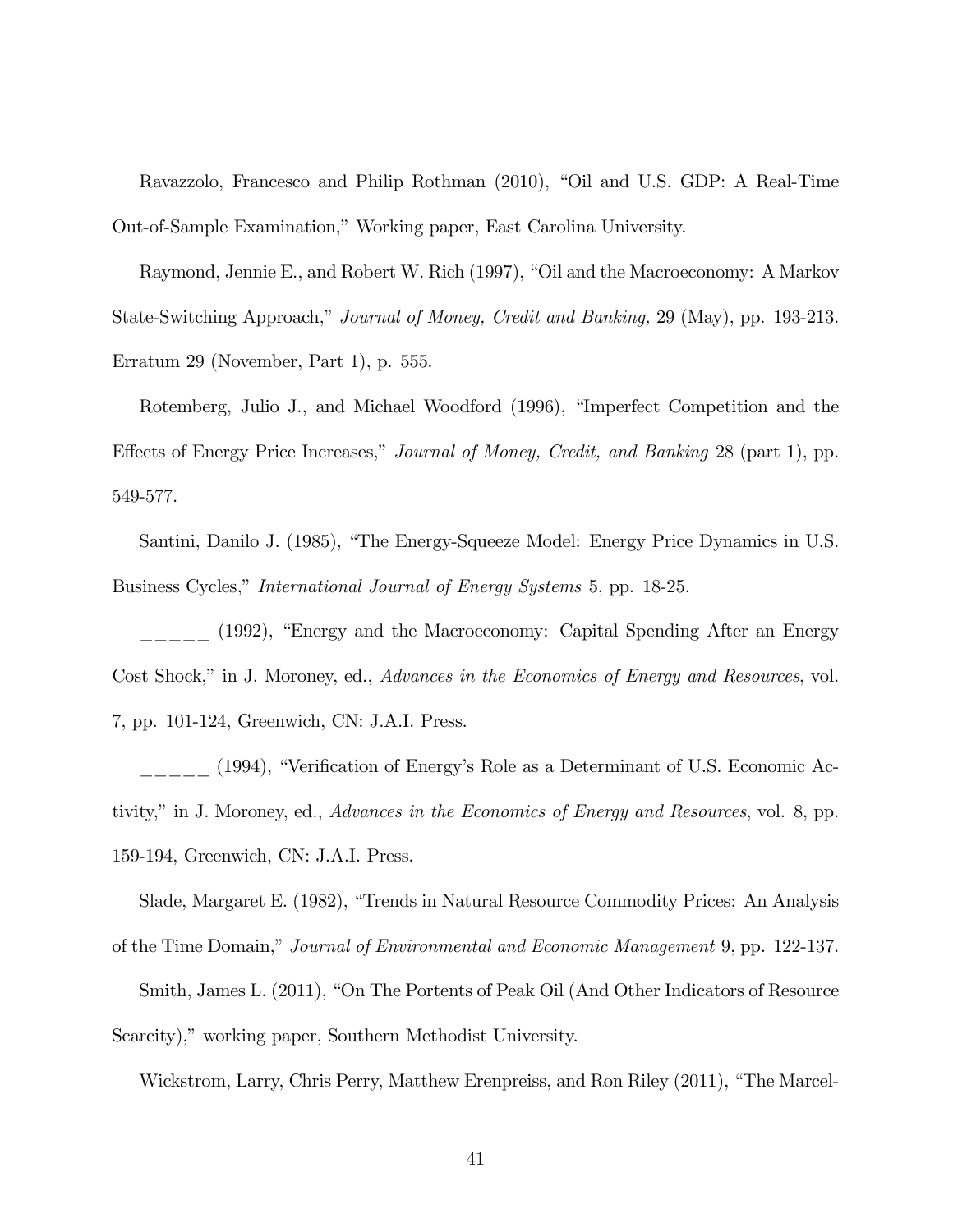lus and Utica Shale Plays in Ohio," presentation at the Ohio Oil and Gas Association Meeting, March 11 (http://www.dnr.state.oh.us/portals/10/energy/Marcellus\_Utica\_presentation\_ OOGAL.pdf).

Williamson, Harold F., and Arnold R. Daum (1959), The American Petroleum Industry: The Age of Illumination 1859-1899, Evanson: Northwestern University Press.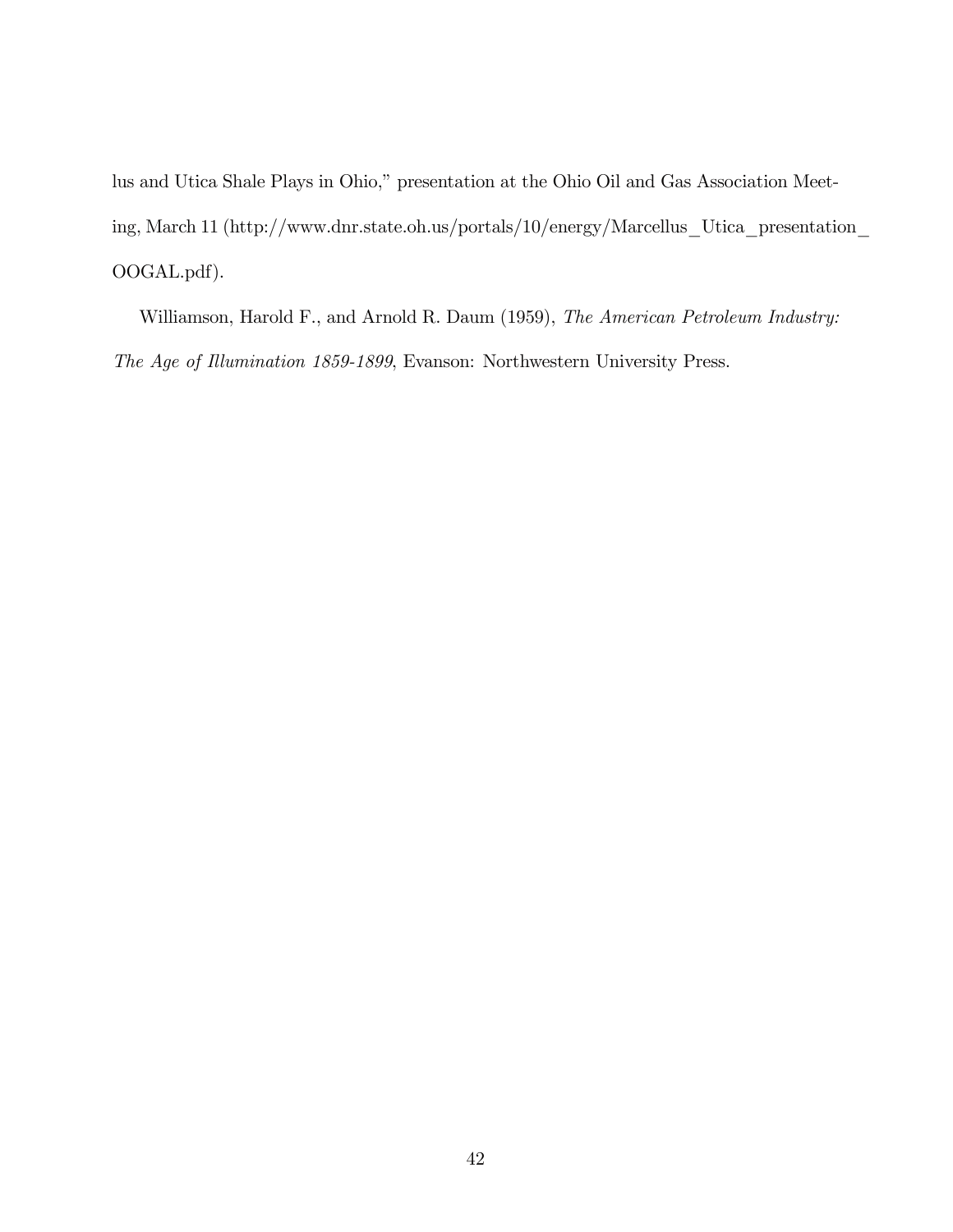| <b>Gasoline</b> | Crude oil price | Crude oil or   | <b>Key factors</b>  | <b>Business cycle</b> |
|-----------------|-----------------|----------------|---------------------|-----------------------|
| shortages       | increase        | gasoline price |                     | peak                  |
|                 |                 | controls       |                     |                       |
| Nov 47- Dec 47  | Nov 47-Jan 48   | no             | strong demand,      | Nov <sub>48</sub>     |
|                 | (37%)           | (threatened)   | supply constraints  |                       |
| May 52          | Jun 53 (10%)    | yes            | strike,             | Jul 53                |
|                 |                 |                | controls lifted     |                       |
| Nov 56-Dec 56   | Jan 57-Feb 57   | yes            | <b>Suez Crisis</b>  | Aug $57$              |
| (Europe)        | (9%)            | (Europe)       |                     |                       |
| none            | none            | no             |                     | Apr 60                |
| none            | Feb 69 (7%)     | no             | strike, strong      | Dec 69                |
|                 | Nov 70 (8%)     |                | demand, supply      |                       |
|                 |                 |                | constraints         |                       |
| <b>Jun 73</b>   | Apr 73-Sep 73   | yes            | strong demand,      | <b>Nov 73</b>         |
|                 | (16%)           |                | supply constraints, |                       |
| Dec 73- Mar 74  | Nov 73-Feb 74   |                | OAPEC embargo       |                       |
|                 | $(51\%)$        |                |                     |                       |
| May 79-Jul 79   | May 79-Jan 80   | yes            | Iranian revolution  | Jan 80                |
|                 | (57%)           |                |                     |                       |
| none            | Nov 80-Feb 81   | yes            | Iran-Iraq War,      | <b>Jul 81</b>         |
|                 | (45%)           |                | controls lifted     |                       |
| none            | Aug 90-Oct 90   | no             | Gulf War I          | Jul 90                |
|                 | (93%)           |                |                     |                       |
| none            | Dec 99-Nov 00   | no             | strong demand       | Mar <sub>01</sub>     |
|                 | (38%)           |                |                     |                       |
| none            | Nov 02-Mar 03   | no             | Venezuela unrest,   | none                  |
|                 | (28%)           |                | Gulf War II         |                       |
| none            | Feb 07-Jun 08   | no             | strong demand,      | Dec 07                |
|                 | (145%)          |                | stagnant supply     |                       |

Table 1. Summary of significant postwar events.

Source: Hamilton (forthcoming [b]).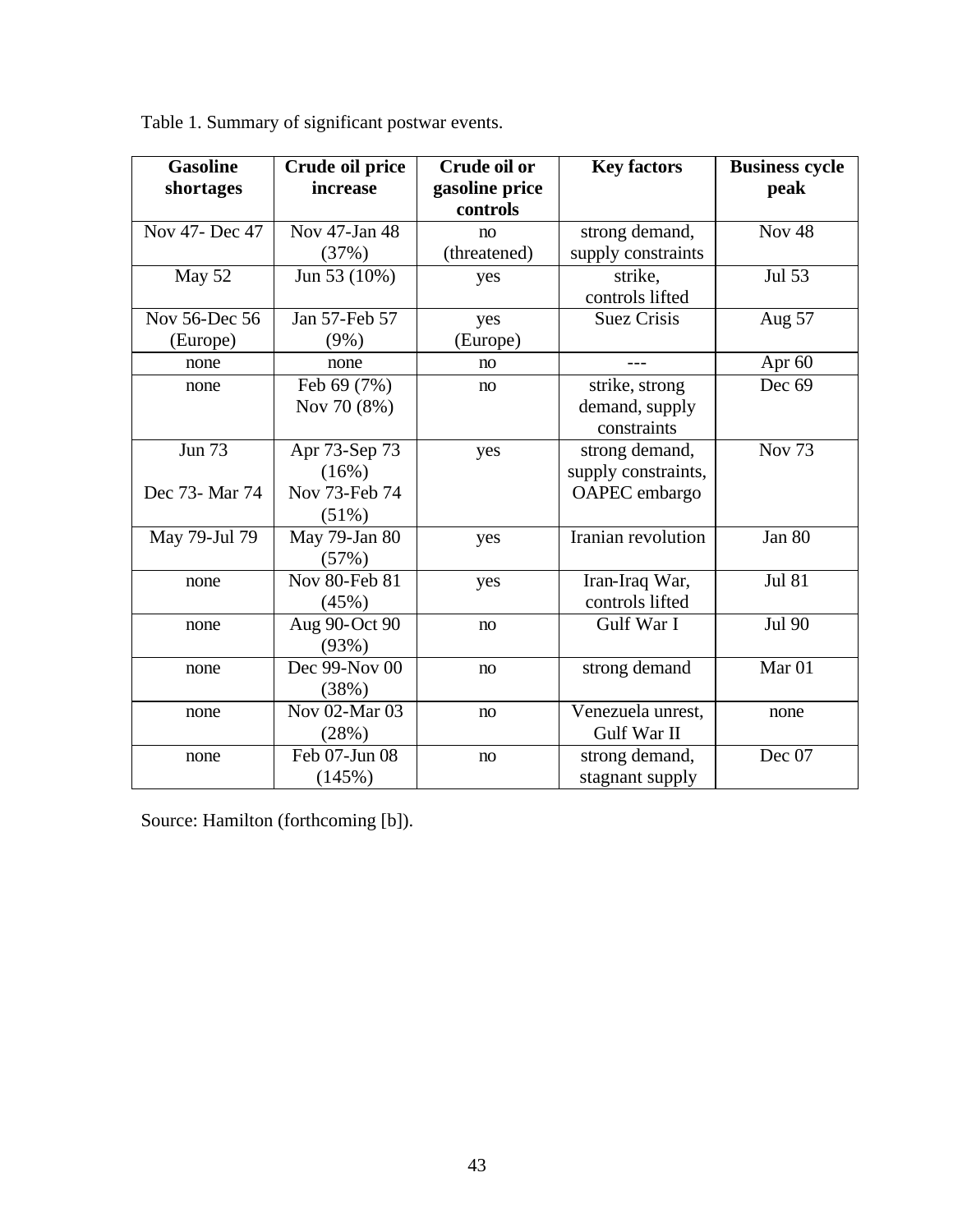

Figure 1. Price of oil in 2010 dollars per barrel, 1860-2010. Data source: 1861-2010 from BP, *Statistical Review of World Energy 2010*; 1860 from Jenkins (1985, Table 18) (which appears to be the original source for the early values of the BP series) and *Historical Statistics of the United States,* Table E 135-166, Consumer Prices Indexes (BLS), All Items, 1800 to 1970.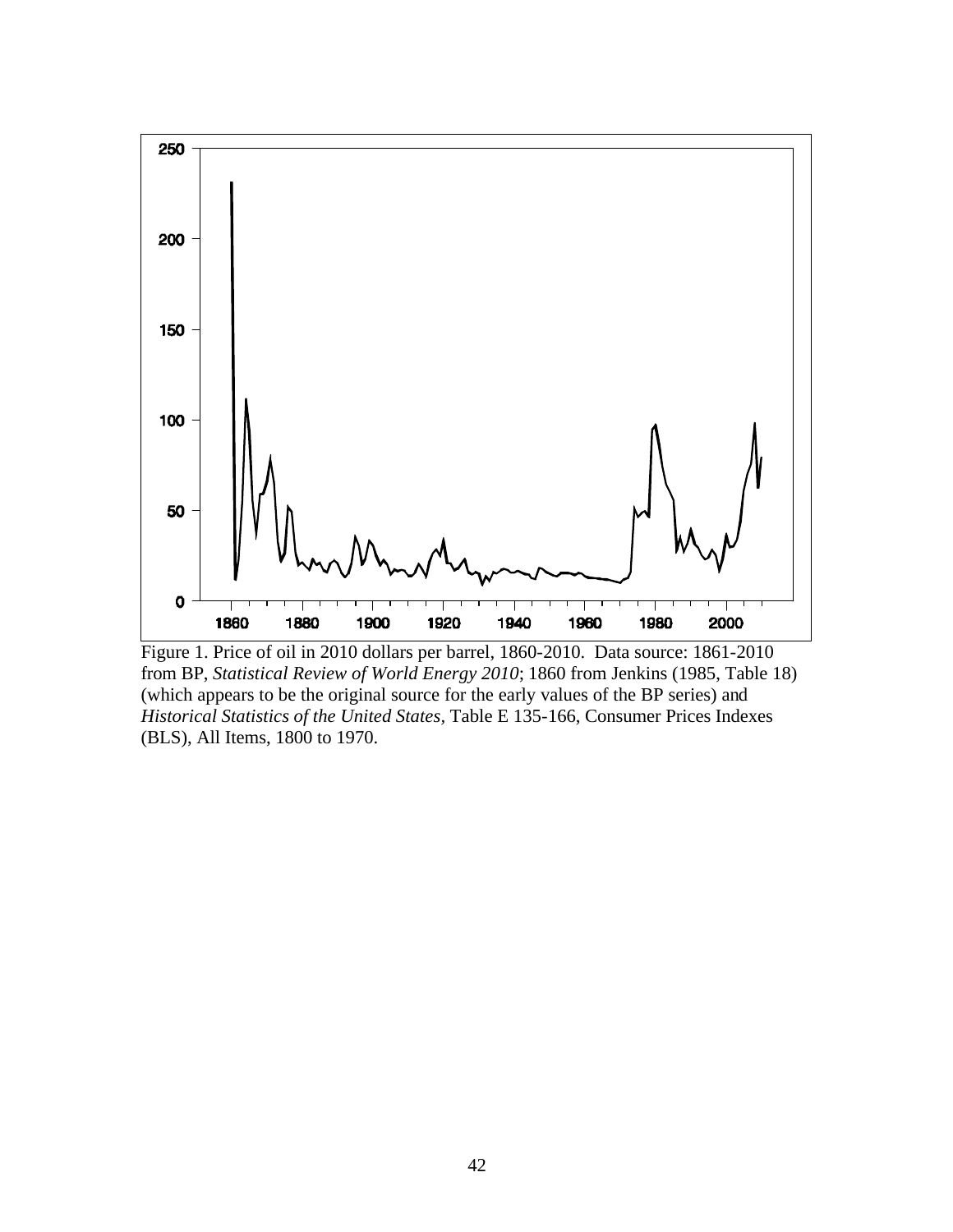

Figure 2. Annual crude oil production (in thousands of barrels per year) from the states of Pennsylvania and New York combined. Data sources: see Appendix.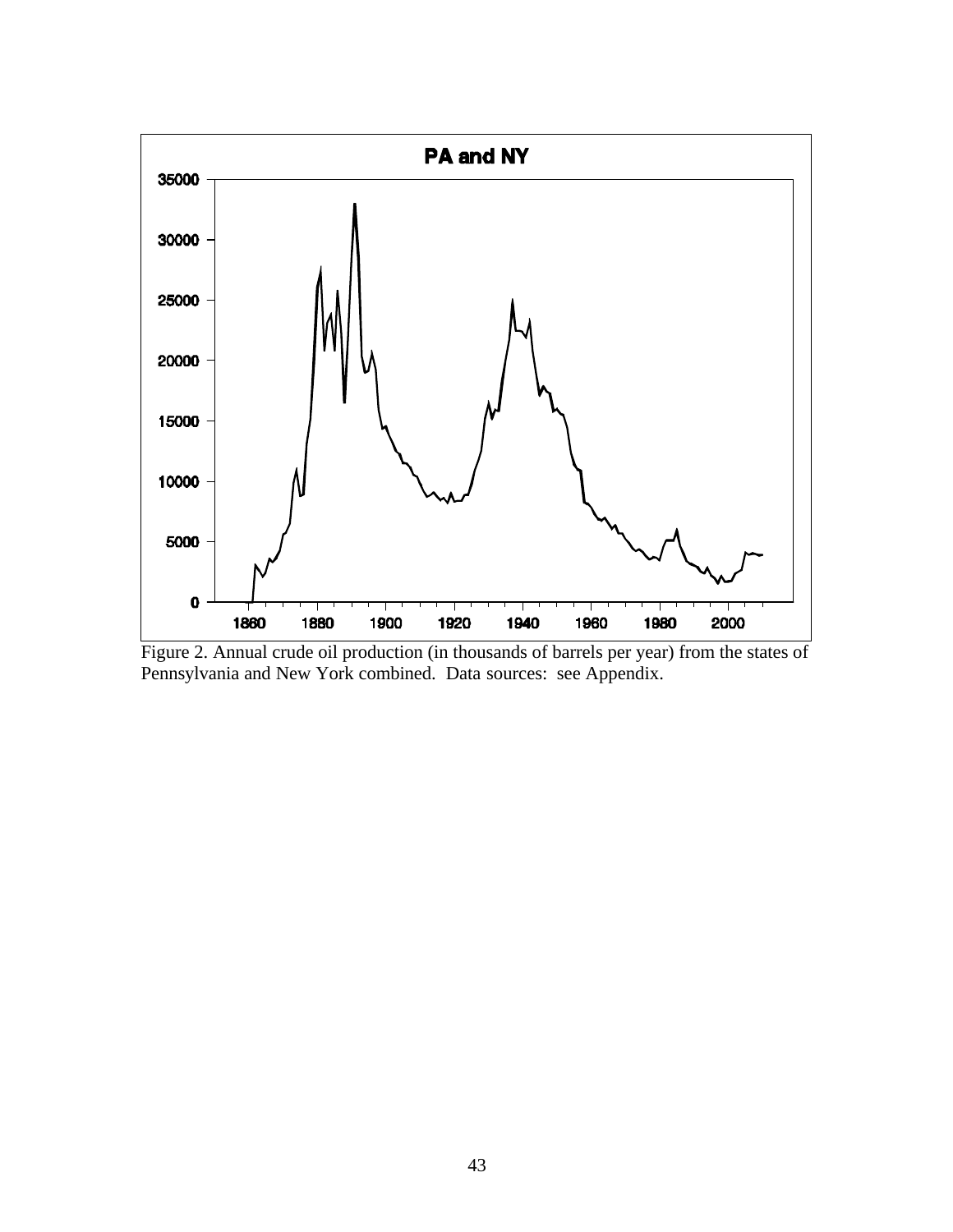

Figure 3. Annual crude oil production (in thousands of barrels per year) from the states of Pennsylvania and New York combined (top panel), Ohio (middle panel), and West Virginia (bottom panel).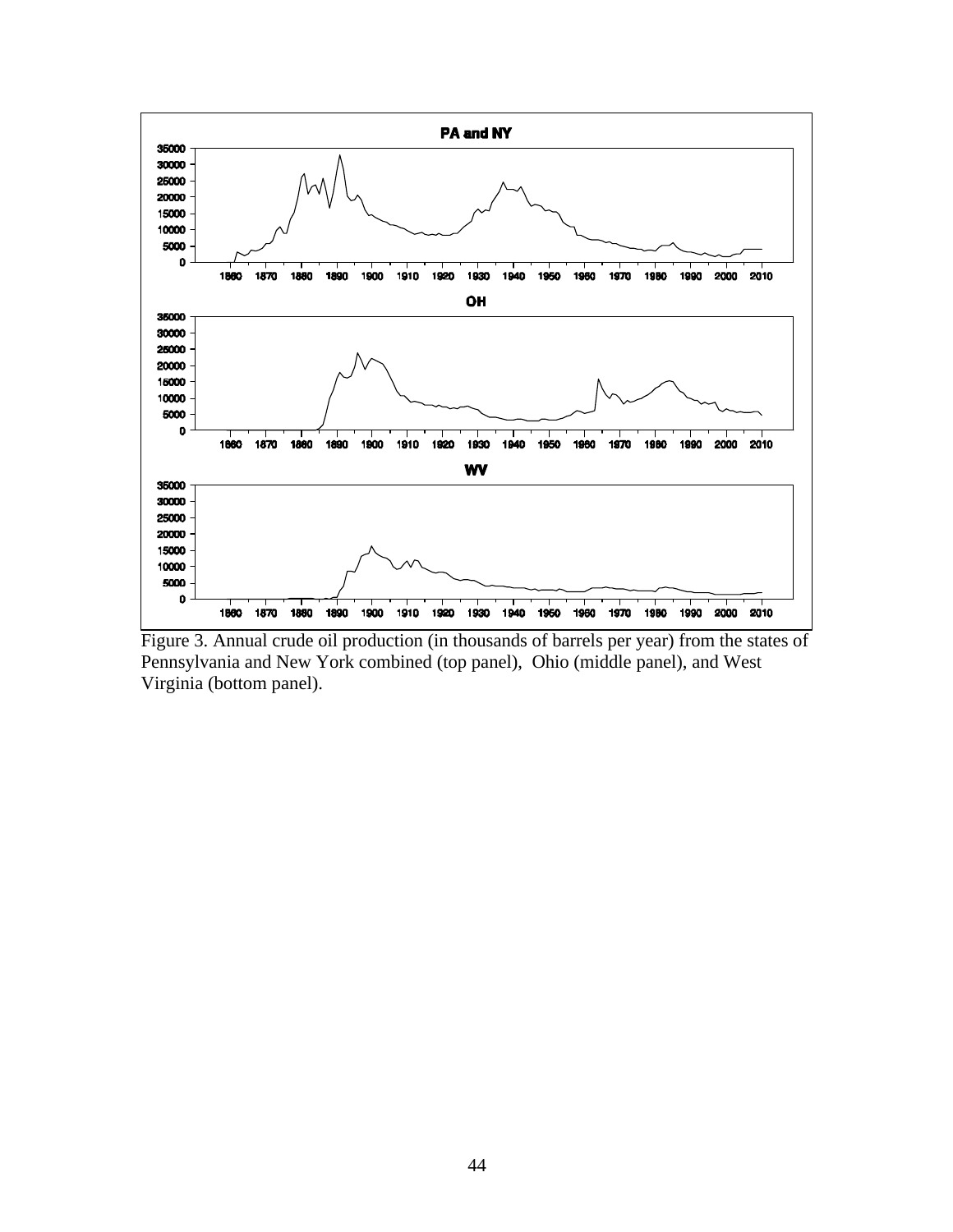

Figure 4. Combined annual crude oil production (in thousands of barrels per year) from the states of Pennsylvania, New York, West Virginia, and Ohio.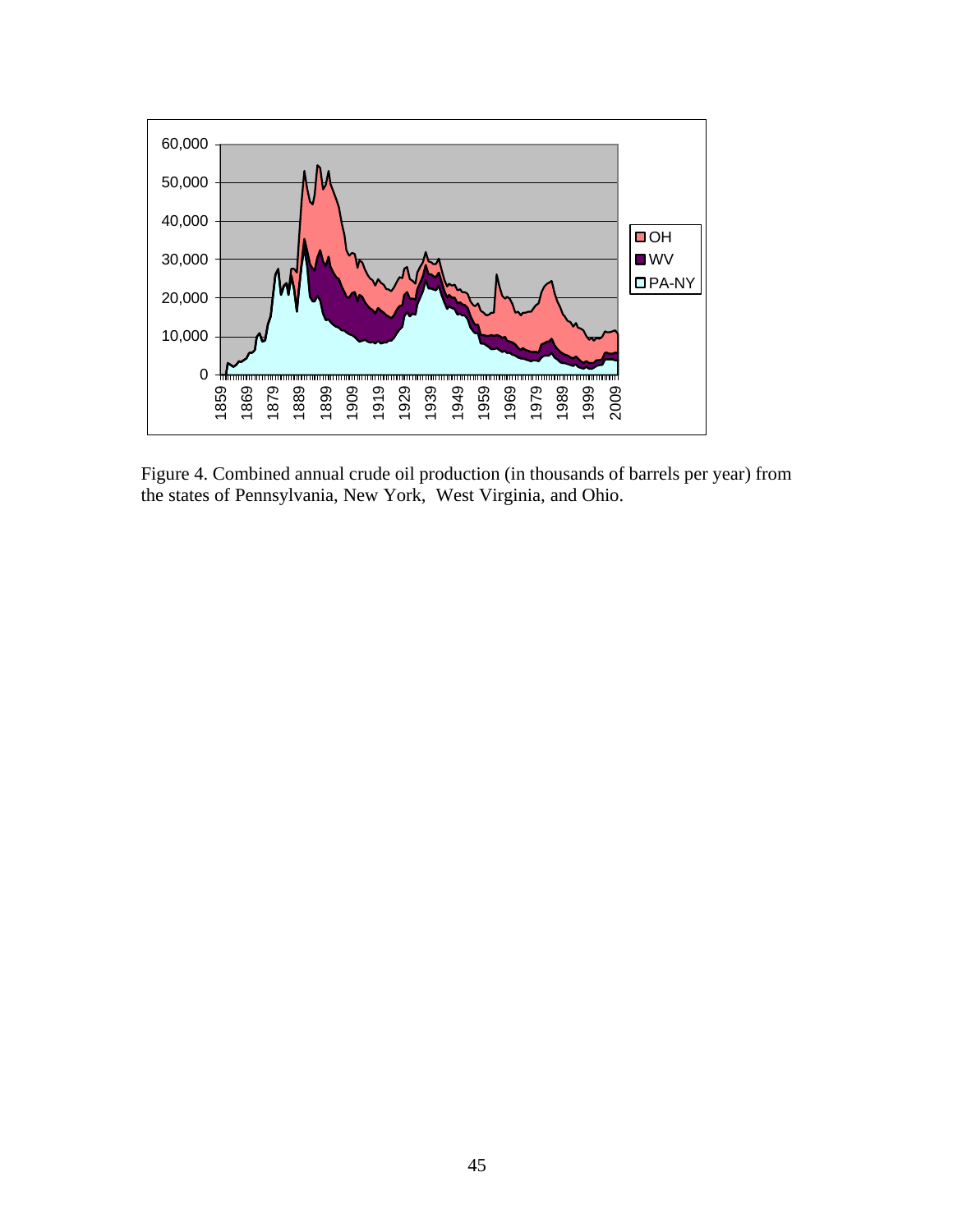

Figure 5. Annual crude oil production (in thousands of barrels per year) from assorted groups of states in the central United States.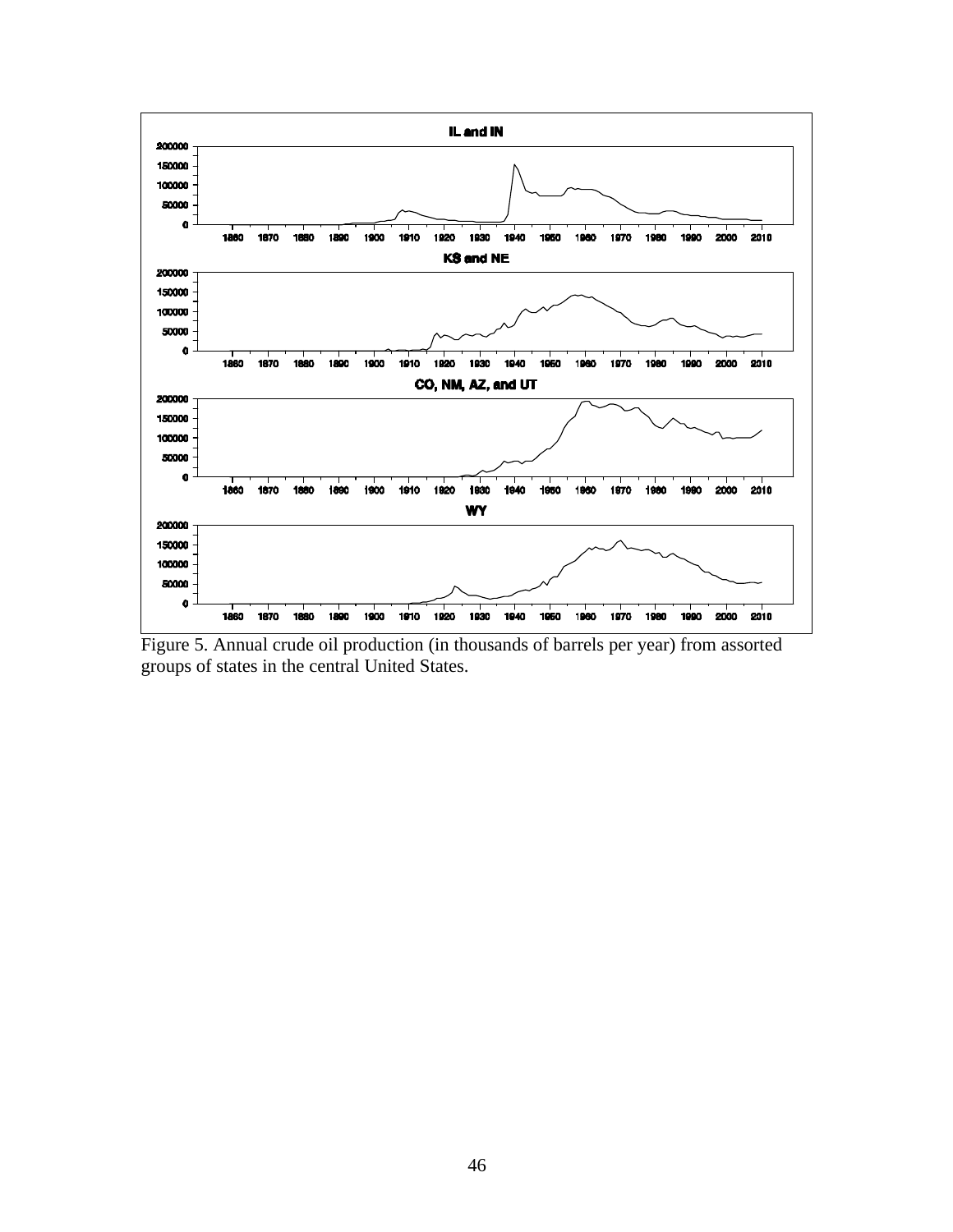

Figure 6. Annual crude oil production (in thousands of barrels per year) from 4 leading producing states. California includes offshore and Louisiana includes all Gulf of Mexico U.S. production.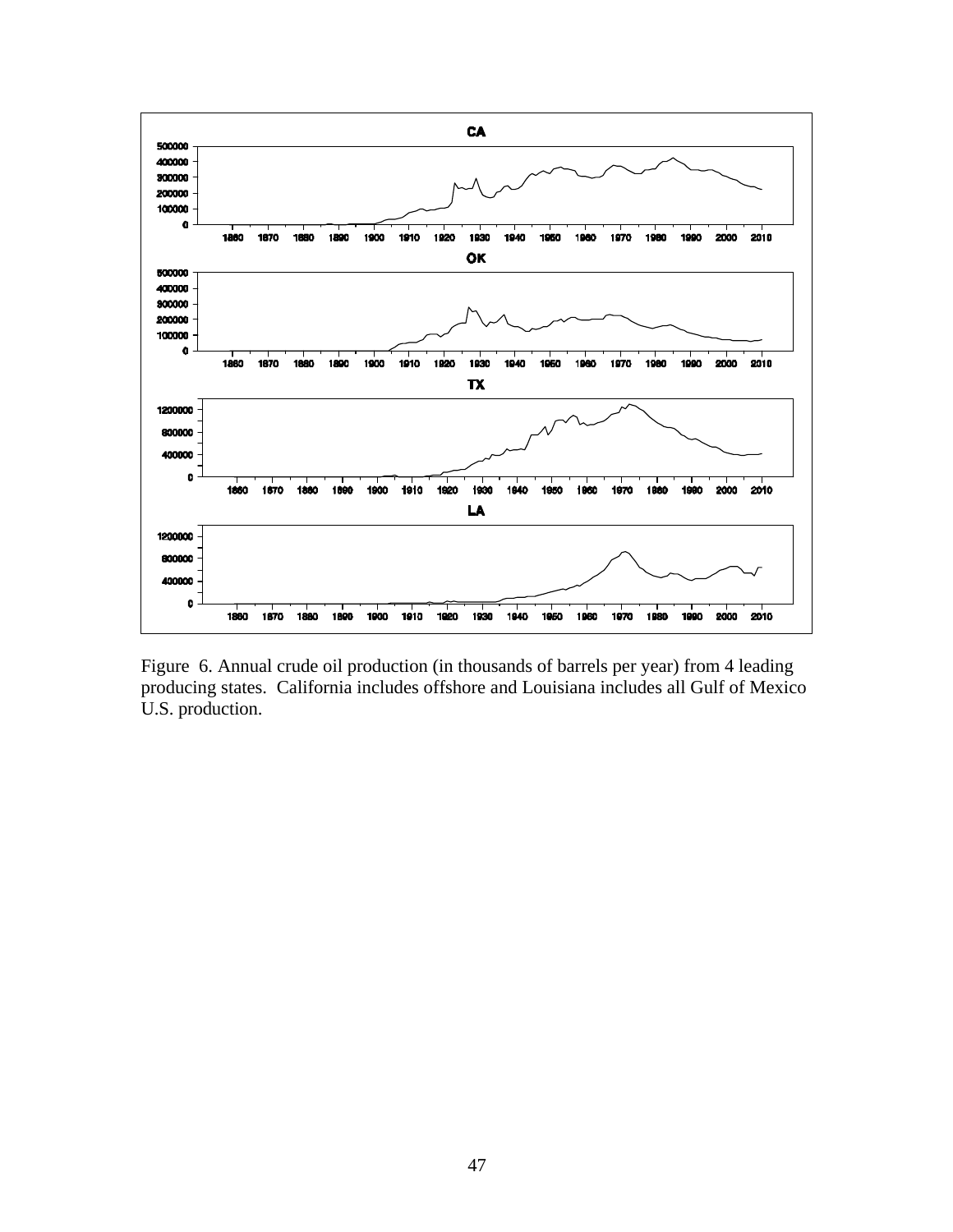

Figure 7. Annual crude oil production (in thousands of barrels per year) from Alaska (including offshore), North Dakota, and Montana.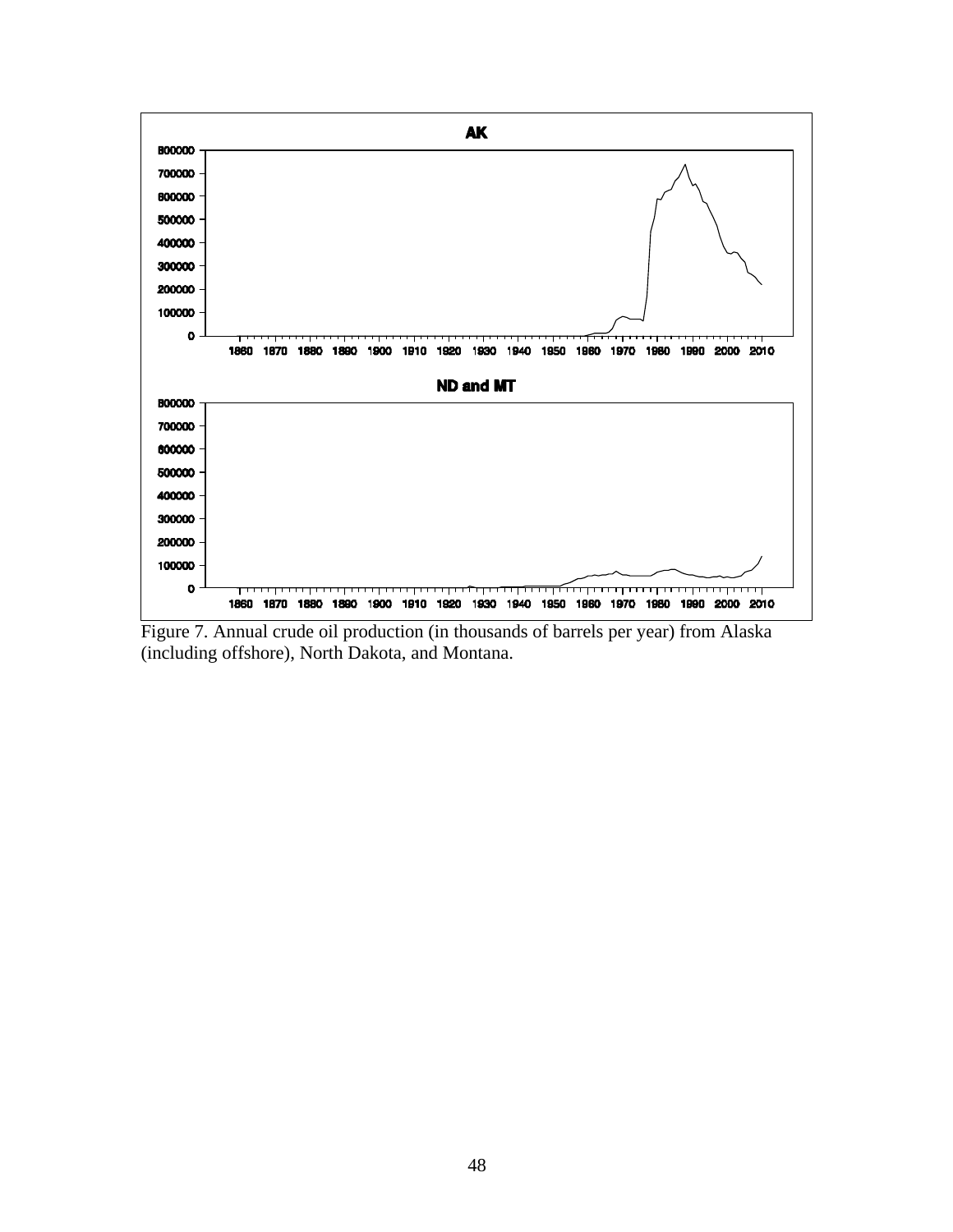

Figure 8. Annual crude oil production (in thousands of barrels per year) from entire United States, with contributions from individual regions as indicated.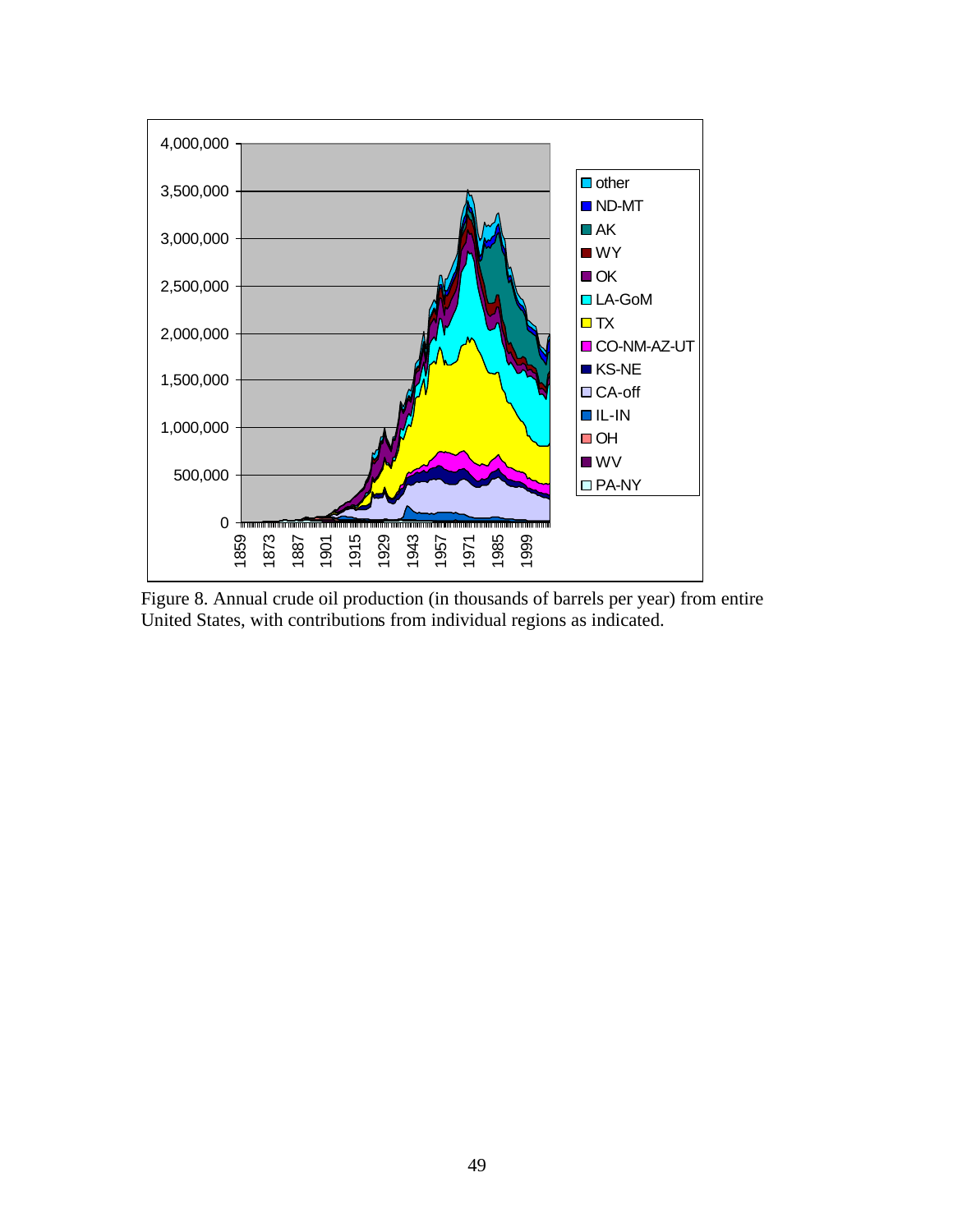

Figure 9. Annual crude oil production, thousand barrels per day, for United States, combined output of Norway and United Kingdom, and Mexico, 1973-2010. Data source: *Monthly Energy Review,* Sept. 2011, Table 11.1b (http://205.254.135.24/totalenergy/ data/monthly/query/mer\_data.asp?table=T11.01B).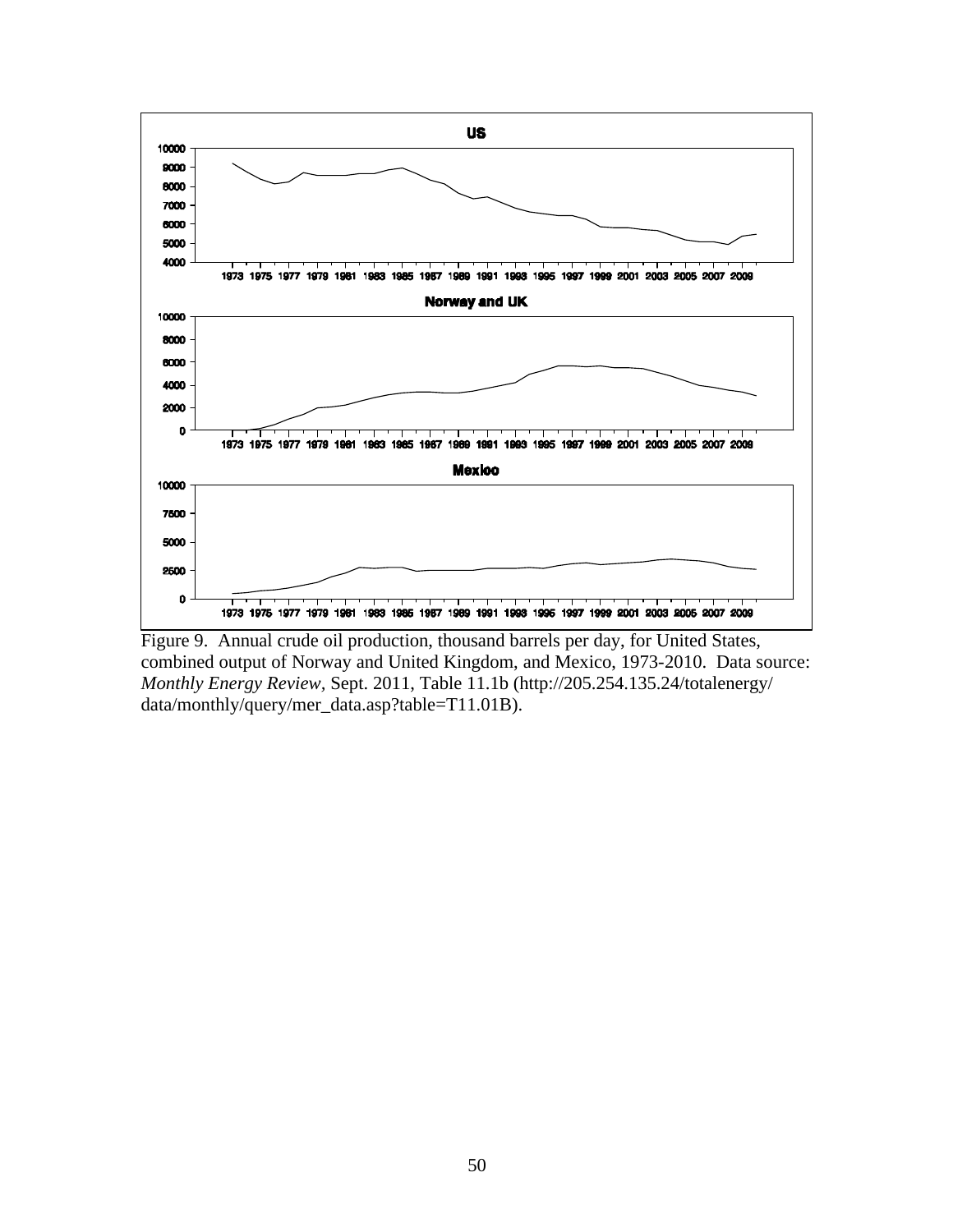

Figure 10. Annual crude oil production, thousand barrels per day, for Saudi Arabia and the rest of OPEC. Data source: *Monthly Energy Review,* Sept. 2011, Table 11.1a (http://205.254.135.24/totalenergy/data/monthly/query/mer\_data.asp?table=T11.01A).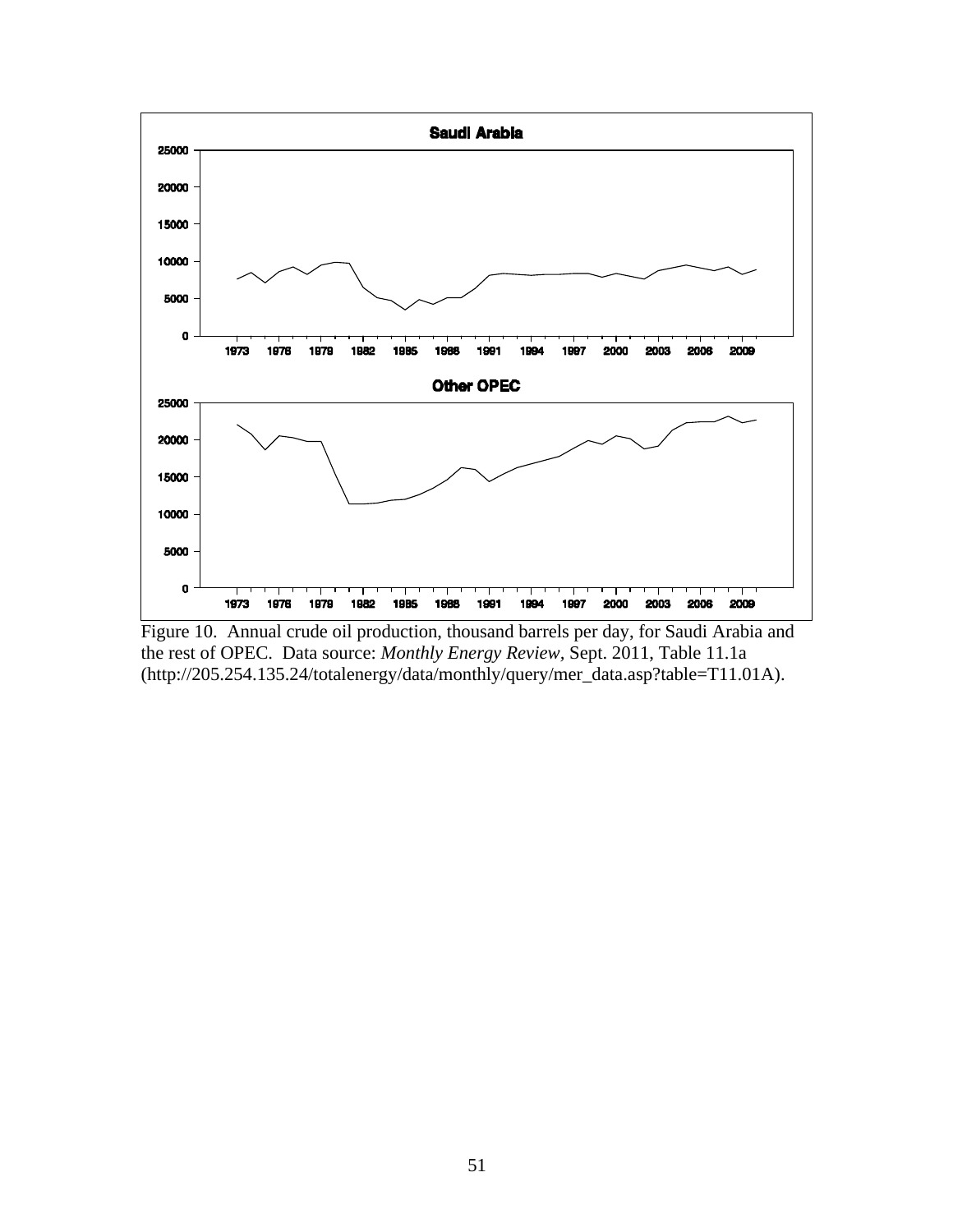

Figure 11. Annual crude oil production, thousand barrels per day. Top two panels: China and Canada. Bottom panel combines all non-OPEC countries other than those in Figure 10 or top two panels. Data source: *Monthly Energy Review,* Sept. 2011, Table 11.1b (http://205.254.135.24/totalenergy/data/monthly/query/ mer\_data.asp?table=T11.01B).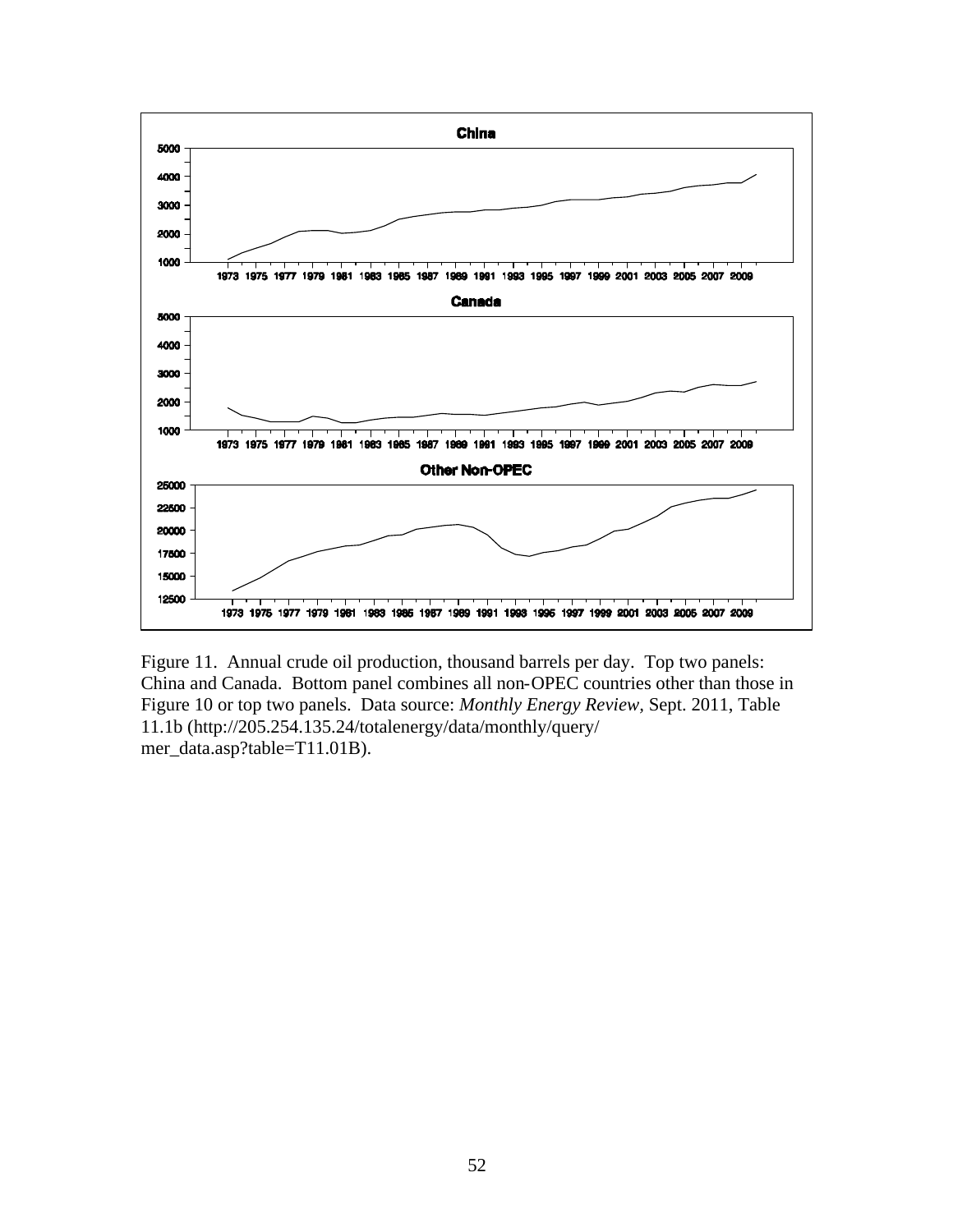

Figure 12. Annual crude oil production (in thousands of barrels per day) from entire world, with contributions from individual regions as indicated. Data sources described in notes to Figures 9-11.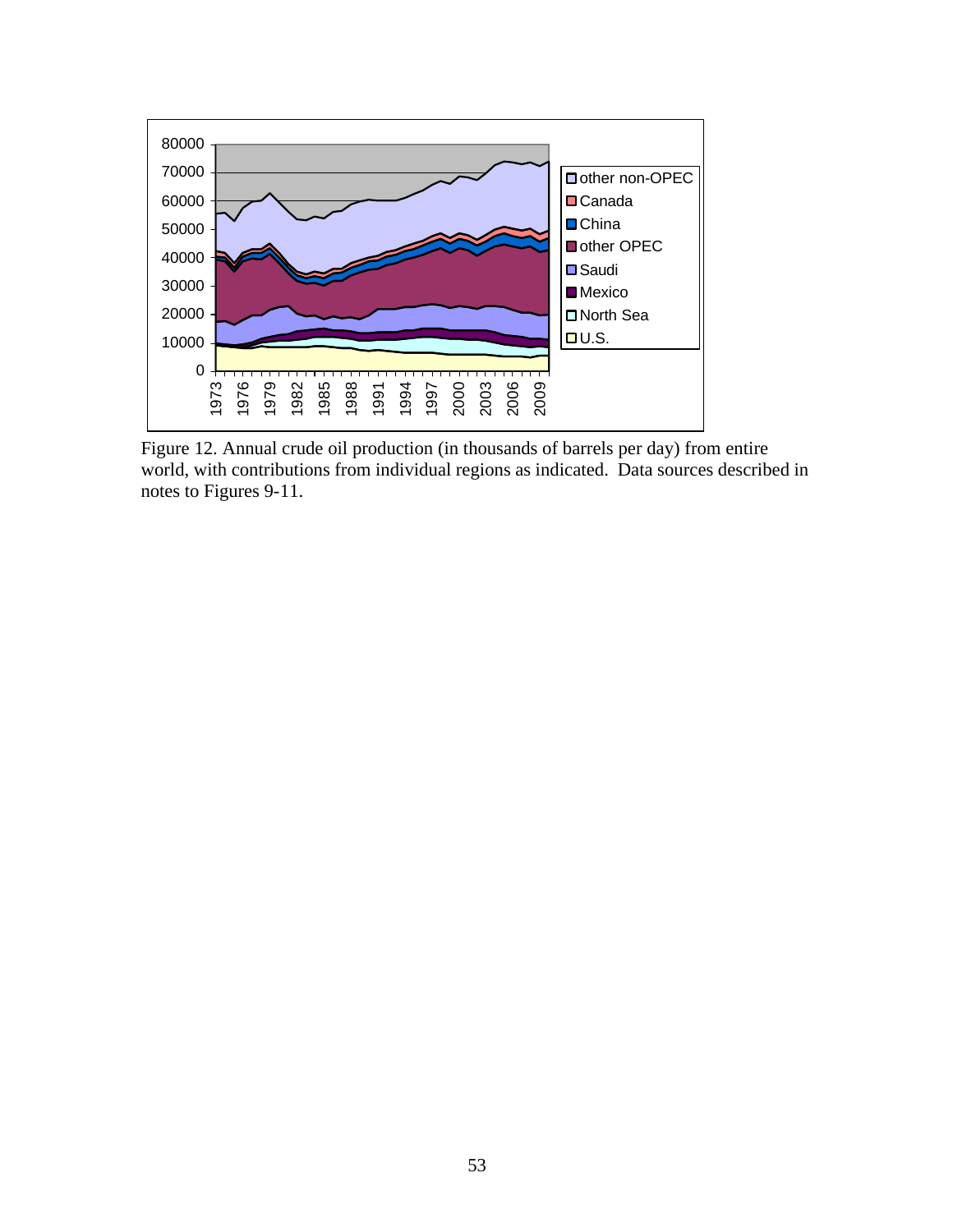

Figure 13. Consequences of five key events for world oil supplies. *First panel:* Oil production after the Suez Crisis. Dashed line: change in monthly global crude oil production from October 1956 as a percentage of October 1956 levels. Solid line: change in monthly Middle East oil production from October 1956 as a percentage of global levels in October 1956. *Second panel:* Oil production after the 1973 Arab-Israeli War. Dashed line: change in monthly global crude oil production from September 1973 as a percentage of September 1973 levels. Solid line: change in monthly oil production of Arab members of OPEC from September 1973 as a percentage of global levels in September 1973. Horizontal axis: number of months from September 1973. *Third panel:* Oil production after the 1978 Iranian revolution. Dashed line: change in monthly global crude oil production from October 1978 as a percentage of October 1978 levels. Solid line: change in monthly Iranian oil production from October 1978 as a percentage of global levels in October 1978. *Fourth panel:* Oil production after the Iran-Iraq War. Dashed line: change in monthly global crude oil production from September 1980 as a percentage of September 1980 levels. Solid line: change in monthly oil production of Iran and Iraq from September 1980 as a percentage of global levels in September 1980. *Fifth panel:* Oil production after the first Persian Gulf War. Dashed line: change in monthly global crude oil production from August 1990 as a percentage of August 1990 levels. Solid line: change in monthly oil production of Iraq and Kuwait from August 1990 as a percentage of global levels in August 1990. Horizontal axis: number of months from August 1990. Source: Adapted from Figures 6, 10, 12, 13, and 15 in Hamilton (forthcoming [b]).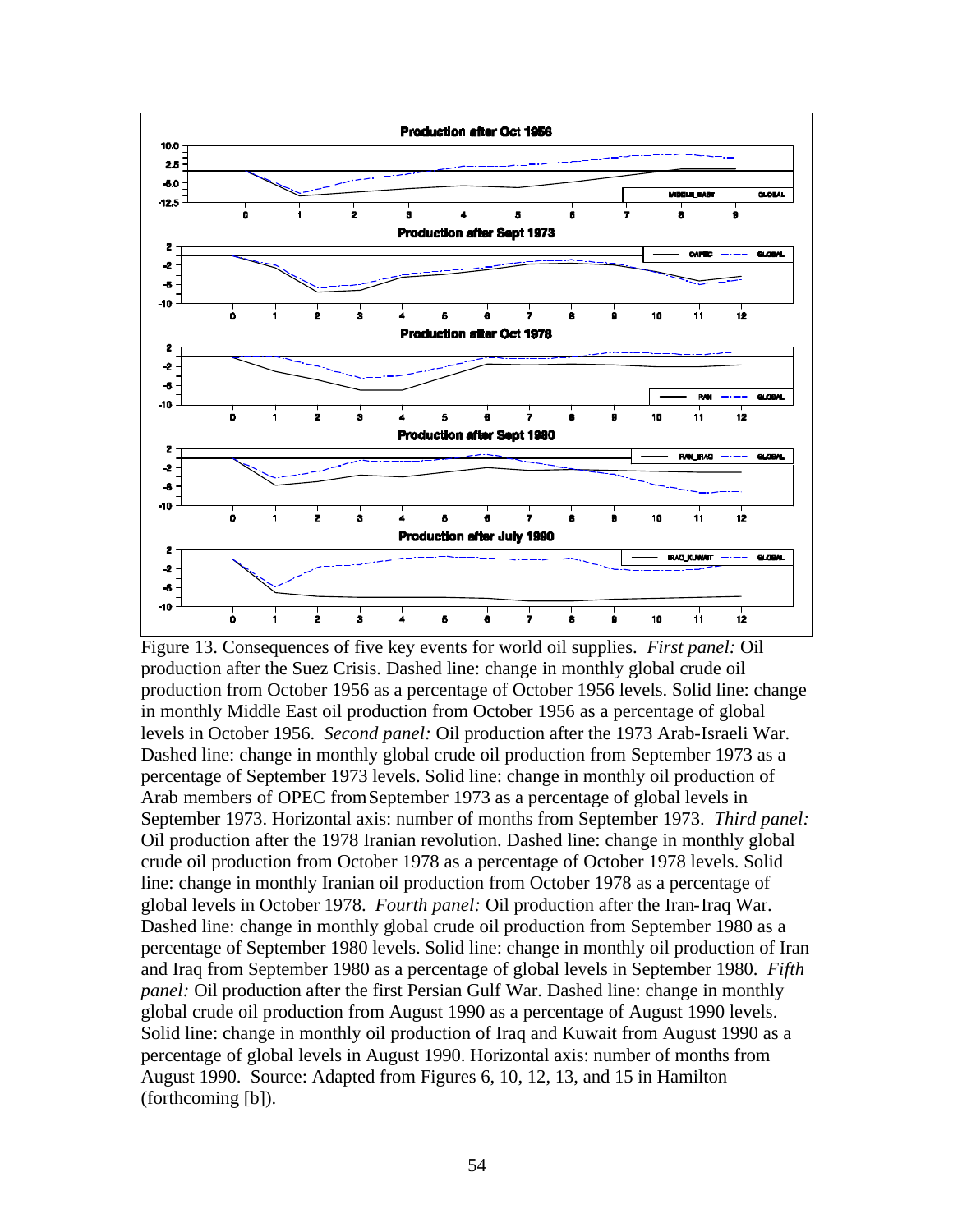

Figure 14. Effects of energy price increase on consumption spending, motor vehicle spending, and consumer sentiment. Top panel: impulse-response function showing percentage change in total real consumption spending *k* months following an energy price increase that would have reduced spending power by 1%. Second panel: percentage change in real spending on motor vehicles. Bottom panel: change in consumer sentiment (measured in percentage points). Dashed lines indicate 95% confidence intervals. Source: adapted from Edelstein and Kilian (2009) and Hamilton (2009b).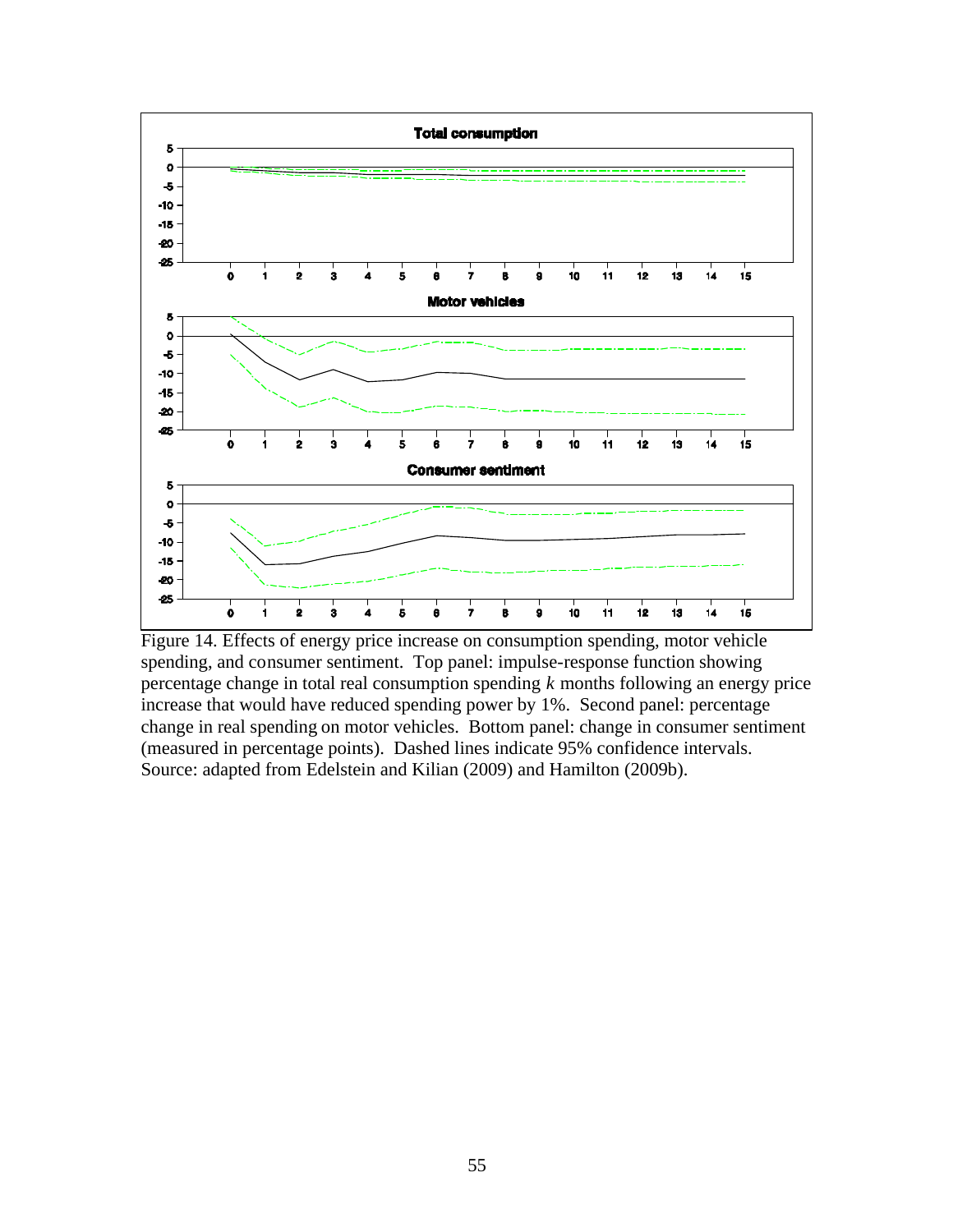![](_page_57_Figure_0.jpeg)

Figure 15. Actual and predicted path of GDP during the Great Recession. Dashed line: actual value for real GDP. Green line: dynamic forecast (1- to 5-quarters ahead) based on coefficients of univariate AR(4) estimated 1949:Q2 to 2001:Q3 and applied to GDP data through 2007:Q3. Red line: dynamic conditional forecast (1- to 5-quarters ahead) based on coefficients reported in equation (3.8) in Hamilton (2003) using GDP data through 2007:Q3 and conditioning on the ex-post realizations of the net oil price increase measure  $o_{t+s}^{#}$  for  $t + s = 2007$ :Q4 through 2009:Q3. Source: Foote and Little (2011).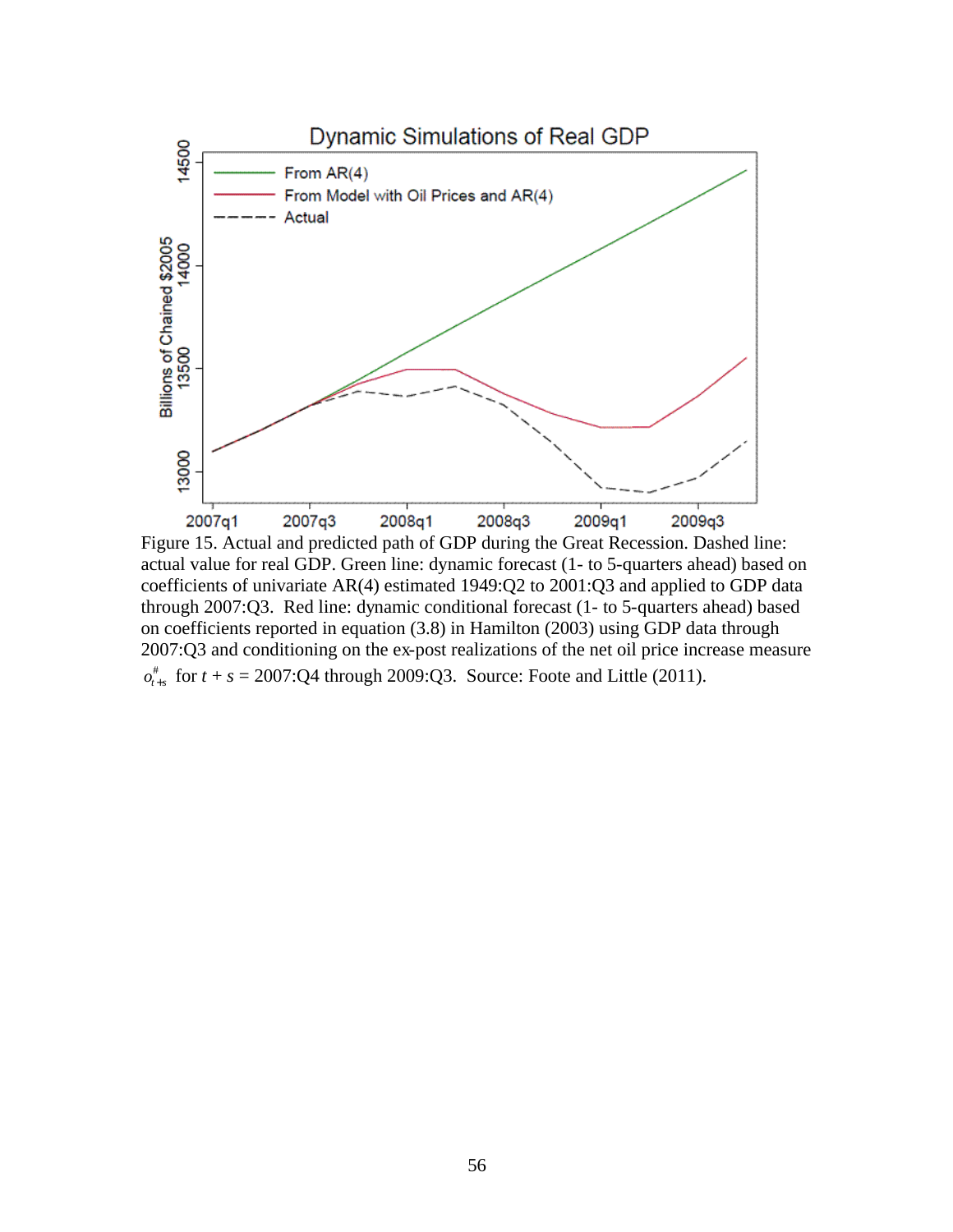![](_page_58_Figure_0.jpeg)

Figure 16. Energy expenditures as a fraction of total U.S. consumption spending. Calculated as 100 times nominal monthly consumption expenditures on energy goods and services divided by total personal consumption expenditures, 1959:M1 to 2011:M8. Horizontal line drawn at 6%. Data source: BEA Table 2.3.5U (http://www.bea.gov/national/nipaweb/nipa\_underlying/SelectTable.asp).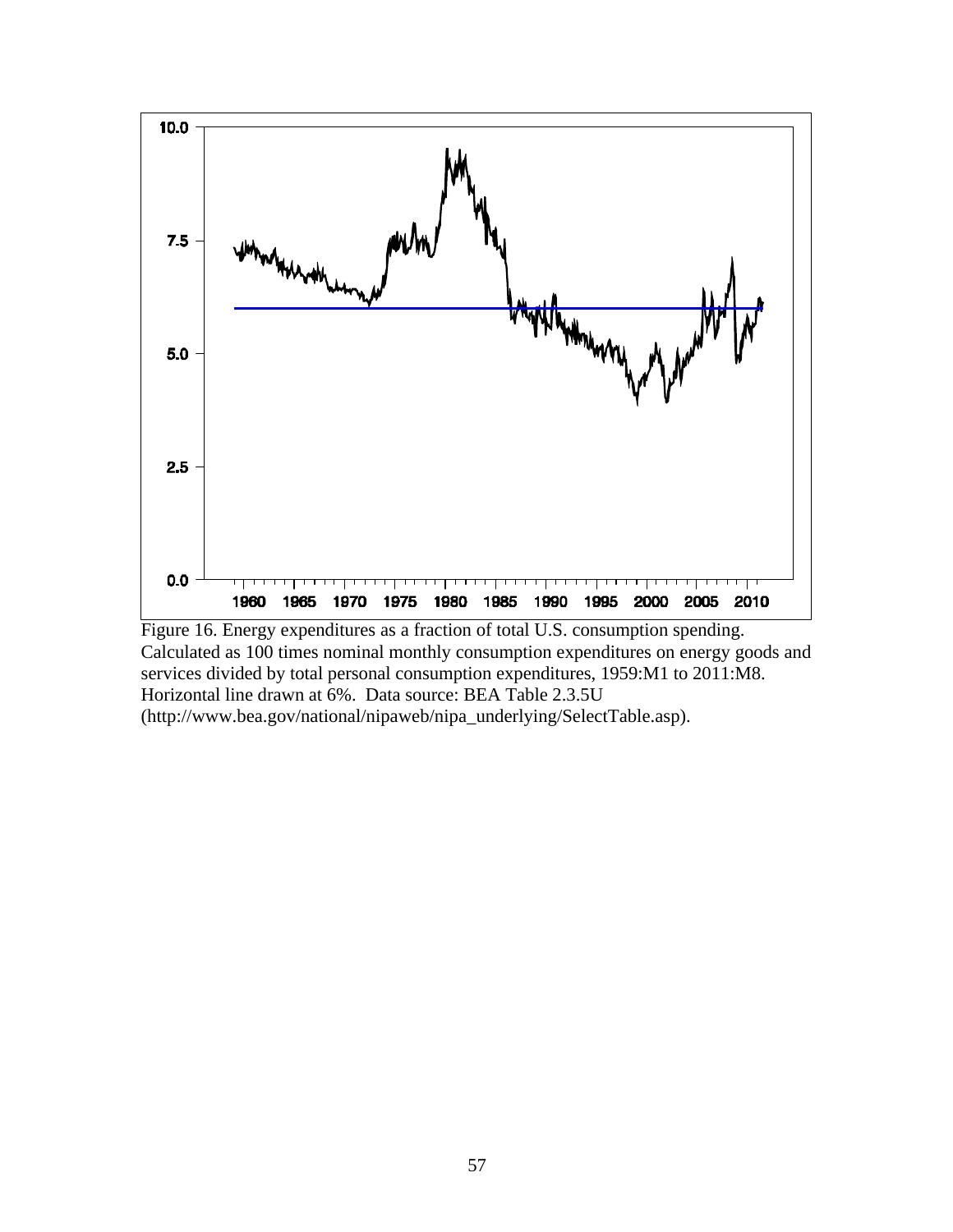#### **Data Appendix**

State-level production data (in thousands of barrels per year) were assembled from the following sources: *Derrick's Handbook* (1898, p. 805); *Minerals Yearbook*, U.S. Department of Interior, various issues (1937, 1940, 1944, and 1948); *Basic Petroleum Data Book*, American Petroleum Institute, 1992; and Energy Information Administration online data set (http://www.eia.gov/dnav/pet/pet\_crd\_crpdn\_adc\_mbbl\_a.htm). Numbers for Kansas for 1905 and 1906 include Oklahoma. The *Basic Petroleum Data Book* appears to allocate some Gulf of Mexico production to Texas but most to Louisiana. The EIA series (which has been used here for data from 1981 onward) does not allocate Federal offshore Gulf of Mexico to specific states, and has been attributed entirely to Louisiana in the table below.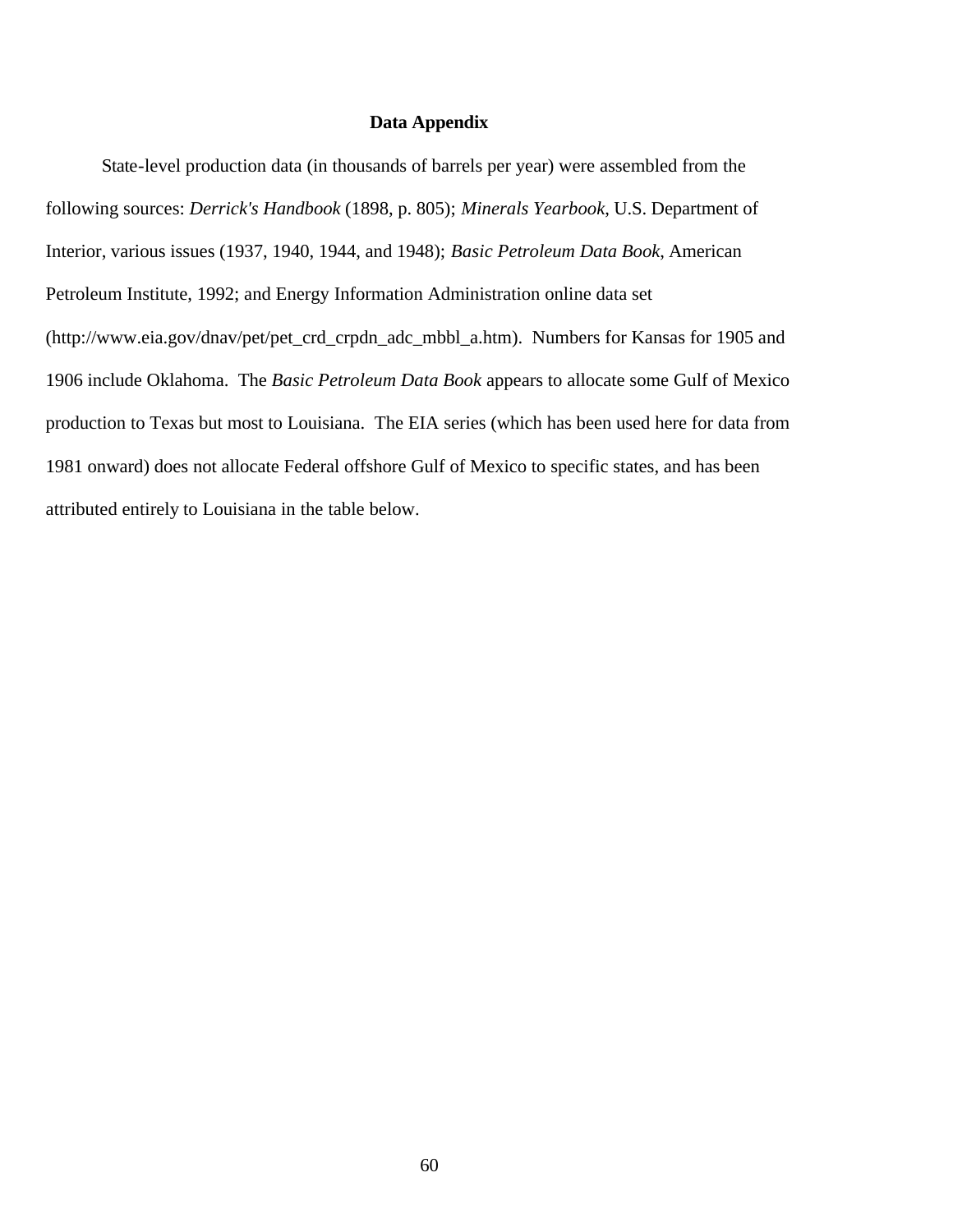| Year | US total | PA-NY  | WV     | OH        | IL-IN       | CA          | KS-NE | CO-NM-AZ-<br>UT        | TX           | LA          | OK           | WY             | AK          | ND-MT       | Other          |
|------|----------|--------|--------|-----------|-------------|-------------|-------|------------------------|--------------|-------------|--------------|----------------|-------------|-------------|----------------|
| 1862 | 3,056    | 3,056  | 0      | $\pmb{0}$ | $\pmb{0}$   | $\mathbf 0$ |       | $\pmb{0}$<br>$\pmb{0}$ | $\pmb{0}$    | $\bf 0$     | 0            | $\pmb{0}$      | 0           | $\mathbf 0$ | $\pmb{0}$      |
| 1863 | 2,631    | 2,631  | 0      | $\pmb{0}$ | $\pmb{0}$   | 0           |       | 0<br>0                 | $\pmb{0}$    | $\bf 0$     | 0            | 0              | 0           | 0           | $\mathbf 0$    |
| 1864 | 2,116    | 2,116  | 0      | 0         | 0           | 0           |       | 0<br>0                 | 0            | 0           | 0            | 0              | 0           | 0           | $\Omega$       |
| 1865 | 2,498    | 2,498  | 0      | 0         | 0           | 0           |       | 0<br>0                 | 0            | 0           | 0            | 0              | 0           | 0           | $\Omega$       |
| 1866 | 3,598    | 3,598  | 0      | 0         | 0           | 0           |       | $\pmb{0}$<br>0         | 0            | $\pmb{0}$   | 0            | 0              | 0           | $\mathbf 0$ | 0              |
| 1867 | 3,347    | 3,347  | 0      | 0         | $\pmb{0}$   | 0           |       | 0<br>0                 | $\pmb{0}$    | 0           | 0            | 0              | 0           | $\pmb{0}$   | $\Omega$       |
| 1868 | 3,716    | 3,716  | 0      | 0         | $\pmb{0}$   | 0           |       | 0<br>0                 | 0            | 0           | 0            | 0              | 0           | 0           | $\Omega$       |
| 1869 | 4,215    | 4,215  | 0      | 0         | 0           | 0           |       | 0<br>0                 | 0            | 0           | 0            | 0              | 0           | 0           |                |
| 1870 | 5,659    | 5,659  | 0      | 0         | $\mathbf 0$ | 0           |       | 0<br>0                 | 0            | 0           | 0            | 0              | 0           | 0           | $\Omega$       |
| 1871 | 5,795    | 5,795  | 0      | 0         | $\mathbf 0$ | 0           |       | 0<br>0                 | $\mathbf 0$  | $\mathbf 0$ | 0            | 0              | 0           | $\mathbf 0$ | 0              |
| 1872 | 6,539    | 6,539  | 0      | 0         | $\mathbf 0$ | 0           |       | 0<br>0                 | 0            | 0           | 0            | 0              | 0           | $\mathbf 0$ | 0              |
| 1873 | 9,894    | 9,894  | 0      | 0         | $\pmb{0}$   | 0           |       | 0<br>0                 | 0            | 0           | 0            | 0              | 0           | 0           | $\Omega$       |
| 1874 | 10,927   | 10,927 | 0      | 0         | 0           | 0           |       | 0<br>0                 | 0            | 0           | 0            | 0              | 0           | 0           | $\Omega$       |
| 1875 | 8,788    | 8,788  | 0      | 0         | 0           | 0           |       | 0<br>0                 | 0            | 0           | 0            | 0              | 0           | 0           | $\Omega$       |
| 1876 | 9,133    | 8,969  | 120    | 32        | 0           | 12          |       | $\pmb{0}$<br>0         | 0            | $\mathbf 0$ | 0            | 0              | 0           | $\mathbf 0$ | 0              |
| 1877 | 13,350   | 13,135 | 172    | 30        | $\pmb{0}$   | 13          |       | $\pmb{0}$<br>0         | 0            | 0           | 0            | 0              | 0           | $\pmb{0}$   | $\Omega$       |
| 1878 | 15,396   | 15,163 | 180    | 38        | $\pmb{0}$   | 15          |       | 0<br>0                 | 0            | 0           | 0            | 0              | 0           | 0           | $\Omega$       |
| 1879 | 19,914   | 19,685 | 180    | 29        | 0           | 20          |       | 0<br>0                 | 0            | 0           | 0            | 0              | 0           | 0           |                |
| 1880 | 26,286   | 26,028 | 179    | 39        | 0           | 40          |       | 0<br>0                 | 0            | 0           | 0            | 0              | 0           | 0           | $\Omega$       |
| 1881 | 27,662   | 27,377 | 151    | 34        | 0           | 100         |       | $\pmb{0}$<br>0         | $\mathbf 0$  | $\pmb{0}$   | 0            | 0              | 0           | $\mathbf 0$ | 0              |
| 1882 | 21,073   | 20,776 | 128    | 40        | $\pmb{0}$   | 129         |       | 0<br>0                 | 0            | 0           | 0            | 0              | 0           | $\mathbf 0$ | 0              |
| 1883 | 23,449   | 23,128 | 126    | 47        | $\pmb{0}$   | 143         |       | 0<br>0                 | 0            | $\mathbf 0$ | 0            | 0              | 0           | 0           | 5              |
| 1884 | 24,218   | 23,772 | 90     | 90        | 0           | 262         |       | 0<br>0                 | 0            | 0           | 0            | 0              | 0           | 0           | $\overline{4}$ |
| 1885 | 21,859   | 20,776 | 91     | 662       | 0           | 325         |       | 0<br>0                 | 0            | 0           | 0            | 0              | 0           | 0           | 5              |
| 1886 | 28,065   | 25,798 | 102    | 1,783     | $\pmb{0}$   | 377         |       | $\pmb{0}$<br>0         | 0            | $\pmb{0}$   | 0            | 0              | 0           | $\mathbf 0$ | 5              |
| 1887 | 28,283   | 22,356 | 145    | 5,023     | $\pmb{0}$   | 678         |       | 76<br>0                | 0            | 0           | 0            | 0              | 0           | $\pmb{0}$   | 5              |
| 1888 | 27,612   | 16,489 | 119    | 10,011    | 0           | 690         |       | 0<br>298               | 0            | 0           | 0            | 0              | 0           | 0           | 5              |
| 1889 | 35,163   | 21,487 | 544    | 12,472    | 34          | 303         |       | 317<br>1               | 0            | 0           | 0            | 0              | 0           | 0           | 5              |
| 1890 | 45,824   | 28,458 | 493    | 16,125    | 65          | 307         |       | 369<br>1               | 0            | 0           | 0            | 0              | 0           | 0           | 6              |
| 1891 | 54,293   | 33,009 | 2,406  | 17,740    | 138         | 324         |       | 666<br>1               | $\pmb{0}$    | $\mathbf 0$ | 0            | 0              | 0           | $\mathbf 0$ | 9              |
| 1892 | 50,515   | 28,422 | 3,810  | 16,363    | 699         | 385         |       | 824<br>5               | 0            | 0           | 0            | 0              | 0           | $\mathbf 0$ | 7              |
| 1893 | 48,431   | 20,315 | 8,446  | 16,249    | 2,336       | 470         | 18    | 594                    | 0            | 0           | 0            | 0              | 0           | 0           | 3              |
| 1894 | 49,344   | 19,020 | 8,577  | 16,792    | 3,689       | 706         | 40    | 516                    | $\mathbf 0$  | 0           | 0            | $\overline{2}$ | 0           | 0           | $\overline{2}$ |
| 1895 | 52,892   | 19,144 | 8,120  | 19,545    | 4,386       | 1,209       | 44    | 438                    | $\pmb{0}$    | $\pmb{0}$   | 0            | 4              | 0           | $\pmb{0}$   | $\overline{2}$ |
| 1896 | 60,960   | 20,584 | 10,020 | 23,941    | 4,681       | 1,253       | 114   | 361                    | $\mathbf{1}$ | 0           | 0            | 3              | $\mathsf 0$ | $\pmb{0}$   | $\overline{2}$ |
| 1897 | 60,476   | 19,262 | 13,090 | 21,561    | 4,123       | 1,903       | 81    | 385                    | 66           | $\pmb{0}$   | $\mathbf{1}$ | 4              | $\pmb{0}$   | $\pmb{0}$   | $\Omega$       |
| 1898 | 55,367   | 15,948 | 13,618 | 18,739    | 3,731       | 2,257       | 72    | 444                    | 546          | $\pmb{0}$   | 0            | 6              | $\mathbf 0$ | $\pmb{0}$   | 6              |
| 1899 | 57,071   | 14,375 | 13,911 | 21,142    | 3,848       | 2,642       | 70    | 390                    | 669          | $\pmb{0}$   | 0            | 6              | $\pmb{0}$   | $\pmb{0}$   | 18             |
| 1900 | 63,621   | 14,559 | 16,196 | 22,363    | 4,874       | 4,325       | 75    | 317                    | 836          | $\pmb{0}$   | 6            | 6              | $\mathbf 0$ | $\pmb{0}$   | 64             |
| 1901 | 69,389   | 13,832 | 14,177 | 21,648    | 5,757       | 8,787       | 179   | 461                    | 4,394        | $\pmb{0}$   | 10           | 5              | 0           | $\pmb{0}$   | 139            |
| 1902 | 88,767   | 13,184 | 13,513 | 21,014    | 7,481       | 13,984      | 332   | 397                    | 18,084       | 549         | 37           | 6              | $\mathbf 0$ | $\pmb{0}$   | 186            |
| 1903 | 100,461  | 12,518 | 12,900 | 20,480    | 9,186       | 24,382      | 932   | 484                    | 17,956       | 918         | 139          | 9              | $\mathbf 0$ | $\pmb{0}$   | 557            |
| 1904 | 117,081  | 12,239 | 12,645 | 18,877    | 11,339      | 29,649      | 4,251 | 501                    | 22,241       | 2,959       | 1,367        | 12             | $\pmb{0}$   | $\pmb{0}$   | 1,001          |
| 1905 | 134,717  | 11,555 | 11,578 | 16,347    | 11,145      | 33,428      |       | 0<br>376               | 28,136       | 8,910       | 12,014       | 8              | 0           | $\pmb{0}$   | 1,220          |
| 1906 | 126,494  | 11,500 | 10,121 | 14,788    | 12,071      | 33,099      |       | $\pmb{0}$<br>328       | 12,568       | 9,077       | 21,718       | $\overline{7}$ | 0           | $\pmb{0}$   | 1,217          |
| 1907 | 166,095  | 11,212 | 9,095  | 12,207    | 29,410      | 39,748      | 2,410 | 332                    | 12,323       | 5,000       | 43,524       | 9              | $\pmb{0}$   | $\pmb{0}$   | 825            |
| 1908 | 178,527  | 10,584 | 9,523  | 10,859    | 36,969      | 44,855      | 1,801 | 380                    | 11,207       | 5,789       | 45,799       | 18             | 0           | 0           | 743            |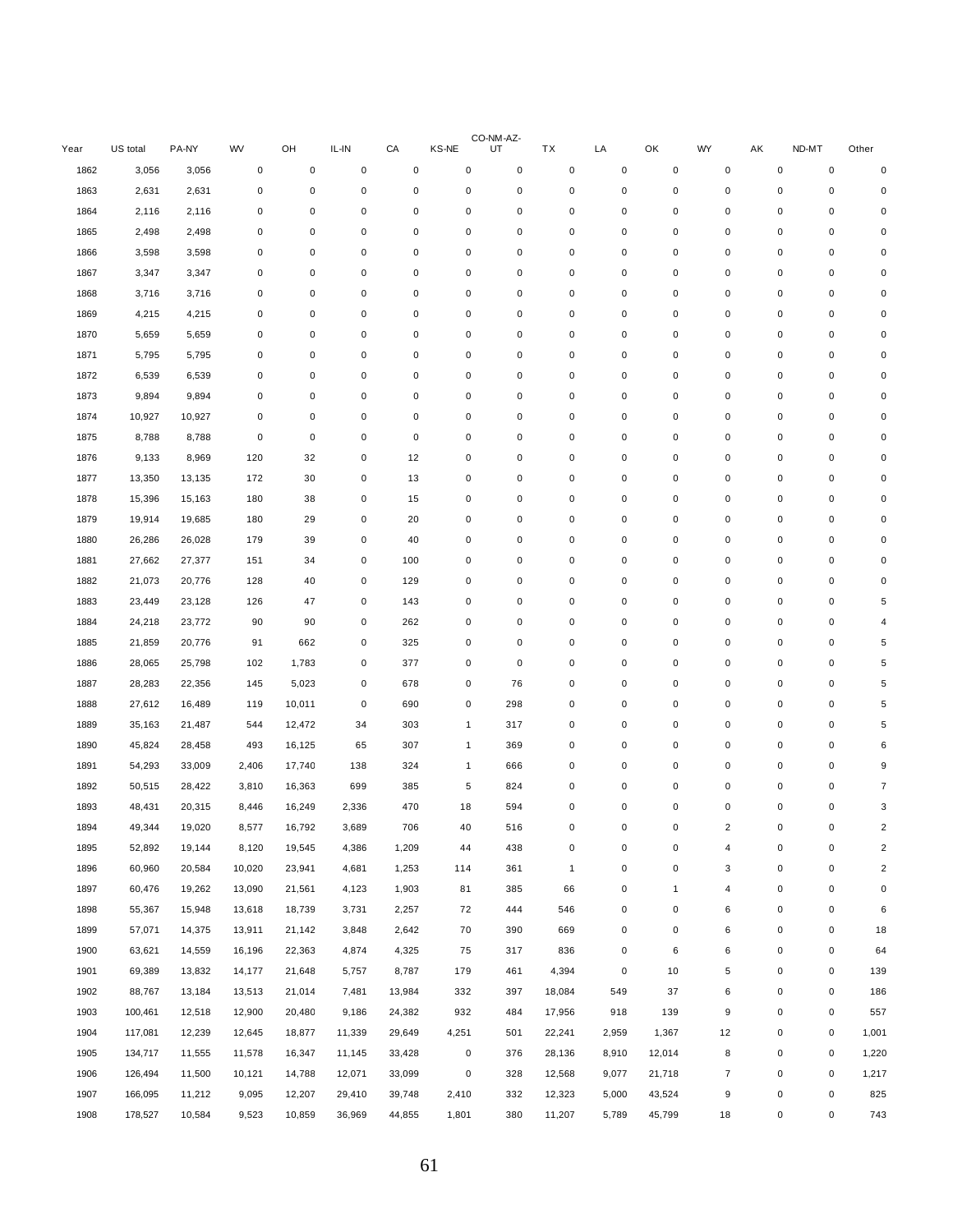| 1909 | 183,171   | 10,434 | 10,745 | 10,633 | 33,194  | 55,472  | 1,264   | 311     | 9,534             | 3,060   | 47,859             | 20      | 0           | 0           | 645     |
|------|-----------|--------|--------|--------|---------|---------|---------|---------|-------------------|---------|--------------------|---------|-------------|-------------|---------|
| 1910 | 209,557   | 9,849  | 11,753 | 9,916  | 35,303  | 73,011  | 1,128   | 240     | 8,899             | 6,841   | 52,029             | 115     | 0           | 0           | 473     |
| 1911 | 220,449   | 9,201  | 9,796  | 8,817  | 33,012  | 81,134  | 1,279   | 227     | 9,526             | 10,721  | 56,069             | 187     | 0           | 0           | 480     |
| 1912 | 222,935   | 8,712  | 12,129 | 8,969  | 29,572  | 87,269  | 1,593   | 206     | 11,735            | 9,263   | 51,427             | 1,572   | 0           | $\mathbf 0$ | 488     |
| 1913 | 248,446   | 8,865  | 11,567 | 8,781  | 24,850  | 97,788  | 2,375   | 189     | 15,010            | 12,499  | 63,579             | 2,407   | 0           | 0           | 536     |
| 1914 | 265,763   | 9,109  | 9,680  | 8,536  | 23,256  | 99,775  | 3,104   | 223     | 20,068            | 14,309  | 73,632             | 3,560   | 0           | 0           | 511     |
| 1915 | 281,104   | 8,726  | 9,265  | 7,825  | 19,918  | 86,592  | 2,823   | 208     | 24,943            | 18,192  | 97,915             | 4,246   | 0           | 0           | 451     |
| 1916 | 300,767   | 8,467  | 8,731  | 7,744  | 18,483  | 90,952  | 8,738   | 197     | 27,645            | 15,248  | 107,072            | 6,234   | 0           | 45          | 1,211   |
| 1917 | 335,316   | 8,613  | 8,379  | 7,751  | 16,537  | 93,878  | 36,536  | 121     | 32,413            | 11,392  | 107,508            | 8,978   | 0           | 100         | 3,110   |
| 1918 | 355,928   | 8,217  | 7,867  | 7,285  | 14,244  | 97,532  | 45,451  | 143     | 38,750            | 16,043  | 103,347            | 12,596  | 0           | 69          | 4,384   |
| 1919 | 378,367   | 8,988  | 8,327  | 7,736  | 12,932  | 101,183 | 33,048  | 121     | 79,366            | 17,188  | 86,911             | 13,172  | 0           | 90          | 9,305   |
| 1920 | 442,929   | 8,344  | 8,249  | 7,400  | 11,719  | 103,377 | 39,005  | 111     | 96,868            | 35,714  | 106,206            | 16,831  | 0           | 340         | 8,765   |
| 1921 | 472,183   | 8,406  | 7,822  | 7,335  | 11,201  | 112,600 | 36,456  | 108     | 106,166           | 27,103  | 114,634            | 19,333  | 0           | 1,509       | 19,510  |
| 1922 | 557,530   | 8,425  | 7,021  | 6,781  | 10,470  | 138,468 | 31,766  | 97      | 118,684           | 35,376  | 149,571            | 26,715  | 0           | 2,449       | 21,707  |
| 1923 | 732,407   | 8,859  | 6,358  | 7,085  | 9,750   | 262,876 | 28,250  | 86      | 131,023           | 24,919  | 160,929            | 44,785  | 0           | 2,782       | 44,705  |
| 1924 | 713,940   | 8,926  | 5,920  | 6,811  | 9,016   | 228,933 | 28,836  | 543     | 134,522           | 21,124  | 173,538            | 39,498  | 0           | 2,815       | 53,458  |
| 1925 | 763,743   | 9,792  | 5,763  | 7,212  | 8,692   | 232,492 | 38,357  | 2,286   | 144,648           | 20,272  | 176,768            | 29,173  | 0           | 4,091       | 84,197  |
| 1926 | 770,874   | 10,917 | 5,946  | 7,272  | 8,568   | 224,673 | 41,498  | 4,434   | 166,916           | 23,201  | 179,195            | 25,776  | 0           | 7,727       | 64,751  |
| 1927 | 901,129   | 11,768 | 6,023  | 7,593  | 7,846   | 231,196 | 41,069  | 4,057   | 217,389           | 22,818  | 277,775            | 21,307  | 0           | 5,058       | 47,230  |
| 1928 | 901,474   | 12,559 | 5,661  | 7,015  | 7,514   | 231,811 | 38,596  | 3,717   | 257,320           | 21,847  | 249,857            | 21,461  | 0           | 4,015       | 40,101  |
| 1929 | 1,007,323 | 15,197 | 5,574  | 6,743  | 7,300   | 292,534 | 42,813  | 4,188   | 296,876           | 20,554  | 255,004            | 19,314  | 0           | 3,980       | 37,246  |
| 1930 | 898,011   | 16,450 | 5,071  | 6,486  | 6,730   | 227,329 | 41,638  | 11,845  | 290,457           | 23,272  | 216,486            | 17,868  | 0           | 3,349       | 31,030  |
| 1931 | 851,081   | 15,255 | 4,472  | 5,327  | 5,879   | 188,830 | 37,018  | 16,772  | 332,437           | 21,804  | 180,574            | 14,834  | 0           | 2,830       | 25,049  |
| 1932 | 785,159   | 15,920 | 3,876  | 4,644  | 5,479   | 178,128 | 34,848  | 13,591  | 312,478           | 21,807  | 153,244            | 13,418  | 0           | 2,457       | 25,269  |
| 1933 | 905,656   | 15,805 | 3,815  | 4,235  | 4,981   | 172,010 | 41,976  | 15,035  | 402,609           | 25,168  | 182,251            | 11,227  | 0           | 2,273       | 24,271  |
| 1934 | 908,065   | 18,282 | 4,095  | 4,234  | 5,317   | 174,305 | 46,482  | 18,003  | 381,516           | 32,869  | 180,107            | 12,556  | $\pmb{0}$   | 3,603       | 26,696  |
| 1935 | 996,596   | 20,046 | 3,902  | 4,082  | 5,099   | 207,832 | 54,843  | 22,043  | 392,666           | 50,330  | 185,288            | 13,755  | 0           | 4,603       | 32,107  |
| 1936 | 1,099,687 | 21,733 | 3,847  | 3,847  | 5,297   | 214,773 | 58,317  | 28,873  | 427,411           | 80,491  | 206,555            | 14,582  | 0           | 5,868       | 28,093  |
| 1937 | 1,279,160 | 24,667 | 3,845  | 3,559  | 8,343   | 238,521 | 70,761  | 40,459  | 510,318           | 90,924  | 228,839            | 19,166  | 0           | 5,805       | 33,953  |
| 1938 | 1,214,355 | 22,471 | 3,684  | 3,298  | 25,070  | 249,749 | 60,064  | 37,171  | 475,850           | 95,208  | 174,994            | 19,022  | 0           | 4,946       | 42,828  |
| 1939 | 1,264,962 | 22,480 | 3,580  | 3,156  | 96,623  | 224,354 | 60,703  | 39,041  | 483,528           | 93,646  | 159,913            | 21,454  | 0           | 5,960       | 50,524  |
| 1940 | 1,353,214 | 22,352 | 3,444  | 3,159  | 152,625 | 223,881 | 66,415  | 40,755  | 493,209           | 103,584 | 156,164            | 25,711  | 0           | 6,728       | 55,187  |
| 1941 | 1,402,228 | 21,935 | 3,433  | 3,510  | 139,804 | 230,263 | 85,140  | 41,719  | 505,572           | 115,908 | 154,702            | 29,878  | 0           | 7,526       | 62,838  |
|      | 1,386,645 | 23,200 | 3,574  | 3,543  | 113,134 | 248,326 | 98,873  | 33,743  | 483,097           | 115,785 | 140,690            | 32,812  | $\mathbf 0$ | 8,074       |         |
| 1942 |           |        |        |        |         |         |         |         |                   |         |                    |         |             |             | 81,794  |
| 1943 | 1,505,613 | 20,816 | 3,349  | 3,322  | 87,543  | 284,188 | 106,813 | 41,216  | 594,343           | 123,592 | 123,152<br>124,616 | 34,253  | 0<br>0      | 7,916       | 75,110  |
| 1944 | 1,677,904 | 18,815 | 3,070  | 2,937  | 82,531  | 311,793 | 99,179  | 42,638  | 746,699           | 129,645 |                    | 33,356  |             | 8,647       | 73,978  |
| 1945 | 1,713,665 | 17,163 | 2,879  | 2,838  | 79,962  | 326,482 | 96,720  | 42,387  | 754,710           | 131,051 | 139,299            | 36,219  | 0           | 8,420       | 75,535  |
| 1946 | 1,733,909 | 17,829 | 2,929  | 2,908  | 82,023  | 314,713 | 97,511  | 48,670  | 760,215           | 143,669 | 134,794            | 38,977  | 0           | 8,825       | 80,846  |
| 1947 | 1,856,987 | 17,452 | 2,617  | 3,108  | 72,554  | 333,132 | 105,361 | 56,628  | 820,210           | 160,128 | 141,019            | 44,772  | 0           | 8,742       | 91,264  |
| 1948 | 2,020,185 | 17,288 | 2,692  | 3,600  | 71,782  | 340,074 | 111,123 | 65,847  | 903,498           | 181,458 | 154,455            | 55,032  | 0           | 9,382       | 103,954 |
| 1949 | 1,841,940 | 15,799 | 2,839  | 3,483  | 74,197  | 332,942 | 102,198 | 71,869  | 744,834           | 190,826 | 151,660            | 47,890  | 0           | 9,118       | 94,285  |
| 1950 | 1,973,574 | 16,002 | 2,808  | 3,383  | 72,727  | 327,607 | 109,133 | 71,898  | 829,874           | 208,965 | 164,599            | 61,631  | 0           | 8,109       | 96,838  |
| 1951 | 2,247,711 | 15,599 | 2,757  | 3,140  | 71,343  | 354,561 | 117,080 |         | 81,847 1,010,270  | 232,281 | 186,869            | 68,929  | 0           | 8,983       | 94,052  |
| 1952 | 2,289,836 | 15,475 | 2,602  | 3,350  | 72,126  | 359,450 | 117,467 | 90,799  | 1,022,139         | 243,929 | 190,435            | 68,074  | 0           | 11,155      | 92,835  |
| 1953 | 2,357,082 | 14,449 | 3,038  | 3,610  | 71,849  | 365,085 | 120,910 | 108,650 | 1,019,164         | 256,632 | 202,570            | 82,618  | 0           | 17,103      | 91,404  |
| 1954 | 2,314,988 | 12,364 | 2,902  | 3,880  | 78,002  | 355,865 | 127,100 | 122,931 | 974,275           | 246,558 | 185,851            | 93,533  | 0           | 20,220      | 91,507  |
| 1955 | 2,484,428 | 11,435 | 2,320  | 4,353  | 92,411  | 354,812 | 132,872 | 137,838 | 1,053,297         | 271,010 | 202,817            | 99,483  | 0           | 26,797      | 94,983  |
| 1956 | 2,617,283 | 10,978 | 2,179  | 4,785  | 93,859  | 350,754 | 140,408 |         | 148,875 1,107,808 | 299,421 | 215,862            | 104,830 | 0           | 35,255      | 102,269 |
| 1957 | 2,616,901 | 10,856 | 2,215  | 5,478  | 89,745  | 339,646 | 143,200 |         | 154,108 1,073,867 | 329,896 | 214,661            | 109,584 | 0           | 40,431      | 103,214 |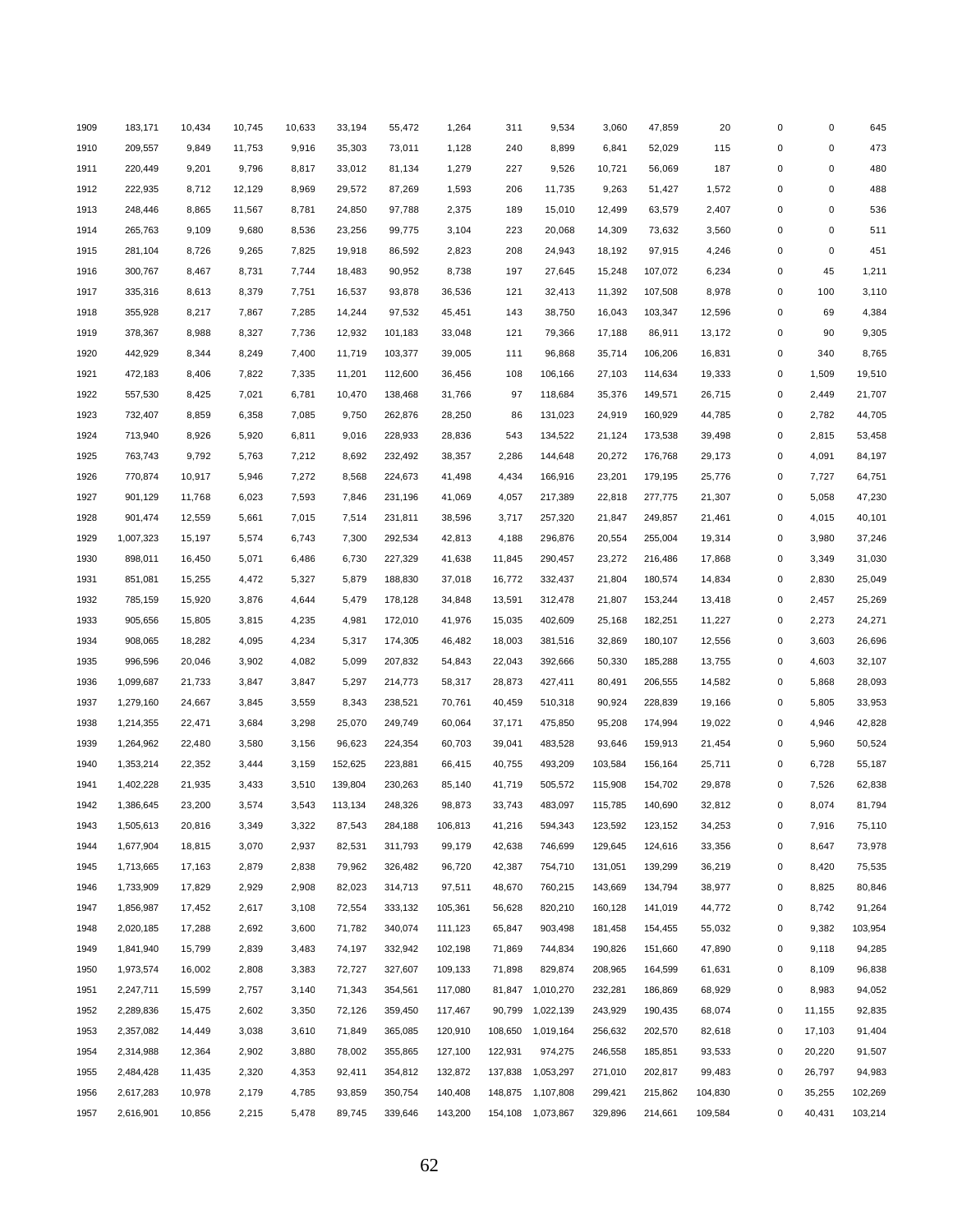| 1958 | 2,448,987 | 8,235 | 2,186 | 6,260  | 92,139 | 313,672 | 140,315 | 172,074 | 940,166   | 313,891 | 200,699 | 115,572 | 0       | 42,216 | 101,562 |
|------|-----------|-------|-------|--------|--------|---------|---------|---------|-----------|---------|---------|---------|---------|--------|---------|
| 1959 | 2,574,600 | 8,140 | 2,184 | 5,978  | 88,281 | 308,946 | 142,424 | 192,116 | 971,978   | 362,666 | 198,090 | 126,050 | 187     | 47,681 | 119,879 |
| 1960 | 2,574,933 | 7,822 | 2,300 | 5,405  | 89,395 | 305,352 | 137,278 | 192,516 | 927,479   | 400,832 | 192,913 | 133,910 | 559     | 52,232 | 126,940 |
| 1961 | 2,621,758 | 7,301 | 2,760 | 5,639  | 88,318 | 299,609 | 136,610 | 192,503 | 939,191   | 424,962 | 193,081 | 141,937 | 6,327   | 54,558 | 128,962 |
| 1962 | 2,676,189 | 6,891 | 3,470 | 5,835  | 90,873 | 296,590 | 136,970 | 182,873 | 943,328   | 477,153 | 202,732 | 135,847 | 10,259  | 56,829 | 126,539 |
| 1963 | 2,752,723 | 6,762 | 3,350 | 6,039  | 86,698 | 300,908 | 130,953 | 181,727 | 977,835   | 515,057 | 201,962 | 144,407 | 10,740  | 55,900 | 130,385 |
| 1964 | 2,786,822 | 6,987 | 3,370 | 15,859 | 81,451 | 300,009 | 125,365 | 177,257 | 989,525   | 549,698 | 202,524 | 138,752 | 11,059  | 56,378 | 128,588 |
| 1965 | 2,848,514 | 6,554 | 3,530 | 12,908 | 75,189 | 316,428 | 121,949 | 178,072 | 1,000,749 | 594,853 | 203,441 | 138,314 | 11,128  | 59,128 | 126,271 |
| 1966 | 3,027,762 | 6,072 | 3,674 | 10,899 | 72,278 | 345,295 | 117,588 | 181,889 | 1,057,706 | 674,318 | 224,839 | 134,470 | 14,358  | 62,506 | 121,870 |
| 1967 | 3,215,742 | 6,359 | 3,561 | 9,924  | 69,223 | 359,219 | 112,573 | 187,021 | 1,119,962 | 774,527 | 230,749 | 136,312 | 29,126  | 60,274 | 116,912 |
| 1968 | 3,329,042 | 5,692 | 3,312 | 11,204 | 65,083 | 375,496 | 107,688 | 187,361 | 1,133,380 | 817,426 | 223,623 | 144,250 | 66,204  | 73,500 | 114,823 |
| 1969 | 3,371,751 | 5,704 | 3,104 | 10,972 | 58,565 | 375,291 | 100,822 | 183,249 | 1,151,775 | 844,603 | 224,729 | 154,945 | 73,953  | 66,657 | 117,382 |
| 1970 | 3,517,450 | 5,287 | 3,124 | 9,864  | 51,234 | 372,191 | 96,304  | 178,061 | 1,249,697 | 906,907 | 223,574 | 160,345 | 83,616  | 59,877 | 117,369 |
| 1971 | 3,453,914 | 4,924 | 2,969 | 8,286  | 45,742 | 358,484 | 88,594  | 170,669 | 1,222,926 | 935,243 | 213,313 | 148,114 | 79,494  | 56,252 | 118,904 |
| 1972 | 3,455,369 | 4,459 | 2,677 | 9,358  | 41,004 | 347,022 | 82,449  | 170,103 | 1,301,686 | 891,827 | 207,633 | 140,011 | 72,893  | 54,528 | 129,719 |
| 1973 | 3,360,903 | 4,249 | 2,385 | 8,796  | 35,981 | 336,075 | 73,467  | 171,036 | 1,294,671 | 831,524 | 191,204 | 141,914 | 72,323  | 54,855 | 142,423 |
| 1974 | 3,202,585 | 4,374 | 2,665 | 9,088  | 32,472 | 323,003 | 68,302  | 176,306 | 1,262,126 | 737,324 | 177,785 | 139,997 | 70,603  | 54,251 | 144,289 |
| 1975 | 3,056,779 | 4,139 | 2,479 | 9,578  | 30,699 | 322,199 | 65,226  | 176,088 | 1,221,929 | 650,840 | 163,123 | 135,943 | 69,834  | 53,296 | 151,406 |
| 1976 | 2,976,180 | 3,876 | 2,519 | 9,994  | 30,902 | 326,021 | 64,896  | 165,945 | 1,189,523 | 606,501 | 161,426 | 134,149 | 63,398  | 54,539 | 162,491 |
| 1977 | 3,009,265 | 3,539 | 2,518 | 10,359 | 30,922 | 349,609 | 63,464  | 160,223 | 1,137,880 | 562,905 | 156,382 | 136,472 | 169,201 | 55,953 | 169,838 |
| 1978 | 3,178,216 | 3,739 | 2,382 | 11,154 | 28,051 | 347,181 | 62,448  | 151,948 | 1,074,050 | 532,740 | 150,456 | 137,385 | 448,620 | 55,279 | 172,783 |
| 1979 | 3,121,310 | 3,729 | 2,406 | 11,953 | 26,508 | 352,268 | 63,063  | 140,173 | 1,018,094 | 489,687 | 143,642 | 131,890 | 511,335 | 60,871 | 165,691 |
| 1980 | 3,146,365 | 3,475 | 2,336 | 12,928 | 27,680 | 356,923 | 66,391  | 130,510 | 977,436   | 469,141 | 150,140 | 126,362 | 591,646 | 69,921 | 161,476 |
| 1981 | 3,128,624 | 4,570 | 3,473 | 13,551 | 28,811 | 384,958 | 72,481  | 128,088 | 932,350   | 462,097 | 154,056 | 130,563 | 587,337 | 76,237 | 150,052 |
| 1982 | 3,156,715 | 5,116 | 3,227 | 14,571 | 33,273 | 401,572 | 77,397  | 124,344 | 908,217   | 475,474 | 158,621 | 118,300 | 618,910 | 78,192 | 139,501 |
| 1983 | 3,170,999 | 5,113 | 3,628 | 14,971 | 34,521 | 404,688 | 77,974  | 133,990 | 882,911   | 499,334 | 158,604 | 118,303 | 625,527 | 79,915 | 131,520 |
| 1984 | 3,249,696 | 5,124 | 3,524 | 15,271 | 34,394 | 412,020 | 82,181  | 143,085 | 883,174   | 536,868 | 168,385 | 124,269 | 630,401 | 82,413 | 128,587 |
| 1985 | 3,274,553 | 5,922 | 3,555 | 14,988 | 35,433 | 423,877 | 82,350  | 149,743 | 869,218   | 527,852 | 162,739 | 128,514 | 666,233 | 80,625 | 123,504 |
| 1986 | 3,168,252 | 4,636 | 3,145 | 13,442 | 32,004 | 406,665 | 74,132  | 144,354 | 819,595   | 532,119 | 149,105 | 121,337 | 681,310 | 72,700 | 113,708 |
| 1987 | 3,047,378 | 4,012 | 2,835 | 12,153 | 27,718 | 395,698 | 65,975  | 137,049 | 760,962   | 500,544 | 134,378 | 115,267 | 715,955 | 66,410 | 108,422 |
| 1988 | 2,979,126 | 3,396 | 2,621 | 11,711 | 26,141 | 386,014 | 64,802  | 136,718 | 735,495   | 464,466 | 128,874 | 113,985 | 738,143 | 62,681 | 104,079 |
| 1989 | 2,778,771 | 3,196 | 2,243 | 10,215 | 23,689 | 364,250 | 61,715  | 127,921 | 688,169   | 432,222 | 117,493 | 107,715 | 683,979 | 57,700 | 98,264  |
| 1990 | 2,684,679 | 3,056 | 2,143 | 10,008 | 22,954 | 350,899 | 61,317  | 125,428 | 678,478   | 417,386 | 112,273 | 103,856 | 647,309 | 56,527 | 93,045  |
| 1991 | 2,707,043 | 2,958 | 1,963 | 9,156  | 22,082 | 351,016 | 62,760  | 126,377 | 682,616   | 438,825 | 108,094 | 99,928  | 656,349 | 55,470 | 89,449  |
| 1992 | 2,624,631 | 2,541 | 2,068 | 9,197  | 22,319 | 348,040 | 59,087  | 122,573 | 650,623   | 443,984 | 101,807 | 96,810  | 627,322 | 51,376 | 86,884  |
| 1993 | 2,499,044 | 2,371 | 2,048 | 8,282  | 20,167 | 343,729 | 54,493  | 119,714 | 619,090   | 439,791 | 96,625  | 87,667  | 577,495 | 48,363 | 79,209  |
| 1994 | 2,431,483 | 2,817 | 1,918 | 8,758  | 19,640 | 343,569 | 50,948  | 115,185 | 590,735   | 440,306 | 90,973  | 79,528  | 568,951 | 44,103 | 74,052  |
| 1995 | 2,394,268 | 2,243 | 1,948 | 8,258  | 18,968 | 350,686 | 47,560  | 112,544 | 559,646   | 467,203 | 87,490  | 78,884  | 541,654 | 45,865 | 71,319  |
| 1996 | 2,366,021 | 2,001 | 1,680 | 8,305  | 18,098 | 346,828 | 45,330  | 108,917 | 543,342   | 505,795 | 85,379  | 73,365  | 509,999 | 48,236 | 68,746  |
| 1997 | 2,354,832 | 1,597 | 1,509 | 8,593  | 18,545 | 339,307 | 43,172  | 114,850 | 536,584   | 546,302 | 83,364  | 70,176  | 472,949 | 51,358 | 66,526  |
| 1998 | 2,281,921 | 2,197 | 1,471 | 6,541  | 15,940 | 329,860 | 38,715  | 113,969 | 504,662   | 582,608 | 77,578  | 64,782  | 428,850 | 52,045 | 62,703  |
| 1999 | 2,146,726 | 1,677 | 1,471 | 5,970  | 14,029 | 312,719 | 31,709  | 99,164  | 449,233   | 614,072 | 70,556  | 61,126  | 383,199 | 47,819 | 53,982  |
| 2000 | 2,130,720 | 1,710 | 1,400 | 6,575  | 14,304 | 306,124 | 37,420  | 101,374 | 443,397   | 628,675 | 69,976  | 60,726  | 355,199 | 48,147 | 55,693  |
| 2001 | 2,117,521 | 1,786 | 1,226 | 6,051  | 12,114 | 291,766 | 36,864  | 99,832  | 424,297   | 665,095 | 68,531  | 57,433  | 351,411 | 47,611 | 53,504  |
| 2002 | 2,097,121 | 2,398 | 1,382 | 6,004  | 14,013 | 287,793 | 35,500  | 98,514  | 411,985   | 661,287 | 66,642  | 54,717  | 359,335 | 47,848 | 49,703  |
| 2003 | 2,073,454 | 2,569 | 1,334 | 5,647  | 13,561 | 280,000 | 36,699  | 100,382 | 405,801   | 659,242 | 65,356  | 52,407  | 355,582 | 48,726 | 46,148  |
| 2004 | 1,983,300 | 2,708 | 1,339 | 5,785  | 12,739 | 267,260 | 36,365  | 101,014 | 392,867   | 615,311 | 62,502  | 51,619  | 332,465 | 55,878 | 45,448  |
| 2005 | 1,890,105 | 4,144 | 1,563 | 5,652  | 11,934 | 256,848 | 36,236  | 100,184 | 387,680   | 543,259 | 62,142  | 51,626  | 315,420 | 68,515 | 44,902  |
| 2006 | 1,862,259 | 3,945 | 1,749 | 5,422  | 12,054 | 249,562 | 37,964  | 101,173 | 397,220   | 547,876 | 62,841  | 52,904  | 270,486 | 76,173 | 42,890  |
|      |           |       |       |        |        |         |         |         |           |         |         |         |         |        |         |